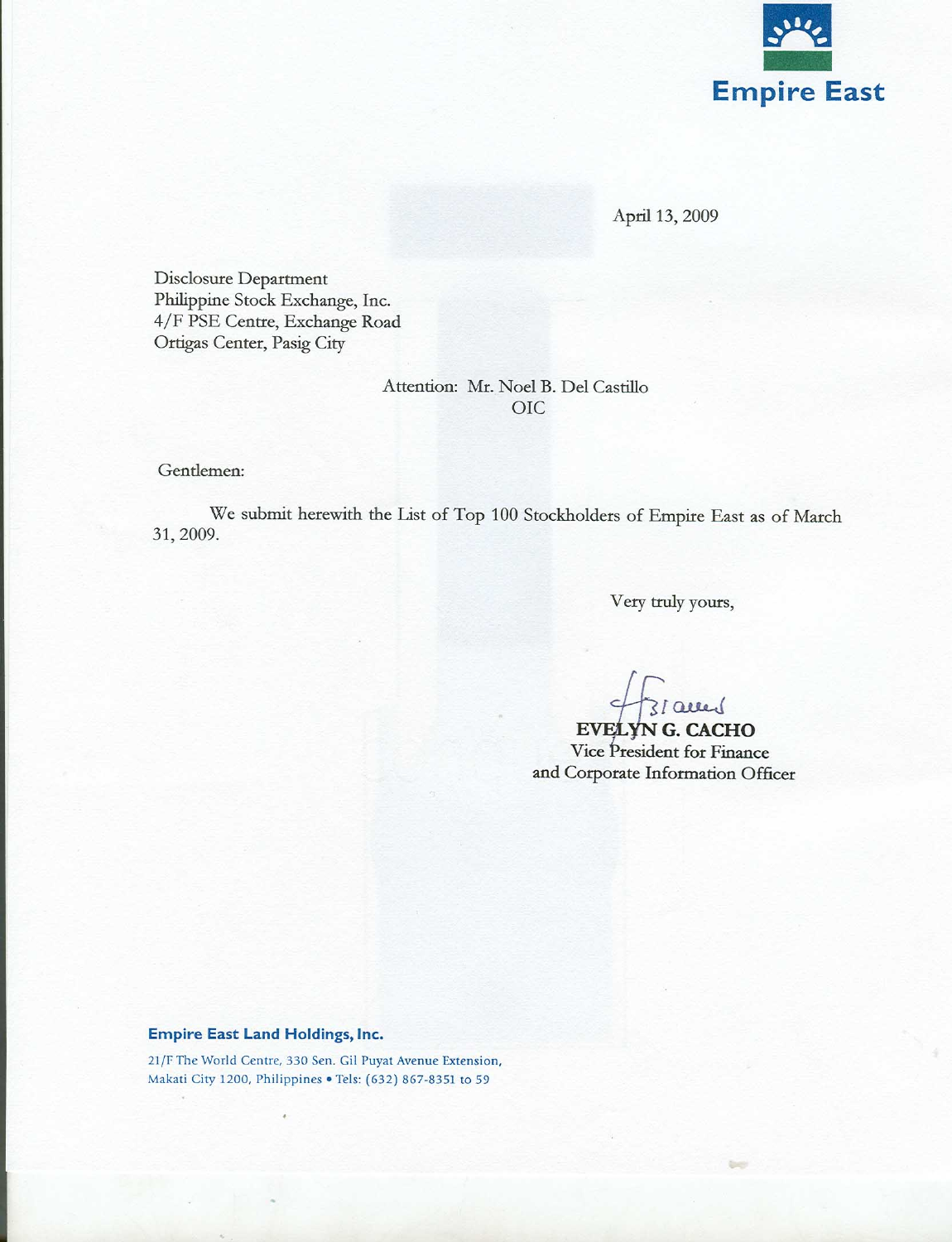## LIST OF TOP 100 STOCKHOLDERS As Of March 31, 2009

| STOCKHOLDER'S NAME                                                             | OUTSTANDING &<br>ISSUED SHARES<br>(FULLY PAID) | OUTSTANDING &<br>ISSUED SHARES<br>(PARTIALLY PAID) | TOTAL<br>HOLDINGS<br>(SUBSCRIBED)   | PERCENTAGE<br>TO<br>TOTAL | NATIONALITY                  | ADDRESS                                                                                                 |
|--------------------------------------------------------------------------------|------------------------------------------------|----------------------------------------------------|-------------------------------------|---------------------------|------------------------------|---------------------------------------------------------------------------------------------------------|
| MEGAWORLD CORPORATION                                                          | 5,022,770,249                                  | $\ddot{\phantom{0}}$                               | 5,022,770,249                       | 47.284                    | FILIPINO                     | 28/F THE WORLD CENTRE 330 SEN. GIL PUYAT                                                                |
| PCD NOMINEE CORPORATION (FILIPINO)                                             | 2,672,484,200                                  | 0                                                  | 2,672,484,200                       | 25.159                    | FILIPINO                     | AVE., MAKATI CITY<br>37/F TOWER I, THE ENTERPRISE CENTER, 6766                                          |
| CALYPSO MANAGEMENT WORLDWIDE S.A.                                              | 1,205,107,484                                  | 0                                                  | 1,205,107,484                       | 11.345                    | BRITISH VIRG                 | AYALA AVE. COR. PASEO DE ROXAS,<br>28/F THE WORLD CENTRE 330 SEN. GIL PUYAT                             |
| FIRST CENTRO INC.                                                              | 1,002,394,500                                  | 0                                                  | 1,002,394,500                       | 9.437                     | <b>FILIPINO</b>              | AVE. MAKATI CITY 1226<br>28/F THE WORLD CENTER 330 SEN GIL PHYAT<br>AVE MAKATI CITY                     |
| THE ANDRESONS GROUP INC.                                                       | 138, 133, 820                                  | 0                                                  | 138, 133, 820                       | 1.300                     | FILIPINO                     | 28/F THE WORLD CENTER 330 SEN GIL PUYAT<br>AVE MAKATI CITY                                              |
| EMPIRE EAST LAND HOLDINGS, INC.                                                | 127, 256, 071                                  | 0                                                  | 127, 256, 071                       | 1.198                     | FILIPINO                     | 21/F, THE WORLD CENTRE BUILDING 330 SEN.<br>GIL PUYAT AVE., MAKATI CITY                                 |
| ANDREW LIM TAN                                                                 | 24, 277, 776                                   | $\theta$                                           | 24, 277, 776                        | 0.229                     | FILIPINO                     | 28/F THE WORLD CENTER 330 SEN GIL PUYAT<br>AVE MAKATI CITY                                              |
| CONRADO CHUA SR.                                                               | 19,780,000                                     | 0                                                  | 19,780,000                          | 0.186                     | FILIPINO                     | 28 SANTIAGO ST., SAN FRANCISCO DEL MONTE,<br>OUEZON CITY                                                |
| BASILIO BARRETTO<br>SIMON LEE SUI HEE                                          | 16,704,900<br>16,685,206                       | 0<br>0                                             | 16,704,900<br>16,685,206            | 0.157<br>0.157            | FILIPINO<br>AUSTRALIAN       | #61 ROOSEVELT STREET NORTH GREENHILLS,<br>SAN JUAN<br>78 THE AVENUE; NEDLANDS 6009 WESTERN,             |
| RAMON UY ONG                                                                   | 14,950,000                                     | 0                                                  | 14,950,000                          | 0.141                     | <b>FILIPINO</b>              | AUSTRALIA<br>#9 NAVARRO STREET CORINTHIAN GARDENS                                                       |
| LUCIO W. YAN                                                                   | 10,350,000                                     | 0                                                  | 10.350.000                          | 0.097                     | FILIPINO                     | OUEZON CITY<br>537 LAFAYETTE STREET GREENHILLS EAST.                                                    |
| LESTER C. YU                                                                   | 10,000,000                                     | $\circ$                                            | 10,000,000                          | 0.094                     | FILIPINO                     | MANDALUYONG<br>115 FLORENCE ST., MONTGOMERY PLACE E.                                                    |
| CONRADO CHUA SR.                                                               | 7,475,000                                      | 0                                                  | 7,475,000                           | 0.070                     | FILIPINO                     | RODRIGUEZ O.C.<br>NO. 28 SANTIAGO STREET SFDM, QUEZON CITY                                              |
| SAMUEL CHUA NG &/OR JOCELYN NGO NG ITF<br>UNION PROPERTIES INC.                | 7,015,000<br>6,157,808                         | 0<br>$\circ$                                       | 7,015,000<br>6,157,808              | 0.066<br>0.058            | FILIPINO<br>FILIPINO         | 809 ONGPIN ST., STA. CRUZ MANILA 1003<br>6/F SSS MAKATI BUILDING AYALA AVE. COR.                        |
| LILY L. TAN                                                                    | 5.646,500                                      | $\circ$                                            | 5,646,500                           | 0.053                     | FILIPINO                     | HERRERA STS. MAKATI CITY<br>UNIT 37 INTERSTATE TOWN HOMES 21-C                                          |
| ALBERTO MENDOZA AND/OR JEANIE C.<br>EVANGELINE R. ABDULLAH                     | 4.444.106<br>4,324,000                         | $\circ$<br>$^{\circ}$                              | 4,444,106<br>4,324,000              | 0.042<br>0.041            | FILIPINO<br>FILIPINO         | BENITEZ ST., CUBAO, Q.C.<br>#1145 AGUILAR ST., TONDO, MANILA<br>3 HARVARD ROAD, FORBES PARK MAKATI CITY |
| YE SE SZE<br>VALENTIN T. KHOE                                                  | 4,324,000<br>4,207,434                         | $^{\circ}$<br>0                                    | 4,324,000<br>4,207,434              | 0.041<br>0.040            | FILIPINO<br>FILIPINO         | 1933 A. DE LAS ALAS ST., STA. ANA, MANILA<br>27 11TH ST., NEW MANILA, Q.C.                              |
| GEORGE T. YANG                                                                 | 3,675,400                                      | 0                                                  | 3,675,400                           | 0.035                     | FILIPINO                     | 17/F CITIBANK BLDG. PASEO DE ROXAS MAKATI<br>METRO MANILA                                               |
| ZHENG CHANG HUA                                                                | 3,220,000                                      | $\theta$                                           | 3,220,000                           | 0.030                     | CHINESE                      | RM. 608 BINONDO PLAZA #850 ALVARADO ST.,<br>BINONDO MANILA                                              |
| TIONG C. ROSARIO                                                               | 3.138.791                                      | $^{\circ}$                                         | 3,138,791                           | 0.030                     | FILIPINO                     | TR MERCANTILE, UNIT 1704 EAST TOWER, PSE<br>CENTER ORTIGAS, PASIG CITY                                  |
| MAXIMINO S. UY &/OR LIM HUE HUA                                                | 3,105,000                                      | 0                                                  | 3,105,000                           | 0.029                     | FILIPINO                     | 6TH FLR. CEDAR EXECUTIVE BLDG. TIMOG AVE.<br>Q.C. 1100                                                  |
| TRANS-ASIA SECURITIES, INC.                                                    | 3,000,000                                      | 0                                                  | 3,000,000                           | 0.028                     | FILIPINO                     | RM. 601-S STATE CENTER 333 JUAN LUNA ST.<br>BINONDO, MANILA                                             |
| LUISA CO LI<br>CARLOS D. APOSTOL                                               | 2,902,908<br>2,875,000                         | $\theta$<br>$^{\circ}$                             | 2,902,908<br>2,875,000              | 0.027<br>0.027            | <b>FILIPINO</b><br>FILIPINO  | 627 MADRID ST., BINONDO MANILA<br>2327 MACOPA, DASMARINAS MAKATI CITY                                   |
| EDWARD N. CHEOK                                                                | 2,875,000                                      | $^{\circ}$<br>$\ddot{\phantom{0}}$                 | 2,875,000                           | 0.027                     | FILIPINO                     | RM. 1005 FAR EAST BANK BLDG., 560 QUINTIN<br>PAREDES ST., BINONDO MANILA                                |
| ABOITIZ EQUITY VENTURES INC.<br>WILSON CHUA AND/OR BECKY QUE CHUA              | 2,813,843<br>2,645,000                         | 0                                                  | 2,813,843<br>2,645,000              | 0.026<br>0.025            | FILIPINO<br>FILIPINO         | 110 LEGASPI ST., LEGASPI VILL. MAKATI<br>CITY<br>42-B FLORENTINO STREET STA. MESA HEIGHTS,              |
| CAROLINA ONG YU                                                                | 2,415,000                                      | $\theta$                                           | 2,415,000                           | 0.023                     | <b>FILIPINO</b>              | QUEZON CITY<br>931 SCHUYLER ST., MANDALUYONG CITY                                                       |
| MAXIMINO S. UY                                                                 | 2,357,500                                      | 0                                                  | 2,357,500                           | 0.022                     | <b>FILIPINO</b>              | 6TH FLR. CEDAR EXECUTIVE BLDG. TIMOG AVE.<br>Q.C. 1100                                                  |
| ABOITIZ & COMPANY                                                              | 2.314.421                                      | 0                                                  | 2,314,421                           | 0.022                     | FILIPINO                     | 2/F ABOITIZ BUILDING 110 LEGASPI ST.,<br>MAKATI CITY                                                    |
| WILLIAM HOW                                                                    | 2,300,000                                      | $\ddot{\phantom{0}}$                               | 2,300,000                           | 0.022                     | FILIPINO                     | 5 JOYA ST., CORINTHIAN GARDENS QUEZON<br>CITY                                                           |
| ANGEL TAN                                                                      | 2,300,000                                      | 0                                                  | 2,300,000                           | 0.022                     | FILIPINO                     | PASILLIO F-30 MANILA TEXTILE MARKET SOLER<br>ST., BINONDO, MANILA                                       |
| EDWARD GO<br>SAN-TEH A.K.A. DANIE LAI                                          | 2,249,538<br>2,129,800                         | 0<br>0                                             | 2,249,538<br>2,129,800              | 0.021<br>0.020            | <b>FILIPINO</b><br>TAIWANESE | 71 GORORDO AVENUE CEBU CITY 6000<br>3A GOLDLAND TWR, 10 EISENHOWEER ST.,                                |
| SUSANO SEE YU                                                                  | 2,116,000                                      | $\ddot{\phantom{0}}$                               | 2,116,000                           | 0.020                     | FILIPINO                     | GREENHILLS SAN JUAN<br>#11 DAMPOL STREET DAMAR VILLAGE, QUEZON                                          |
| FILIPINO LOAN ASSISTANCE GROUP                                                 | 1,906,320                                      | 0                                                  | 1,906,320                           | 0.018                     | FILIPINO                     | CITY<br>C/O JOSE LEE UNIT II 24K MANSIONS #45                                                           |
| LUCIANO H. TAN                                                                 | 1,901,354                                      | $\theta$                                           | 1,901,354                           | 0.018                     | <b>FILIPINO</b>              | TIMOG AVENUE<br>1043 JUAN LUNA ST., TONDO, MANILA 1013                                                  |
| CHAK CHING CHAN<br>JOSE S. BANGAYAN AND/OR RAQUEL T.                           | 1,759,500<br>1,733,050                         | $^{\circ}$<br>$\circ$                              | 1,759,500<br>1,733,050              | 0.017<br>0.016            | FILIPINO<br>FILIPINO         | 1539 DOROTEO JOSE STREET STA. CRUZ,<br>MANILA<br>STA. MARIA, CLIMACO COMP. ZAMBOANGA CITY               |
| BANGAYAN<br>ANTONIO ABRERA                                                     | 1,725,000                                      | $\ddot{\phantom{0}}$                               | 1,725,000                           | 0.016                     | FILIPINO                     | 7000<br>INFOMAN, GROUND FLR. MJL BLDG. 1175                                                             |
| CHIN HSIANG WANG                                                               | 1,725,000                                      | $\ddot{\phantom{0}}$                               | 1,725,000                           | 0.016                     | TAIWANESE                    | PASONG TAMO MAKATI CITY<br>422 QUIRINO HIGHWAY QUEZON CITY                                              |
| CIRILO L. MANLANGIT                                                            | 1,725,000                                      | $^{\circ}$                                         | 1,725,000                           | 0.016                     | FILIPINO                     | 28/F THE WORLD CENTER SEN GIL. PUYAT AVE.<br>MAKATI CITY                                                |
| PABLO N. PUA                                                                   | 1,725,000                                      | $\circ$                                            | 1,725,000                           | 0.016                     | FILIPINO                     | RM. 803 CHINATOWN STEEL TOWER ASUNCION<br>$\texttt{ST.}$ , $\texttt{BINONDO}$ MANILA                    |
| FIRST ABACUS FINANCIAL HOLDINGS<br>CORPORATION                                 | 1,650,000                                      | $\circ$                                            | 1,650,000                           | 0.016                     | FILIPINO                     | UNIT E-3001, PSE CENTRE EXCHANGE ROAD,<br>ORTIGAS COMPLEX                                               |
| PACITA DY GIN CHAN                                                             | 1,644,500                                      | $\ddot{\phantom{0}}$                               | 1,644,500                           | 0.015                     | FILIPINO                     | UNIT 34 PINA TOWNHOUSE 500 PINA AVENUE,<br>STA. MESA MANILA                                             |
| FRANCISCO L. BENEDICTO                                                         | 1,610,000                                      | 0<br>$\theta$                                      | 1,610,000                           | 0.015<br>0.015            | FILIPINO<br><b>FILIPINO</b>  | B. BENEDICTO & SONS COMPANY 99-101<br>PLARIDEL STREET CEBU CITY 6000                                    |
| LAWRENCE MENDOZA AND/OR ALBERTO<br>LEONCIO TAN TIU<br>UNION BANK OF THE PHILS. | 1,583,320<br>1,495,000<br>1.437.730            | $^{\circ}$<br>$^{\circ}$                           | 1,583,320<br>1,495,000<br>1,437,730 | 0.014<br>0.014            | <b>FILIPINO</b><br>FILIPINO  | 1145 AGUILAR ST. MANILA<br>522 NUEVA STREET BINONDO, MANILA<br>SSS MAKATI BUILDING AYALA AVENUE, MAKATI |
| ERRAMON I. ABOITIZ                                                             | 1,418,354                                      | 0                                                  | 1,418,354                           | 0.013                     | FILIPINO                     | 110 LEGASPI ST., LEGASPI VILL. MAKATI<br>CITY                                                           |
| UNITED LIFE ASSURANCE CORP.                                                    | 1,405,300                                      | 0                                                  | 1,405,300                           | 0.013                     | FILIPINO                     | 6/F FEDERAL TOWER BLDG. DASMARINAS ST.<br>COR.                                                          |
| MANUEL LOPEZ AND/OR MA. TERESA LOPEZ                                           | 1,380,638                                      | 0                                                  | 1,380,638                           | 0.013                     | FILIPINO                     | 841 HARVARD ST., WACK-WACK<br>VILLAGE, MANDALUYONG CITY                                                 |
| LUIS ANG AND/OR LISA ANG                                                       | 1,312,150                                      | 0                                                  | 1,312,150                           | 0.012                     | FILIPINO                     | 1333 CABALLERO ST. DASMARINAS VILLAGE,<br>MAKA<br>CITY                                                  |
| EDAN CORPORATION                                                               | 1,277,972                                      | $\mathbb O$                                        | 1,277,972                           | 0.012                     | FILIPINO                     | 562 HOLY CROSS STREET BO. GREENHILLS,<br>MANDALUYONG                                                    |
| GUEVENT INDUSTRIAL DEV. CORP.<br>WU JEN KOK<br>BERSABE C. MANLANGIT            | 1,271,164<br>1,265,000                         | $\mathbb O$<br>0<br>$\circ$                        | 1,271,164<br>1,265,000              | 0.012<br>0.012<br>0.012   | FILIPINO<br>FILIPINO         | 49 LIBERTAD ST., MANDALUYONG<br>448-B PINA AVENUE STA. MESA, MANILA                                     |
| ABOITIZ & COMPANY, INC.                                                        | 1,251,660<br>1,189,100                         | $\circ$                                            | 1,251,660<br>1,189,100              | 0.011                     | FILIPINO<br>FILIPINO         | #619 GUMAMELA HAGDANG BATO TOWN HOMES, F.<br>ORTIGAS ST. MANDALUYONG CITY<br>P.O. BOX 65 CEBU CITY 6000 |
| ABOITIZ EQUITY & VENTURES<br>CONSTANTINO CHUA AND/OR WILLINGTON                | 1,189,100<br>1,150,000                         | $^{\circ}$<br>$^{\circ}$                           | 1,189,100<br>1,150,000              | 0.011<br>0.011            | FILIPINO<br>FILIPINO         | P.O. BOX 65 CEBU CITY 6000<br>RM. 307 WELLINGTON BLDG., ORIENTE ST.,                                    |
| AND/OR GEORGE WY<br>SISO M. LAO                                                | 1,150,000                                      | 0                                                  | 1,150,000                           | 0.011                     | FILIPINO                     | BINONDO, MANILA<br>UNIT B2154 ALMEDA STREET TONDO, MANILA                                               |
| JENNIFER C. LIM AND/OR JEFFREY C. LIM                                          | 1,150,000                                      | 0                                                  | 1,150,000                           | 0.011                     | FILIPINO                     | 44 PASEO EMILIO MARIA LUISA PARK CEBU<br>CITY 6000                                                      |
| JENNIFER C. LIM AND/OR JEFFREY C. LIM                                          | 1,150,000                                      | $\circ$                                            | 1,150,000                           | 0.011                     | FILIPINO                     | NO. 41 PASEO EMILIO MA. LUISA PARK,<br>BANILAD CEBU CITY 6000                                           |
| ROSA ALEXANDRA UY<br>ROBERT C. TAN                                             | 1,150,000<br>1,094,662                         | $\circ$<br>$^{\circ}$                              | 1,150,000<br>1,094,662<br>1,092,500 | 0.011<br>0.010            | FILIPINO<br><b>FILIPINO</b>  | #6 MOLAVE ST., FORBES PARK MAKATI CITY<br>MARIA LUISA PARK, BANILAD CEBU CITY 6000                      |
| ANA L. GO<br>WILLINGTON W. CHUA                                                | 1,092,500                                      | $^{\circ}$<br>0                                    | 1,035,000                           | 0.010                     | FILIPINO                     | #23 ORCHID ST., BAYVIEW GARDEN HOMES I<br>ROXAS BLVD., TAMBO PARANAQUE                                  |
| SALLY T. GO                                                                    | 1,035,000<br>1,035,000                         | $\theta$                                           | 1,035,000                           | 0.010<br>0.010            | FILIPINO<br>FILIPINO         | RM. 307 WELLINGTON BLDG. ORIENTE ST.<br>BINONDO MANILA<br>#1010 BASILAN, INSULAR VILL.II DAVAO CITY     |
| HUBERT LIM                                                                     | 1.035.000                                      | 0                                                  | 1,035,000                           | 0.010                     | FILIPINO                     | 8000<br>44 DON VICENTE MADRIGAL AVENUE CORINTHIAN                                                       |
| SAMUEL NG                                                                      | 1,035,000                                      | $\ddot{\phantom{0}}$                               | 1,035,000                           | 0.010                     | <b>FILIPINO</b>              | GARDEN, OUEZON CITY<br>54 FELIX MANALO STREET SAN JUAN, METRO                                           |
| JULIE WONG PUA                                                                 | 1,035,000                                      | 0                                                  | 1,035,000                           | 0.010                     | FILIPINO                     | MANILA<br>MANLAR RICE MILL MABINI, SANTIAGO CITY                                                        |
| FLORA B. CHUA                                                                  | 1,028,972                                      | $\theta$                                           | 1,028,972                           | 0.010                     | FILIPINO                     | 3311<br>#35 DON V. MADRIGAL AVENUE CORINTHIAN                                                           |
| EMILY BENEDICTO                                                                | 1,000,000                                      | 0                                                  | 1,000,000                           | 0.009                     | FILIPINO                     | GARDENS, QUEZON CITY<br>101 PLARIDEL STREET CEBU CITY 6000                                              |
| BERNARD TIMBOL AND/OR MARICAR TIMBOL                                           | 1,000,000                                      | $^{\circ}$                                         | 1,000,000                           | 0.009                     | FILIPINO                     | C/O TIMBOL GIFT SHOP CONCEPCION PUBLIC<br>MARKET, SAN NICOLAS CONCEPCION, TARLAC                        |
| WINSTON S. CO<br>JULIET U. BANGAYAN                                            | 998,707<br>920,000                             | $\ddot{\phantom{0}}$<br>0                          | 998,707<br>920,000                  | 0.009<br>0.009            | CHINESE<br>FILIPINO          | 23 LOPEZ JUANA STREET AYALA HEIGHTS,<br>QUEZON CITY<br>395 COLUMBIA ST., GREENHILLS EAST,               |
| CARMELINO O. DIONIDO                                                           | 909,121                                        | 0                                                  | 909,121                             | 0.009                     | <b>FILIPINO</b>              | MANDALUYONG CITY<br>#2948-A PILAR ST. TONDO, MANILA                                                     |
| LEE CHUNG CUA                                                                  | 908,500                                        | $\circ$                                            | 908,500                             | 0.009                     | CHINESE                      | RM 409 NO. 842 ALVARADO ST. BINONDO,<br>MANILA                                                          |
| FLORA NG SIU KHENG                                                             | 864,800                                        | 0                                                  | 864,800                             | 0.008                     | FILIPINO                     | 23 CAMBRIDGE CIRCLE, NORTH FORBES PARK<br>MAKATI CITY                                                   |
| OOI POAY LUM                                                                   | 864,800                                        | $\ddot{\phantom{0}}$                               | 864,800                             | 0.008                     | MALAYSIAN                    | NO. 58 TAMAN JESSELTON 10450 PENANG,<br>MALAYSIA                                                        |
| SOLEDAD SY                                                                     | 864,800                                        | 0                                                  | 864,800                             | 0.008                     | FILIPINO                     | 403 COLUMBIA ST., GREENHILLS EAST,<br>MANDALUYONG CITY                                                  |
| VICTORIANO SY SR.                                                              | 849,122                                        | $\theta$                                           | 849,122                             | 0.008                     | FILIPINO                     | C/O GLOBESCO, INC. 192 STO. DOMINGO<br>AVENUE QUEZON CITY                                               |
| CENTURY SECURITIES CORPORATION A/C 888<br>BENILDA S. SANTOS                    | 842,747<br>830,000                             | 0<br>0                                             | 842,747<br>830,000                  | 0.008<br>0.008            | FILIPINO<br>FILIPINO         | 1105 GALLERIA CORPORATE CENTER PASIG CITY<br>21 TIRAD PASS ST., AYALA HEIGHTS QUEZON<br>CITY 1100       |
| ELIZABETH K. SO<br>WILLIAM K. SO                                               | 805,000<br>805,000                             | 0<br>0                                             | 805,000<br>805,000                  | 0.008<br>0.008            | FILIPINO<br>FILIPINO         | 541-B SILENCIO ST., QUEZON CITY<br>541-C SILENCIO ST., QUEZON CITY                                      |
| NOEL M. CASTILLO                                                               | 800,000                                        | $\Omega$                                           | 800,000                             | 0.008                     | FILIPINO                     | 2650 BONIFACIO STREET BANGKAL MAKATI CITY                                                               |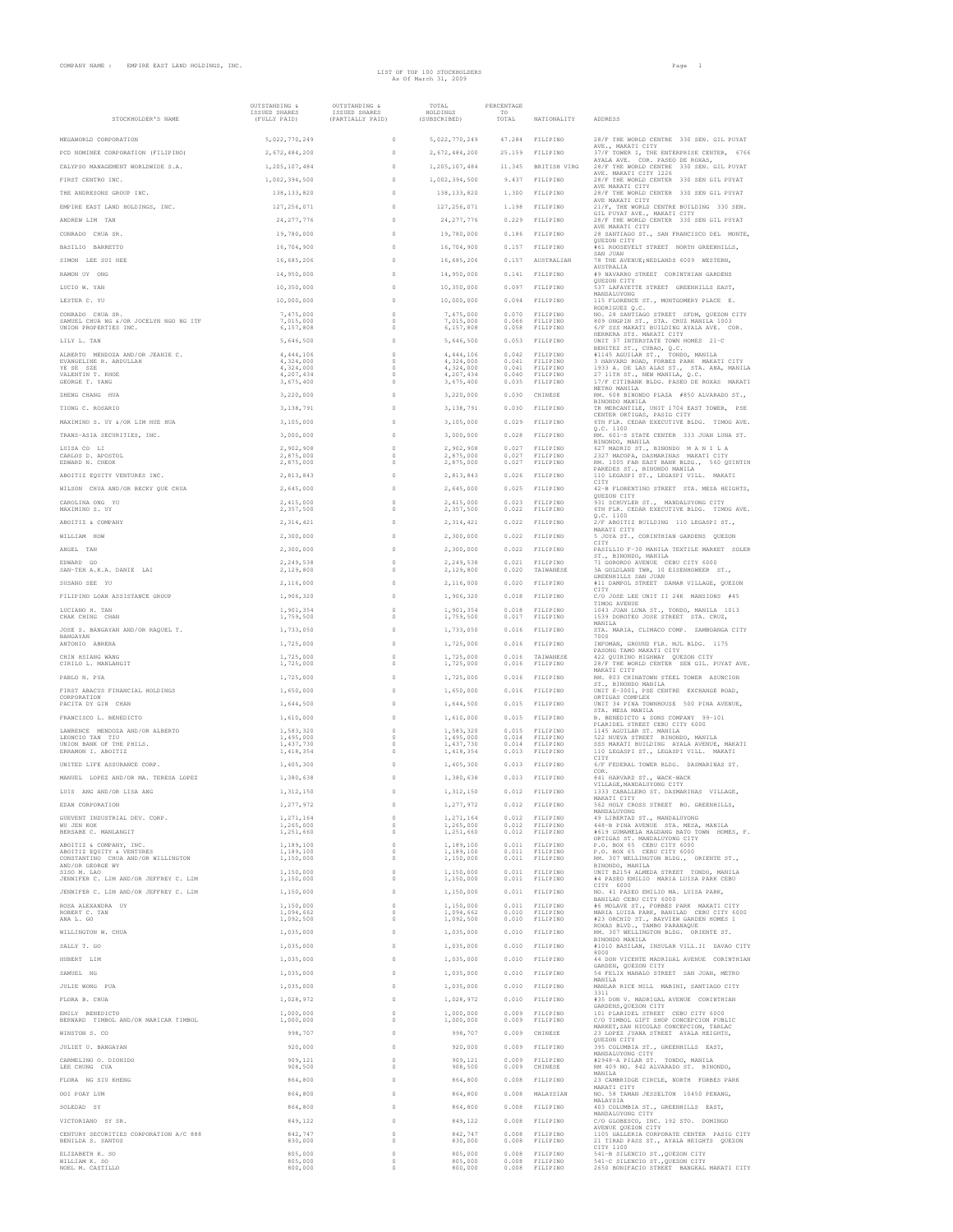| BAUHINIA MANAGEMENT INC.                           | 787,750            | $\theta$                         | 787,750            | 0.007          | FILIPINO                    | C/O ABOTIZ & CO., INC. 110 LEGASPI ST.,<br>MAKATI CITY                                            |
|----------------------------------------------------|--------------------|----------------------------------|--------------------|----------------|-----------------------------|---------------------------------------------------------------------------------------------------|
| KIM LAO<br>CONSOLIDATED DISTILLERS OF THE FAR EAST | 779,424<br>759,964 | $\Omega$<br>$\circ$              | 779,424<br>759,964 | 0.007<br>0.007 | <b>FILIPINO</b><br>FILIPINO | 55 MANGUSTAN ROAD MALABON, METRO MANILA<br>28/F WORLD CENTER 330 SEN GIL PUYAT AVE                |
| INC.<br>ANTONIO INIGO SARTE                        | 747,500            | $\theta$                         | 747,500            | 0.007          | <b>FILIPINO</b>             | MAKATI CITY<br>001-D DUNHILL DRIVE KM. 18 SEVERINA<br>PARANAQUE, METRO MLA.                       |
| MARIANO O. CHUA                                    | 690,000            | $\theta$                         | 690,000            | 0.006          | FILIPINO                    | SUITE 901 9TH FLOOR, TYTANA TOWER, PLAZA<br>LORENZO RUIZ, BINONDO MLA.                            |
| LUCILA COCHICO                                     | 690,000            | $\Omega$                         | 690,000            | 0.006          | FILIPINO                    | MJS ELECTRICAL RM. 307 PANORAMA BUILDING<br>CALOOCAN CITY                                         |
| ALBERTO O. GOCHANGCO                               | 690.000            | $\theta$                         | 690,000            | 0.006          | FILIPINO                    | 17 ADAMS ST., FILINVEST SOUTH BINAN,<br>LAGUNA 4024                                               |
| HUNG SEK PUI AND/OR CHAN PUI FAI                   | 690,000            | $\theta$                         | 690,000            | 0.006          | HONGKONG NAT                | UNIT 21 SAMAR VILLE TOWNHOMES SOUTH<br>TRIANGLE QUEZON CITY                                       |
| WALTER T. IIV                                      | 690,000            | $\Omega$                         | 690,000            | 0.006          | FILIPINO                    | NEW HONG CHIU HARDWARE 107 JM BASA ST.<br>ILOILO CITY 5000                                        |
| CONRADO VICENTE<br>JOSEPHINE CHUA YU               | 690,000<br>690,000 | $\theta$<br>$\theta$             | 690,000<br>690,000 | 0.006<br>0.006 | FILIPINO<br>FILIPINO        | 202 J. BASA STREET SAN JUAN, METRO MANILA<br>#11 DAMPOL STREET DAMAR VILLAGE, QUEZON<br>CITY      |
| ALBERTO GOCHANGCO                                  | 667,000            | $\theta$                         | 667,000            | 0.006          | FILIPINO                    | C/O CITI APPLIANCE NATIONAL HIGHWAY<br>PARIAN CALAMBA LAGUNA 4027                                 |
| PETER DATA ITF ESTRELLITA                          | 648,600            | $\theta$                         | 648,600            | 0.006          | FILIPINO                    | 11/F SOLIDBANK BLDG. PASEO DE ROXAS,<br>MAKATI CITY                                               |
| VICTORIANO G. SY JR.                               | 648,600            | $\Omega$                         | 648,600            | 0.006          | FILIPINO                    | 401 COLUMBIA ST., GREENHILLS EAST,<br>MANDALUYONG CITY                                            |
| WONG CHI SAM                                       | 618,240            | $\theta$                         | 618,240            | 0.006          | FILIPINO                    | S1120 STATE CENTER BUILDING 333 JUAN LUNA<br>STREET BINONDO, MANILA                               |
| LEE KENG CHUA                                      | 596,572            | $\Omega$                         | 596,572            | 0.006          | FILIPINO                    | #35 DON V. MADRIGAL AVE. CORINTHIAN<br>GARDENS QUEZON CITY                                        |
| CECILIA CO YU                                      | 594,550            | $\theta$                         | 594,550            | 0.006          | <b>FILIPINO</b>             | PACIFIC COAST PLAZA 8/F UNIT 802 TAMBO<br>PARANAOUE CITY                                          |
| INTERNATIONAL POLYMER CORP.                        | 586,960            | $\Omega$                         | 586,960            | 0.006          | FILIPINO                    | 26/F PACIFIC STAR BLDG., MAKATI AVE. COR.<br>SEN. GI LPUYAT AVE., MAKATI CITY                     |
| LEONCIO CHUA AND/OR MARGARITA CHUA                 | 585,810            | $\Omega$                         | 585,810            | 0.006          | FILIPINO                    | 512 POTENCIANO ST., INTRAMUROS METRO<br>MANILA                                                    |
| BASTLIO BARETTO                                    | 575,000            | $\theta$                         | 575,000            | 0.005          | <b>FILIPINO</b>             | 61 ROOSEVELT STREET, NORTH GREENHILLS,<br>SAN JUAN , METRO MANIL                                  |
| WALTER CO AND/OR GENEVIEVE CO<br>PHILIP Z. DABAO   | 575,000<br>575,000 | $\theta$<br>$\Omega$             | 575,000<br>575,000 | 0.005<br>0.005 | FILIPINO<br><b>FILIPINO</b> | 5060 SAN RAFAEL EXT. MANDALUYONG CITY<br>#1 BEGONIA ST. CAPITOLVILLE II BACOLOD<br>CITY 6100      |
| EDMUND H. GO                                       | 575,000            | $\Omega$                         | 575,000            | 0.005          | FILIPINO                    | C/O FILMON HARDWARE INC. P.O. BOX 390,<br>CEBU CITY 6000                                          |
| ATILANO CO CHIN HUA                                | 575,000            | $\theta$                         | 575,000            | 0.005          | FILIPINO                    | 493-497 QUINTIN PAREDES ST. BINONDO,<br>MANILA                                                    |
| BENITO LAO<br>LIN FENG                             | 575,000<br>575,000 | $\theta$<br>$\Omega$             | 575,000<br>575,000 | 0.005<br>0.005 | <b>FILIPINO</b><br>CHINESE  | 485 LAVEZARES ST. BINONDO, MANILA<br>PENTHOUSE BINONDO PLAZA #850 ALVARADO<br>ST., BINONDO MANILA |
| IDELFONSO KE ONG                                   | 575,000            | $\Omega$                         | 575,000            | 0.005          | <b>FILIPINO</b>             | TING GUAN TRADING CORP. HERMAN CORTES<br>ST., MANDAUE CITY 6014                                   |
| EDMUND WILLIAM SY TAN<br>YUEN CHUNG LAI            | 575,000<br>575,000 | $\Omega$<br>$\Omega$             | 575,000<br>575,000 | 0.005<br>0.005 | <b>FILIPINO</b><br>BRITISH  | 57 DAMPIL ST., DAMAR VILL. QUEZON CITY<br>240 QUIRINO AVENUE TAMBO, PARANAQUE M.                  |
| ELIZABETH L. SY                                    | 565,504            | $\theta$                         | 565,504            | 0.005          | FILIPINO                    | MLA.<br>401 COLUMBIA ST., GREENHILLS EAST,                                                        |
| WU-PANG YAO                                        | 558,000            | $\Omega$                         | 558,000            | 0.005          | TAIWANESE                   | MANDALUYONG CITY<br>23/F NO. 447, SEC. 3 WEN-SHING ROAD                                           |
| SALLY KHO                                          | 548,642            | $\theta$                         | 548,642            | 0.005          | FILIPINO                    | TAICHING TAIWAN R.O.C.<br>UNIT 27 CITY GARDEN TOWNHOUSE 208                                       |
| ESTHER A. VIBAL                                    | 525,366            | $\Omega$                         | 525,366            | 0.005          | FILIPINO                    | PASADENA DRIVE, SAN JUAN MM<br>DON PEPE CORNER SIROUN STREET STA. MESA                            |
| SHIRLEY T. LEE                                     | 520,743            | $\theta$                         | 520,743            | 0.005          | <b>FILIPINO</b>             | HEIGHTS, QUEZON CITY<br>11 DON VICENTE MADRIGAL AVE., CORINTHIAN                                  |
| HORACIO E. PASCUAL AND/OR FELICITAS V.             | 517,500            | $\Omega$                         | 517,500            | 0.005          | FILIPINO                    | GARDEN, QUEZON CITY<br>907 EIFFEL RD. LE MARICHE SUBD 222 E.                                      |
| PASCUAL<br>LUISA CO LI                             | 492,430            | $\Omega$                         | 492,430            | 0.005          | FILIPINO                    | RODRIGUEZ SR., AVENUE QUEZON CITY<br>627 MADRID ST., BINONDO MANILA                               |
| ELIODORO J. RAVALO                                 | 476,100            | $\,0\,$                          | 476,100            | 0.004          | FILIPINO                    | ASIAN MANSION II LPH 01, 107 DELA ROSA<br>COR. NIEVA STS. LEGASPI VILLAGE                         |
| SHIGEYUKI AZUMA<br>JAMES C. TSANG                  | 475,870<br>471,224 | $\theta$<br>$\ddot{\phantom{0}}$ | 475,870<br>471,224 | 0.004<br>0.004 | JAPANESE<br>FILIPINO        | C/O PNB CEBU<br>VICTORY CONST. SUPPLY SANTIAGO CITY 3311                                          |
| JOSEFINA A. PASCUAL                                | 467,820            | $\theta$                         | 467,820            | 0.004          | FILIPINO                    | GEN. TRIAS, CAVITE 4107                                                                           |
| JAIME FERRER ACAYAN                                | 460,000            | $\,0\,$                          | 460,000            | 0.004          | FILIPINO                    | 2187 PRIMO RIVERA ST., MAKATI CITY                                                                |
| TERESITA DIZON ANONAS                              | 460,000            | $\theta$                         | 460,000            | 0.004          | FILIPINO                    | 39 SAMAR AVE., QUEZON CITY                                                                        |
| MILAGROS F. DIZON<br>PACIANO F. DIZON              | 460,000<br>460,000 | $\theta$<br>$\circ$              | 460,000<br>460,000 | 0.004<br>0.004 | FILIPINO<br>FILIPINO        | 39 SAMAR AVE., SOUTH TRIANGLE QUEZON CITY<br>39 SAMAR AVE., SOUTH TRIANGLE QUEZON CITY            |
| RAYMOND F. DIZON                                   | 460,000            | $\theta$                         | 460,000            | 0.004          | FILIPINO                    | 39 SAMAR AVE., QUEZON CITY                                                                        |
| DIOSDADO M. HOLGADO                                | 460,000            | $\theta$                         | 460,000            | 0.004          | FILIPINO                    | 20 D. TUASON ST. BF HOMES PARANAQUE,                                                              |
| BUN THIAM LAO AND/OR SHIRLEY LAO                   | 460,000            | $\theta$                         | 460,000            | 0.004          | FILIPINO                    | METRO MANILA<br>935 GEN. SOLANO STREET SAN MIGUEL, MANILA                                         |
| LILIA NARVAEZ                                      | 460,000            | $\theta$                         | 460,000            | 0.004          | <b>FILIPINO</b>             | A-01 POBLACION, TRINIDAD BENGUET 2601                                                             |
| PACIANO S. DIZON AND GERTRUDIS                     | 460,000            | $\theta$                         | 460,000            | 0.004          | FILIPINO                    | 39 SAMAR AVE., QUEZON CITY                                                                        |
| DAVID LAO                                          | 457,500            | $\Omega$                         | 457,500            | 0.004          | FILIPINO                    | UNIT 9D GREENRICH MANSIONS LOURDES ST.<br>ORTIGAS CENTER                                          |
| OCBC SECURITIES PHILS., INC. A/C<br>#ICESAR01      | 445,625            | $\theta$                         | 445,625            | 0.004          | FILIPINO                    | UNIT 2502-A, PSE CENTRE, WEST TOWER,<br>EXCHANGE ROAD, ORTIGAS CRT, PASIG CITY                    |
| OCBC SECURITIES PHILS., INC. A/C<br>#IJOPAS01      | 445,625            | $\Omega$                         | 445,625            | 0.004          | <b>FILIPINO</b>             | UNIT 2502-A PSE CENTRE WEST TOWER<br>EXCHANGE RD. ORTIGAS CENTER PASIG CITY                       |
| QUALITY INVESTMENTS & SECURITIES CORP.             | 440,810            | $\theta$                         | 440,810            | 0.004          | FILIPINO                    | SUITE 1602 TYTANA PLAZA, ORIENTE ST.<br>BINONDO, MLA.                                             |

GRAND TOTAL 10,467,055,927 0 10,467,055,927

Certified true and correct: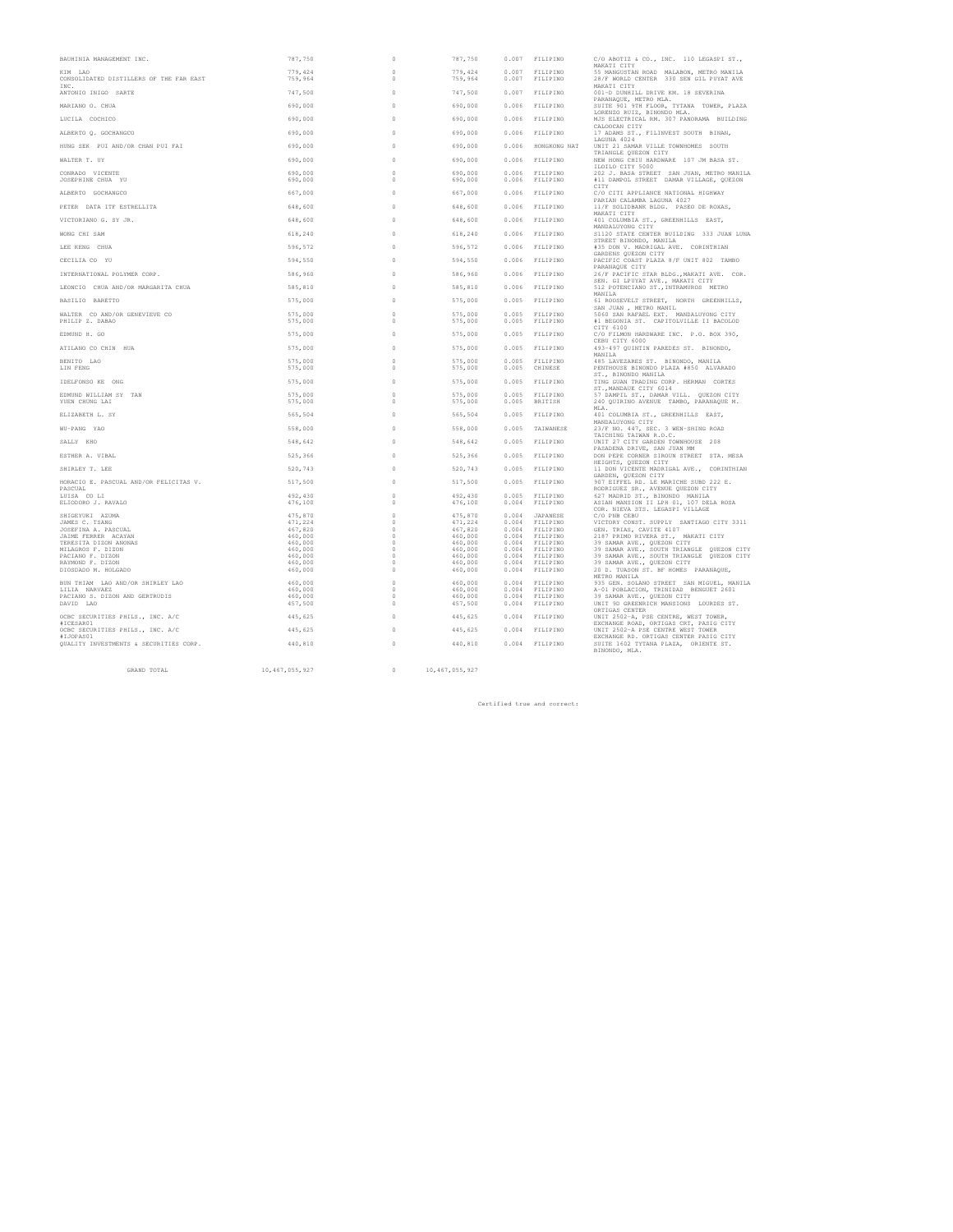| eq_bensecqe_r.sql/01 | 01-APR-2009 01-APR-2009 11:20                                                                                                     | PHIL. CENTRAL DEPOSITORY, INC.<br>EQ Beneficial Owner Report by Security (QE)<br>for 31-MAR-2009 |   |                                 |                                | Page 1 |
|----------------------|-----------------------------------------------------------------------------------------------------------------------------------|--------------------------------------------------------------------------------------------------|---|---------------------------------|--------------------------------|--------|
|                      | Security : ELI Empire East                                                                                                        |                                                                                                  |   |                                 |                                |        |
| Member               | Member Name and Address                                                                                                           |                                                                                                  |   | Resident Sub-Account Name Units |                                |        |
| B100AC               | UPCC Securities Corp.<br>Unit 94 Legaspi Suites, 178 Salcedo St.<br>Legaspi Village, Makati City<br>$\Omega$                      |                                                                                                  | Y | HOUSE                           | 34,216                         |        |
|                      |                                                                                                                                   |                                                                                                  |   | Total                           | ---------------<br>34,216      |        |
| B101AC               | A & A Securities, Inc.<br>Rm. 1906 Ayala Ave. Condominium<br>6776 Ayala Ave., Makati City<br>1200                                 |                                                                                                  | Y | HOUSE                           | 29,622,169                     |        |
|                      |                                                                                                                                   |                                                                                                  |   | Total                           | ----------------<br>29,622,169 |        |
| B102AC               | Abacus Securities Corporation<br>Unit 2904-A East Tower, PSE Centre<br>Exchange Road, Ortigas Center<br>Pasiq City<br>1600        |                                                                                                  | Y | HOUSE                           | 41, 138, 142                   |        |
|                      |                                                                                                                                   |                                                                                                  | Y | FREE                            | 7,891                          |        |
|                      |                                                                                                                                   |                                                                                                  |   | Total                           | ---------------<br>41,146,033  |        |
| B102AP               | Abacus Securities Corporation<br>Unit 2904-A East Tower, PSE Centre<br>Exchange Road, Ortigas Center<br>Pasig City<br>1600        |                                                                                                  | Y | HOUSE                           | 6,732,104                      |        |
|                      |                                                                                                                                   |                                                                                                  |   | Total                           | ---------------<br>6,732,104   |        |
| B103AC               | ACCORD CAPITAL EQUITIES CORPORATION<br>Unit 1101 Orient Square Building<br>Emerald Avenue<br>Ortigas Center<br>Pasiq City<br>1600 |                                                                                                  | Y | HOUSE                           | 19,904,829                     |        |
|                      |                                                                                                                                   |                                                                                                  |   | Total                           | ---------------<br>19,904,829  |        |
|                      |                                                                                                                                   |                                                                                                  |   |                                 |                                |        |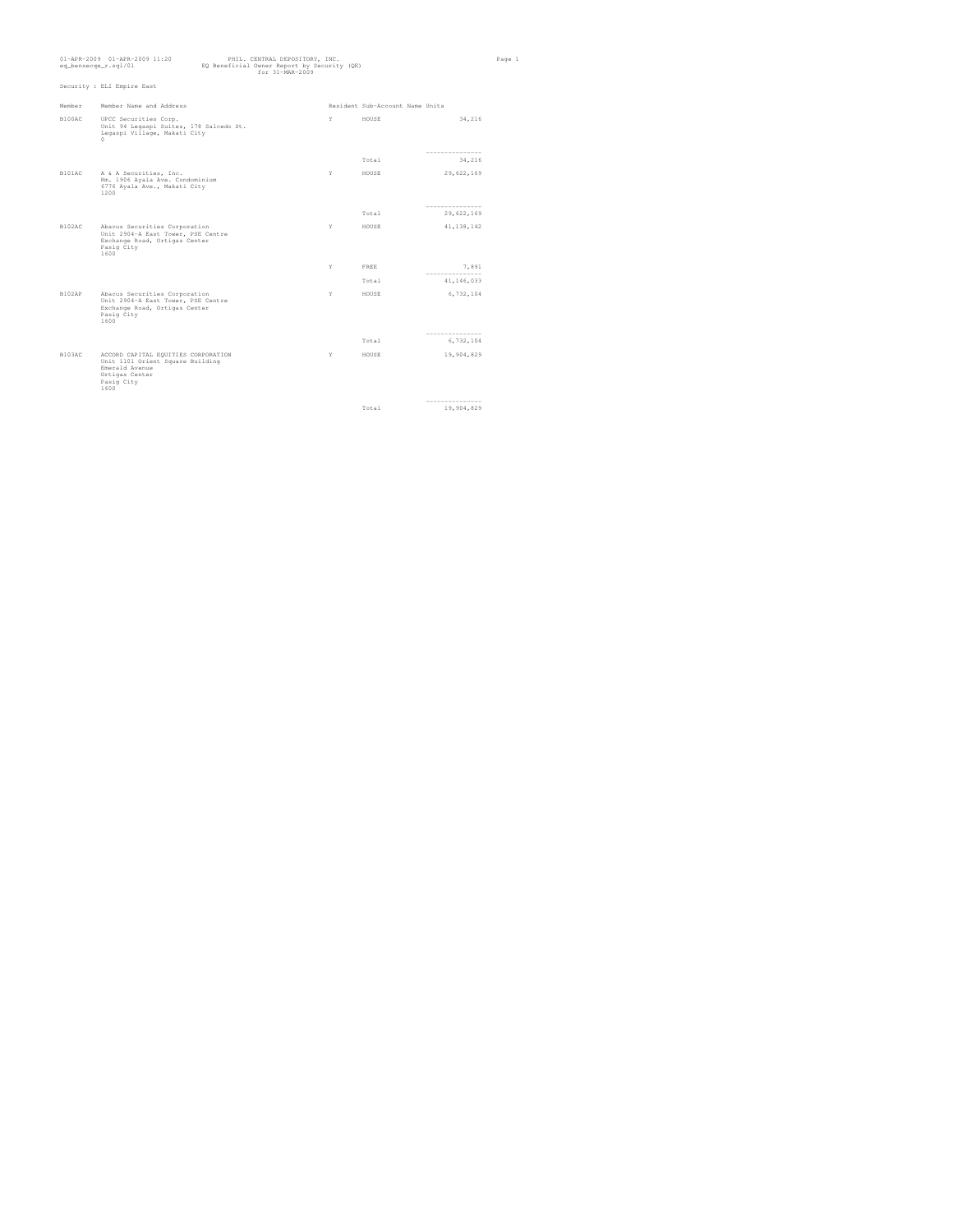| 01-APR-2009 01-APR-2009 11:20<br>PHIL. CENTRAL DEPOSITORY, INC.<br>EQ Beneficial Owner Report by Security (QE)<br>eq_bensecqe_r.sql/01<br>for 31-MAR-2009 |                                                                                                                                         |  |   |                                 | Page 2                       |  |
|-----------------------------------------------------------------------------------------------------------------------------------------------------------|-----------------------------------------------------------------------------------------------------------------------------------------|--|---|---------------------------------|------------------------------|--|
|                                                                                                                                                           | Security : ELI Empire East                                                                                                              |  |   |                                 |                              |  |
| Member                                                                                                                                                    | Member Name and Address                                                                                                                 |  |   | Resident Sub-Account Name Units |                              |  |
| B103FC                                                                                                                                                    | ACCORD CAPITAL EQUITIES CORPORATION<br>Unit 1101 Orient Square Building<br>Emerald Avenue<br>Ortigas Center, Pasig City<br>1600         |  | Y | HOUSE                           | 5,081                        |  |
|                                                                                                                                                           |                                                                                                                                         |  |   | Total                           | ---------------<br>5,081     |  |
| R104AC                                                                                                                                                    | A. T. De Castro Securities Corp.<br>Suite 701, 7/F Ayala Tower I, Exchange Plaza,<br>Ayala Triangle, Ayala Ave.,<br>Makati City<br>1226 |  | Y | HOUSE                           | 403,265                      |  |
|                                                                                                                                                           |                                                                                                                                         |  |   | Total                           | -----------------<br>403,265 |  |
| B104AP                                                                                                                                                    | A. T. De Castro Securities Corp.<br>Suite 701, 7/F Ayala Tower I, Exchange Plaza,<br>Ayala Triangle, Ayala Ave.,<br>Makati City<br>1226 |  | Y | HOUSE                           | 23,000                       |  |
|                                                                                                                                                           |                                                                                                                                         |  |   | Total                           | ----------------<br>23,000   |  |
| B105AC                                                                                                                                                    | All Asia Securities Management Corp.<br>All Asia Capital Center<br>105 Paseo de Roxas St.<br>Makati City<br>1200                        |  | Y | HOUSE                           | 198,702                      |  |
|                                                                                                                                                           |                                                                                                                                         |  |   | Total                           | ---------------<br>198,702   |  |
| B105FC                                                                                                                                                    | All Asia Securities Mnqt Corp                                                                                                           |  | Y | HOUSE                           | 920                          |  |
|                                                                                                                                                           | All Asia Capital Center<br>105 Paseo de Roxas St.<br>Makati City<br>1200                                                                |  |   |                                 |                              |  |
|                                                                                                                                                           |                                                                                                                                         |  |   |                                 | -----------------            |  |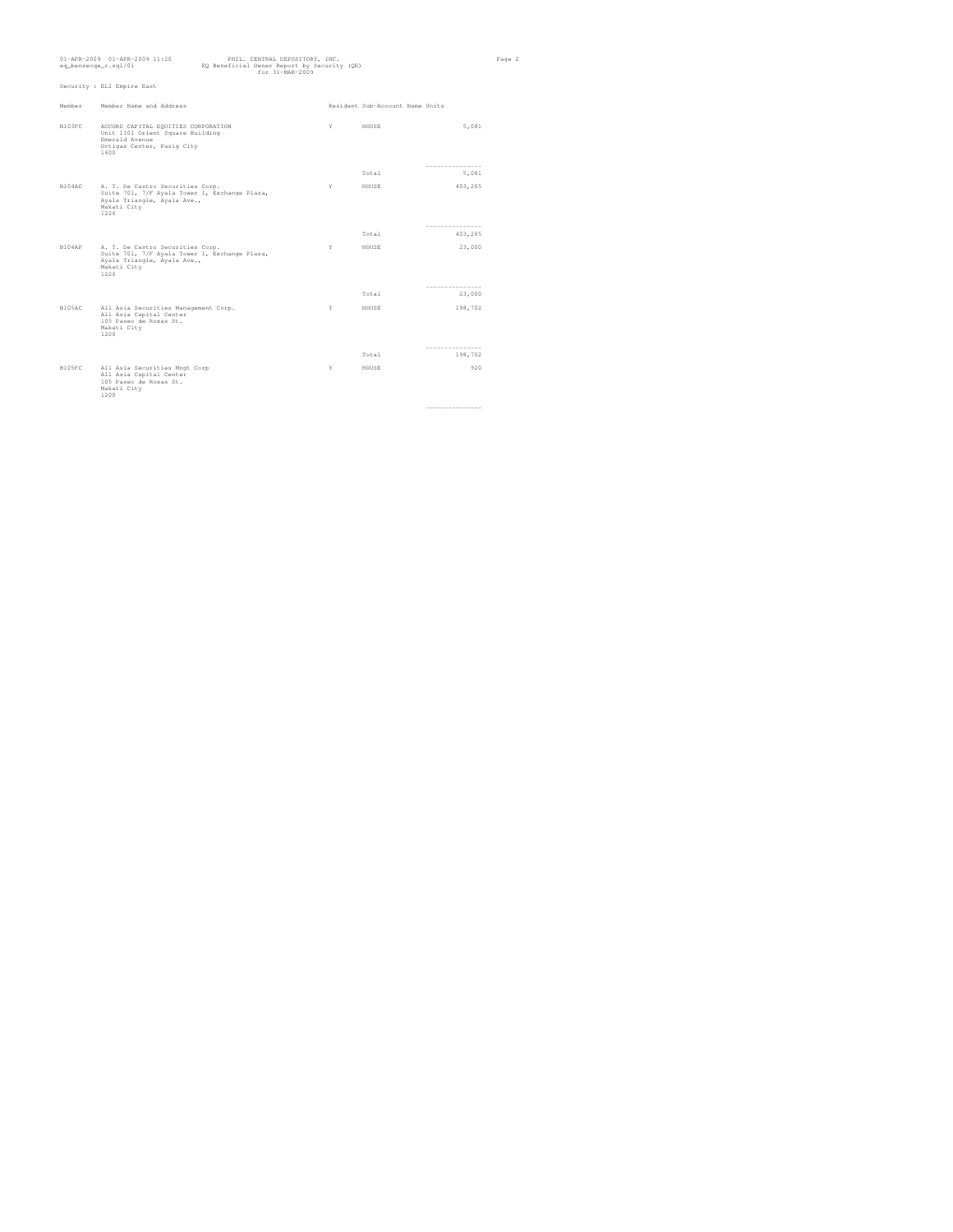| eq_bensecqe_r.sql/01 | 01-APR-2009 01-APR-2009 11:20                                                                                                                    | PHIL. CENTRAL DEPOSITORY, INC.<br>EQ Beneficial Owner Report by Security (QE)<br>for 31-MAR-2009 |    |                                 |                                  | Page 3 |
|----------------------|--------------------------------------------------------------------------------------------------------------------------------------------------|--------------------------------------------------------------------------------------------------|----|---------------------------------|----------------------------------|--------|
|                      | Security : ELI Empire East                                                                                                                       |                                                                                                  |    |                                 |                                  |        |
| Member               | Member Name and Address                                                                                                                          |                                                                                                  |    | Resident Sub-Account Name Units |                                  |        |
| B105FC               | All Asia Securities Mngt Corp<br>All Asia Capital Center<br>105 Paseo de Roxas St.<br>Makati City<br>1200                                        |                                                                                                  |    | Total                           | 920                              |        |
| B106AC               | ALPHA SECURITIES CORP,<br>UNIT 2305, 23/F THE ORIENT SQUARE BLDG.<br>F. ORTIGAS ST. (FORMERLY EMERALD AVE)<br>ORTIGAS CENTER, PASIG CITY<br>1200 |                                                                                                  | Y  | HOUSE                           | 7,736,573                        |        |
|                      |                                                                                                                                                  |                                                                                                  |    | Total                           | ----------------<br>7,736,573    |        |
| B106AP               | ALPHA SECURITIES CORP,<br>UNIT 2305, 23/F THE ORIENT SQUARE BLDG.<br>F. ORTIGAS ST. (FORMERLY EMERALD AVE)<br>ORTIGAS CENTER, PASIG CITY<br>1200 |                                                                                                  | Y  | HOUSE                           | 100,000                          |        |
|                      |                                                                                                                                                  |                                                                                                  |    | Total                           | ---------------<br>100,000       |        |
| B106FC               | ALPHA SECURITIES CORP.<br>UNIT 2305, 23/F THE ORIENT SOUARE BLDG.<br>F. ORTIGAS ST (FORMERLY EMERALD AVE)<br>ORTIGAS CENTER, PASIG CITY<br>1200  |                                                                                                  | Y  | HOUSE                           | 10,000                           |        |
|                      |                                                                                                                                                  |                                                                                                  |    | Total                           | -----------------<br>10,000      |        |
| B109AC               | BA Securities, Inc.<br>Rm 401-403 CLMC Bldg,<br>256-259 EDSA Greenhills<br>Mandaluyong City<br>1550                                              |                                                                                                  | Y. | FREE                            | 24, 479, 423                     |        |
|                      |                                                                                                                                                  |                                                                                                  |    | Total                           | ----------------<br>24, 479, 423 |        |
| B109FC               | BA Securities, Inc.                                                                                                                              |                                                                                                  | Y  | FREE                            | 8,251,204                        |        |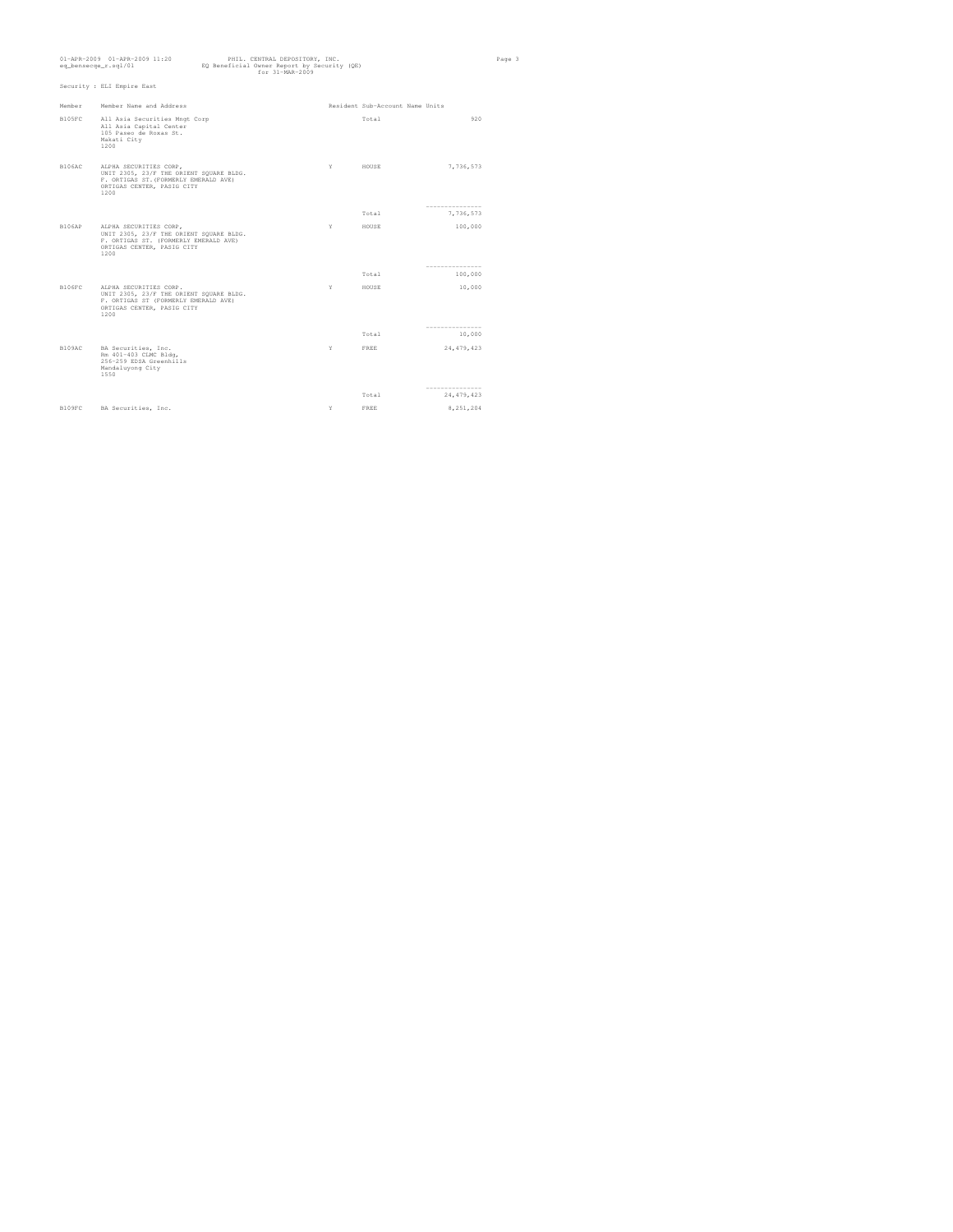| 01-APR-2009 01-APR-2009 11:20<br>eq_bensecqe_r.sql/01                                                                                  | PHIL. CENTRAL DEPOSITORY, INC.<br>EQ Beneficial Owner Report by Security (QE)<br>$for 31 - \text{MAR} - 2009$ |    |                                 |                                   | Page 4 |
|----------------------------------------------------------------------------------------------------------------------------------------|---------------------------------------------------------------------------------------------------------------|----|---------------------------------|-----------------------------------|--------|
| Security : ELI Empire East                                                                                                             |                                                                                                               |    |                                 |                                   |        |
| Member Name and Address<br>Member                                                                                                      |                                                                                                               |    | Resident Sub-Account Name Units |                                   |        |
| Rm 401-403 CLMC Bldg,<br>256-259 EDSA Greenhills<br>Mandaluyong City<br>1550                                                           |                                                                                                               |    |                                 |                                   |        |
| B109FC<br>BA Securities, Inc.<br>Rm 401-403 CLMC Bldg,<br>256-259 EDSA Greenhills<br>Mandaluyong City<br>1550                          |                                                                                                               |    |                                 | ----------------                  |        |
|                                                                                                                                        |                                                                                                               |    | Total                           | 8,251,204                         |        |
| B110AC<br>Angping & Associates Securities, Inc.<br>Suites 2002/2004, The Peak, 107 Alfaro St.,<br>Salcedo Village, Makati City<br>1227 |                                                                                                               | Y  | HOUSE                           | 23, 409, 538                      |        |
|                                                                                                                                        |                                                                                                               |    | Total                           | -----------------<br>23, 409, 538 |        |
| B110AP<br>Angping & Associates Securities, Inc.<br>Suites 2002/2004, The Peak, 107 Alfaro St.,<br>Salcedo Village, Makati City<br>1227 |                                                                                                               | Y. | HOUSE                           | 30,525                            |        |
|                                                                                                                                        |                                                                                                               |    | Total                           | -----------------<br>30,525       |        |
| B111AC<br>Ansaldo, Godinez & Co., Inc.<br>340 Nueva St., Binondo<br>Manila<br>1006                                                     |                                                                                                               | Y  | HOUSE                           | 27, 310, 200                      |        |
|                                                                                                                                        |                                                                                                               |    | Total                           | ---------------<br>27, 310, 200   |        |
| R111AP<br>Ansaldo, Godinez & Co., Inc.<br>340 Nueva St., Binondo<br>Manila<br>1006                                                     |                                                                                                               | Y. | HOUSE                           | 8,298                             |        |
|                                                                                                                                        |                                                                                                               |    | Total                           | ----------------<br>8,298         |        |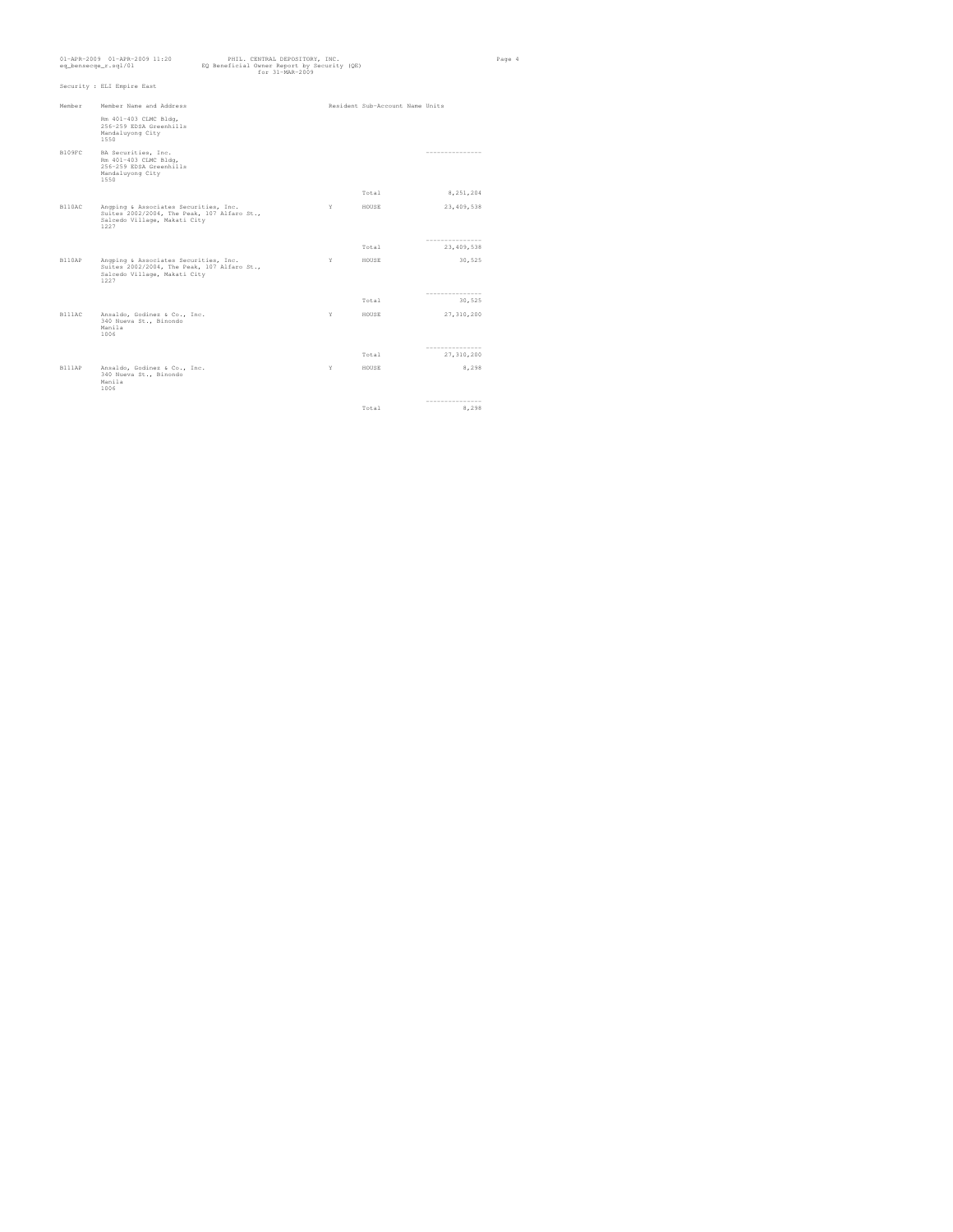|        | 01-APR-2009 01-APR-2009 11:20<br>eq_bensecqe_r.sql/01                                                        | PHIL. CENTRAL DEPOSITORY, INC.<br>EQ Beneficial Owner Report by Security (QE)<br>for 31-MAR-2009 |   |                                 |                                | Page 5 |
|--------|--------------------------------------------------------------------------------------------------------------|--------------------------------------------------------------------------------------------------|---|---------------------------------|--------------------------------|--------|
|        | Security : ELI Empire East                                                                                   |                                                                                                  |   |                                 |                                |        |
| Member | Member Name and Address                                                                                      |                                                                                                  |   | Resident Sub-Account Name Units |                                |        |
| B112AC | AB CAPITAL SECURITIES, INC.<br>5/F Phinma Plaza<br>39 Plaza Drive, Rockwell Center<br>Makati City<br>1200    |                                                                                                  | Y | FREE                            | 168,582,306                    |        |
|        |                                                                                                              |                                                                                                  |   | Total                           | ---------------<br>168,582,306 |        |
| B112AP | AB CAPITAL SECURITIES, INC.<br>5/F Phinma Plaza<br>39 Plaza Drive, Rockwell Center<br>Makati City<br>1200    |                                                                                                  | Y | FREE                            | 9,348                          |        |
|        |                                                                                                              |                                                                                                  |   | Total                           | -----------------<br>9,348     |        |
| B112FC | AB CAPITAL SECURITIES, INC.<br>5/F Phinma Plaza<br>39 Plaza Drive, Rockwell Center<br>Makati City<br>1200    |                                                                                                  | Y | FREE                            | 9.622.616                      |        |
|        |                                                                                                              |                                                                                                  |   | Total                           | ---------------<br>9,622,616   |        |
| B113AC | Sarangani Securities, Inc.<br>5/F APMC Building<br>136 Amorsolo St.,<br>Legaspi Village, Makati City<br>1229 |                                                                                                  | Y | HOUSE                           | 122,153                        |        |
|        |                                                                                                              |                                                                                                  |   | Total                           | ---------------<br>122,153     |        |
| B115AC | SB Equities, Inc.<br>18/F, Security Bank Centre<br>6776 Ayala Avenue, Makati City<br>1226                    |                                                                                                  | Y | HOUSE                           | 27,037,677                     |        |
|        |                                                                                                              |                                                                                                  |   | Total                           | ----------------<br>27,037,677 |        |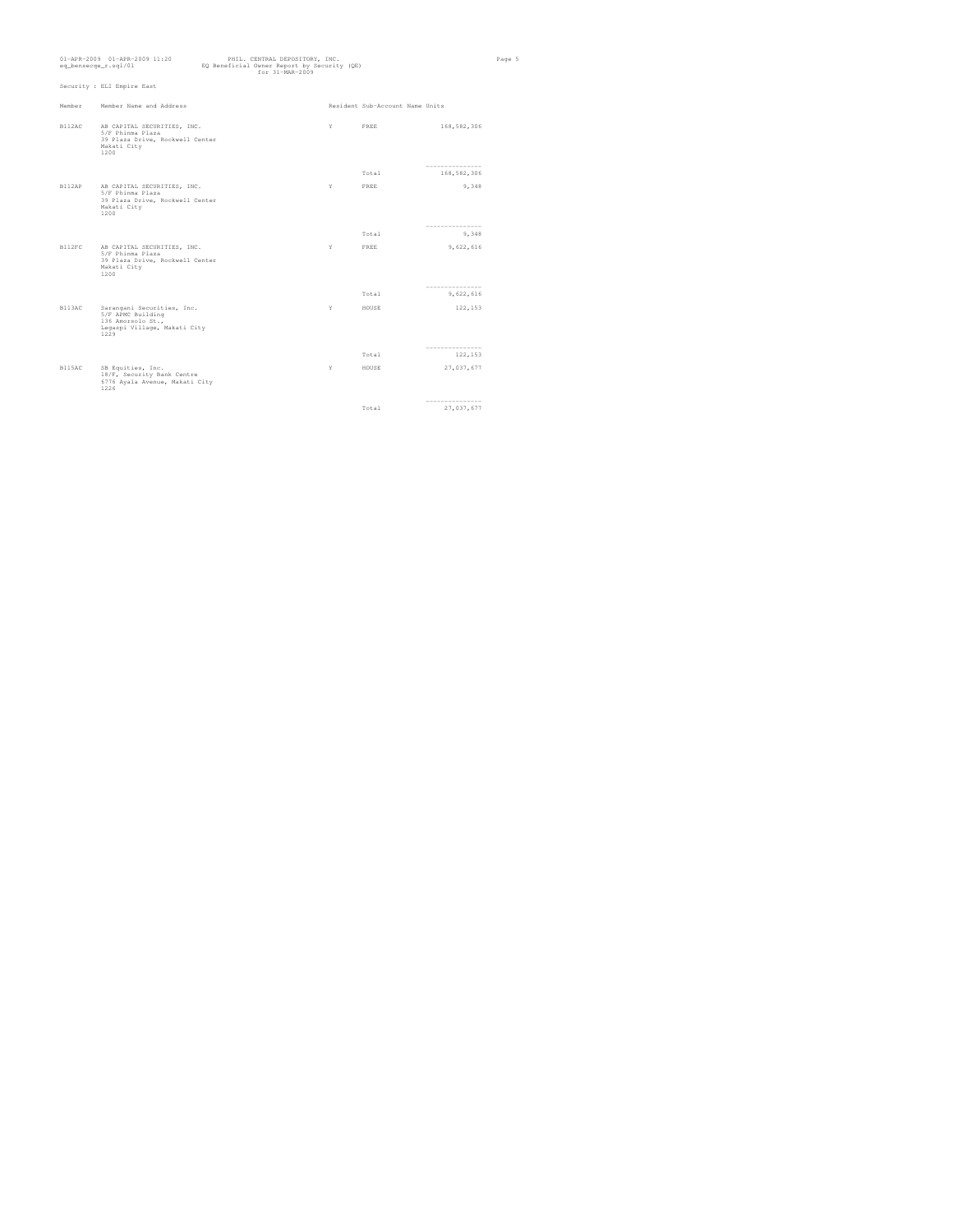|        | 01-APR-2009 01-APR-2009 11:20<br>PHIL. CENTRAL DEPOSITORY, INC.<br>Page 6<br>EQ Beneficial Owner Report by Security (QE)<br>eq_bensecqe_r.sql/01<br>for 31-MAR-2009 |                                                        |   |                                 |                                  |  |
|--------|---------------------------------------------------------------------------------------------------------------------------------------------------------------------|--------------------------------------------------------|---|---------------------------------|----------------------------------|--|
|        | Security : ELI Empire East                                                                                                                                          |                                                        |   |                                 |                                  |  |
| Member | Member Name and Address                                                                                                                                             |                                                        |   | Resident Sub-Account Name Units |                                  |  |
| B115AP | SB Equities, Inc.<br>18/F, Security Bank Centre<br>6776 Avala Avenue, Makati City<br>1226                                                                           |                                                        | Y | HOUSE                           | 1,182                            |  |
|        |                                                                                                                                                                     |                                                        |   | Total                           | ----------------<br>1,182        |  |
| B115FC | SB Equities, Inc.<br>18/F. Security Bank Centre.<br>6776 Ayala Avenue, Makati City<br>1226                                                                          |                                                        | Y | HOUSE                           | 1,562,240                        |  |
|        |                                                                                                                                                                     |                                                        |   | Total                           | ---------------<br>1,562,240     |  |
| B116AC | 24/F Galleria Corporate Center<br>EDSA corner Ortigas Avenue, Pasiq City<br>1605                                                                                    | Asia Pacific Capital Equities & Securities Corporation | Y | HOUSE                           | 5, 181, 723                      |  |
|        |                                                                                                                                                                     |                                                        | Y | FREE                            | 120,000<br>-----------------     |  |
|        |                                                                                                                                                                     |                                                        |   | Total                           | 5, 301, 723                      |  |
| R118AC | Asiasec Equities, Inc.<br>7/F Diners Club Center, 114 Valero St.,<br>Salcedo Village, Makati City<br>1227                                                           |                                                        | Y | HOUSE                           | 6,680,340                        |  |
|        |                                                                                                                                                                     |                                                        |   | Total                           | -----------------<br>6,680,340   |  |
| R118FC | Asiasec Equities, Inc.<br>7/F Diners Club Center, 114 Valero St.,<br>Salcedo Village, Makati City<br>1227                                                           |                                                        | Y | HOUSE                           | 11,554,600                       |  |
|        |                                                                                                                                                                     |                                                        |   | Total                           | ------------------<br>11,554,600 |  |
| B119AC | Astra Securities Corporation                                                                                                                                        |                                                        | Y | HOUSE                           | 1,348,720                        |  |
|        | Units 1204-1205 Avala Tower One                                                                                                                                     |                                                        |   |                                 |                                  |  |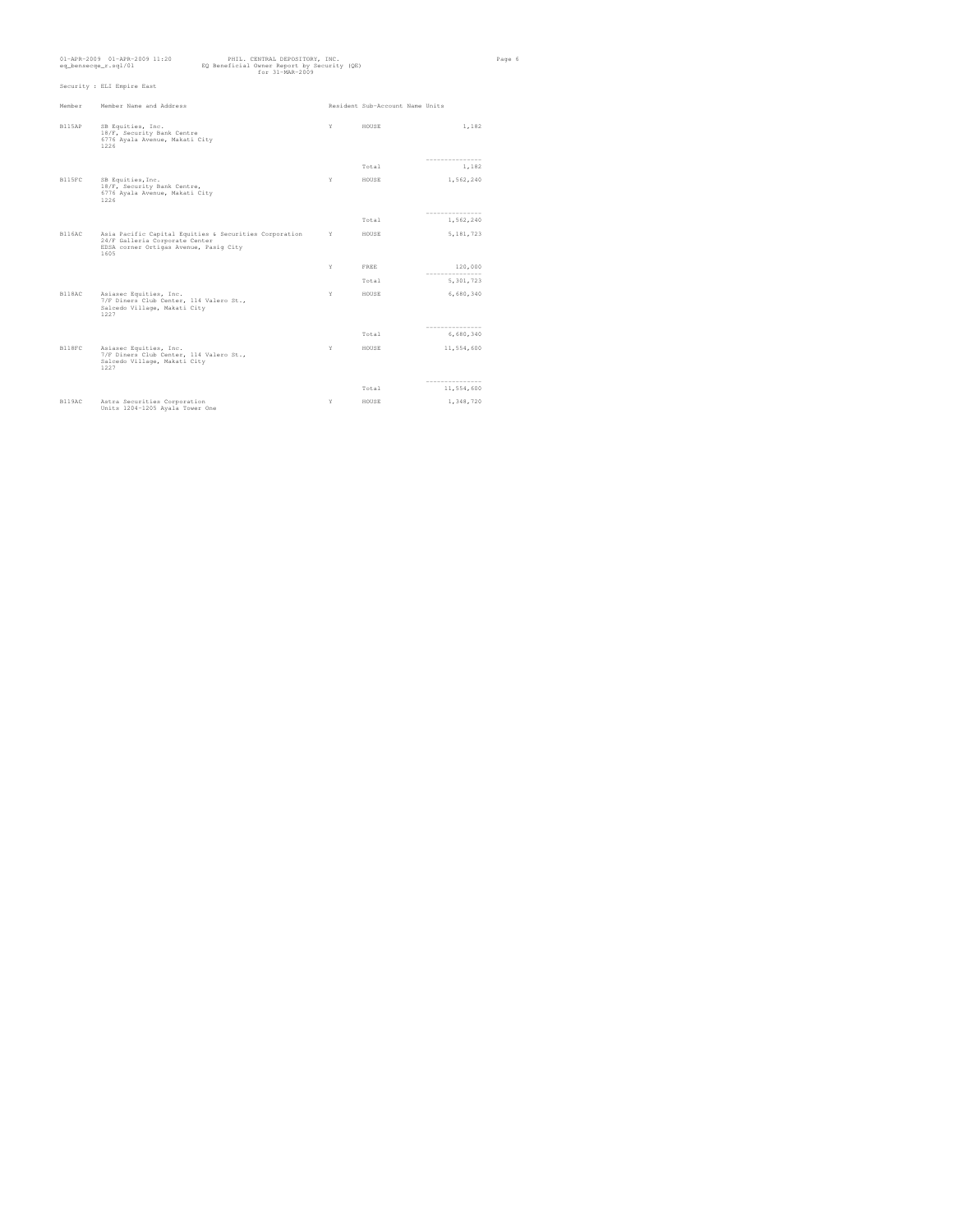| eq_bensecqe_r.sql/01 | 01-APR-2009 01-APR-2009 11:20                                                                                            | PHIL. CENTRAL DEPOSITORY, INC.<br>EQ Beneficial Owner Report by Security (QE)<br>for 31-MAR-2009 |    |                                 |                                | Page 7 |
|----------------------|--------------------------------------------------------------------------------------------------------------------------|--------------------------------------------------------------------------------------------------|----|---------------------------------|--------------------------------|--------|
|                      | Security : ELI Empire East                                                                                               |                                                                                                  |    |                                 |                                |        |
| Member               | Member Name and Address                                                                                                  |                                                                                                  |    | Resident Sub-Account Name Units |                                |        |
|                      | Ayala Ave. cor. Paseo de Roxas<br>Makati City<br>1200                                                                    |                                                                                                  |    |                                 |                                |        |
| B119AC               | Astra Securities Corporation<br>Units 1204-1205 Ayala Tower One<br>Ayala Ave. cor. Paseo de Roxas<br>Makati City<br>1200 |                                                                                                  |    |                                 | ------------------             |        |
|                      |                                                                                                                          |                                                                                                  |    | Total                           | 1,348,720                      |        |
| B120AC               | ATC Securities, Inc.<br>Unit 1015-1016 Tower One<br>Ayala Triangle, Ayala Ave.<br>Makati City<br>1226                    |                                                                                                  | Y  | HOUSE                           | 1,109,141                      |        |
|                      |                                                                                                                          |                                                                                                  |    | Total                           | ----------------<br>1,109,141  |        |
| R121AC               | MACQUARIE CAPITAL SECURITIES (PHILIPPINES) INC.<br>22F 6750 AYALA AVENUE BUILDING<br>AYALA AVENUE<br>MAKATI CITY<br>1226 |                                                                                                  | Y  | $LOCAL - 001$                   | 14,444                         |        |
|                      |                                                                                                                          |                                                                                                  |    | Total                           | ------------------<br>14,444   |        |
| B122AC               | Belson Securities, Inc.<br>4th Floor Belson House<br>271 Edsa, Mandaluyong City<br>1554                                  |                                                                                                  | Y  | HOUSE                           | 21,260,285                     |        |
|                      |                                                                                                                          |                                                                                                  |    | Total                           | ----------------<br>21,260,285 |        |
| B122AP               | Belson Securities, Inc.<br>4th Floor Belson House<br>271 Edsa, Mandaluyong City<br>1554                                  |                                                                                                  | Y. | HOUSE                           | 28,163                         |        |
|                      |                                                                                                                          |                                                                                                  |    |                                 | ------------------             |        |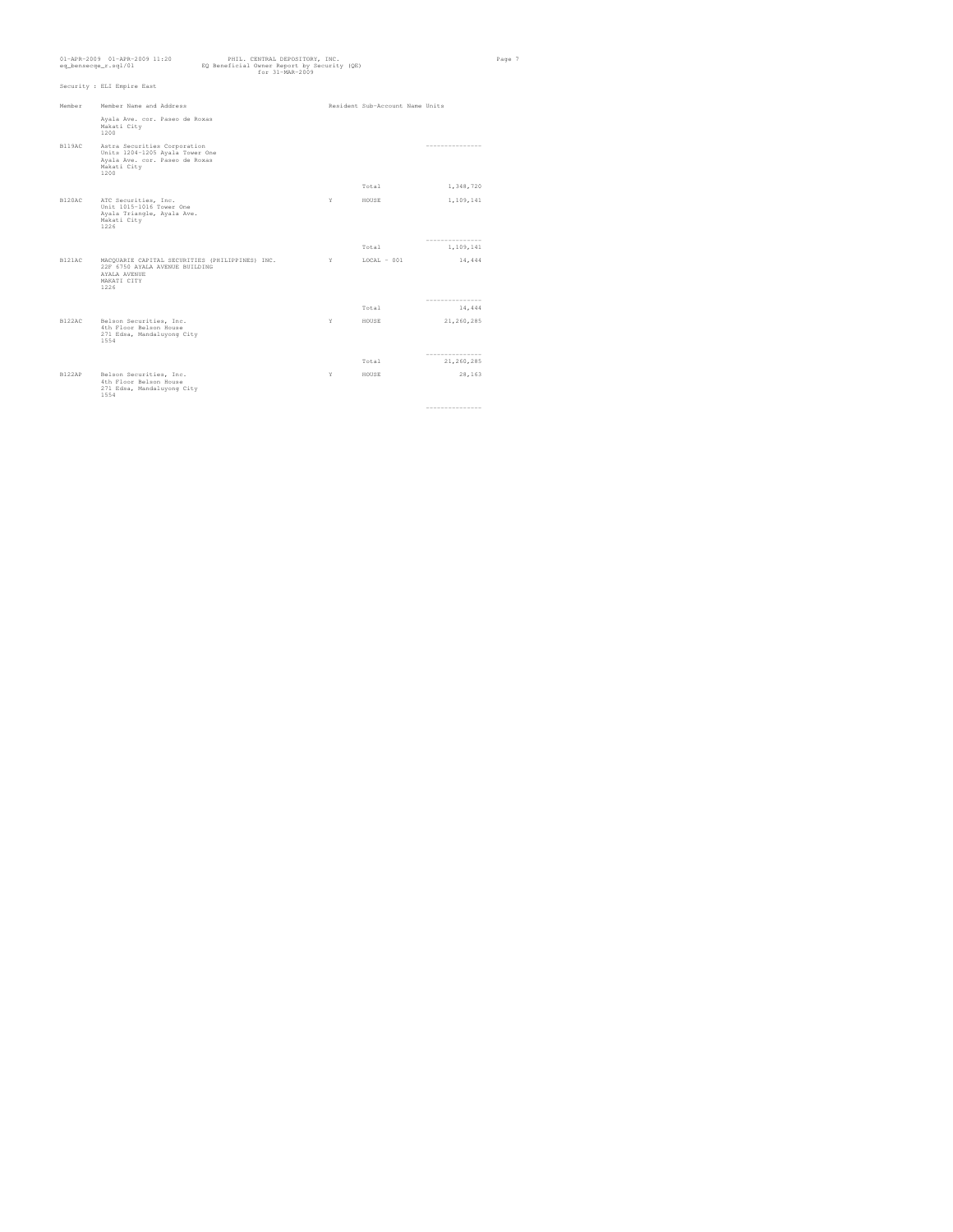|        | 01-APR-2009 01-APR-2009 11:20<br>eq_bensecge_r.sql/01                                                         | PHIL. CENTRAL DEPOSITORY, INC.<br>EQ Beneficial Owner Report by Security (QE)<br>$for 31 - \text{MAR} - 2009$ |    |                                 |                                     | Page 8 |
|--------|---------------------------------------------------------------------------------------------------------------|---------------------------------------------------------------------------------------------------------------|----|---------------------------------|-------------------------------------|--------|
|        | Security : ELI Empire East                                                                                    |                                                                                                               |    |                                 |                                     |        |
| Member | Member Name and Address                                                                                       |                                                                                                               |    | Resident Sub-Account Name Units |                                     |        |
| B122AP | Belson Securities, Inc.<br>4th Floor Belson House<br>271 Edsa, Mandaluyong City<br>1554                       |                                                                                                               |    | Total                           | 28,163                              |        |
| B122FC | Belson Securities, Inc.<br>4th Floor Belson House<br>271 Edsa, Mandaluyong City<br>1554                       |                                                                                                               | Y  | HOUSE                           | 2,010,750                           |        |
|        |                                                                                                               |                                                                                                               |    | Total                           | ---------------<br>2,010,750        |        |
| B123AC | Benjamin Co Ca & Co., Inc.<br>Rm. 301 Downtown Ctr Bldg.,<br>516 Ouintin Paredes St., Binondo, Manila<br>1006 |                                                                                                               | Y  | HOUSE                           | 419,785                             |        |
|        |                                                                                                               |                                                                                                               |    | Total                           | ---------------<br>419,785          |        |
| B123FC | Benjamin Co Ca & Co., Inc.<br>Rm. 301 Downtown Ctr Bldg.,<br>516 Quintin Paredes St., Binondo, Manila<br>1006 |                                                                                                               | Y  | HOUSE                           | 1,150,000                           |        |
|        |                                                                                                               |                                                                                                               |    | Total                           | ----------------<br>1,150,000       |        |
| B124AC | B. H. Chua Securities Corporation<br>872 G. Araneta Avenue, Quezon City<br>1135                               |                                                                                                               | Y  | HOUSE                           | 105, 417, 917                       |        |
|        |                                                                                                               |                                                                                                               | Y. | PHIL. INTL. LIFE                | 30,842,300                          |        |
|        |                                                                                                               |                                                                                                               |    | Total                           | ------------------<br>136, 260, 217 |        |
| B125AC | Jaka Securities Corporation<br>Unit 814, Ayala Tower I<br>Ayala Ave., Makati City<br>1226                     |                                                                                                               | Y  | HOUSE                           | 743,214                             |        |
|        |                                                                                                               |                                                                                                               |    |                                 | --------------------                |        |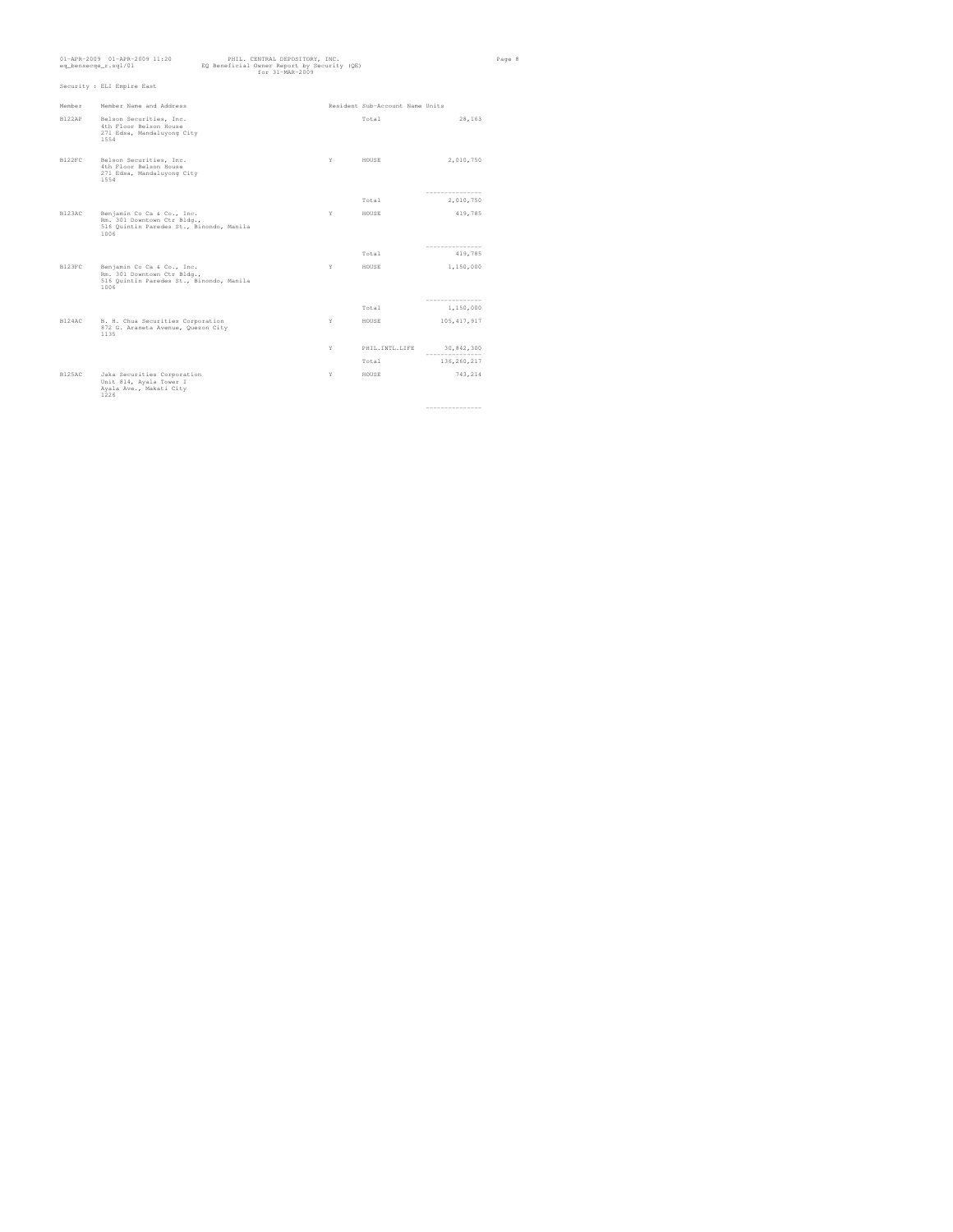|               | 01-APR-2009 01-APR-2009 11:20<br>eq_bensecge_r.sql/01                                                                      | PHIL. CENTRAL DEPOSITORY, INC.<br>EQ Beneficial Owner Report by Security (QE)<br>for 31-MAR-2009 |    |                                 |                                 | Page 9 |
|---------------|----------------------------------------------------------------------------------------------------------------------------|--------------------------------------------------------------------------------------------------|----|---------------------------------|---------------------------------|--------|
|               | Security : ELI Empire East                                                                                                 |                                                                                                  |    |                                 |                                 |        |
| Member        | Member Name and Address                                                                                                    |                                                                                                  |    | Resident Sub-Account Name Units |                                 |        |
| B125AC        | Jaka Securities Corporation<br>Unit 814, Ayala Tower I<br>Ayala Ave., Makati City<br>1226                                  |                                                                                                  |    | Total                           | 743,214                         |        |
| B125FC        | Jaka Securities Corp.<br>Unit 814, Ayala Tower I<br>Ayala Ave., Makati City<br>1226                                        |                                                                                                  | Y. | HOUSE                           | 115,000                         |        |
|               |                                                                                                                            |                                                                                                  |    | Total                           | ---------------<br>115,000      |        |
| B126AC        | BPI Securities Corporation<br>8/F BPI Head Office Bldg.,<br>Ayala Ave., cor. Paseo de Roxas<br>Makati City<br>1226         |                                                                                                  | Y  | HOUSE                           | 96, 847, 851                    |        |
|               |                                                                                                                            |                                                                                                  |    | Total                           | ---------------<br>96, 847, 851 |        |
| B126FC        | BPI Securities Corporation<br>8/F BPI Head Office Bldg.,<br>Ayala Ave., cor. Paseo de Roxas<br>Makati City<br>1226         |                                                                                                  | Y  | HOUSE                           | 368,670                         |        |
|               |                                                                                                                            |                                                                                                  |    | Total                           | ----------------<br>368,670     |        |
| B128AC        | Campos, Lanuza & Company, Inc.<br>Unit 2003B East Tower, PSE Center<br>Exchange Road, Ortigas Center<br>Pasio City<br>1605 |                                                                                                  | Y  | HOUSE                           | 753,893                         |        |
|               |                                                                                                                            |                                                                                                  |    | Total                           | -----------------<br>753,893    |        |
| <b>B128AP</b> | Campos, Lanuza & Company, Inc.<br>Unit 2003B East Tower, PSE Center<br>Exchange Road, Ortigas Center                       |                                                                                                  | Y  | HOUSE                           | 969                             |        |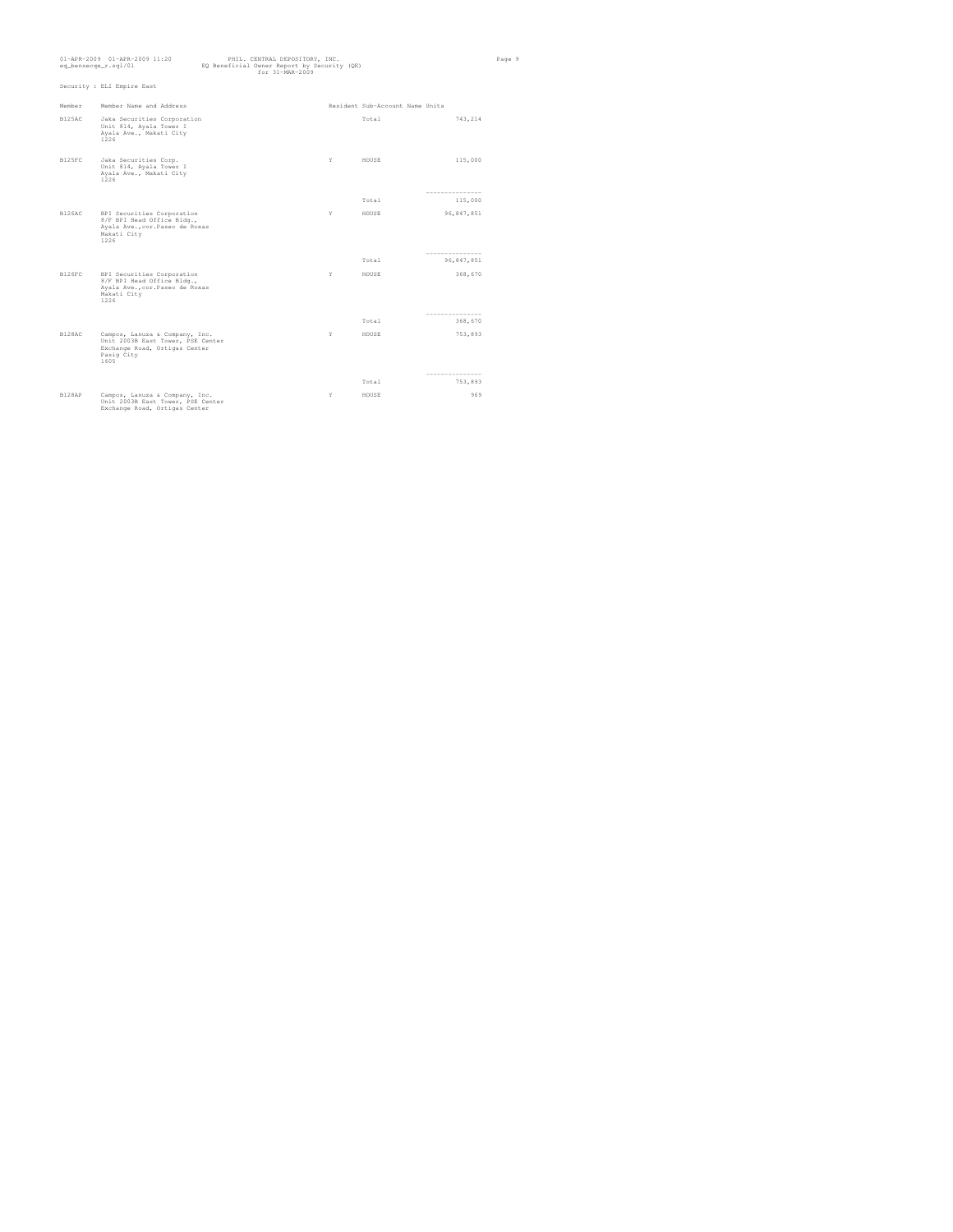| 01-APR-2009 01-APR-2009 11:20<br>eq_bensecqe_r.sql/01                                                                                | PHIL. CENTRAL DEPOSITORY, INC.<br>EQ Beneficial Owner Report by Security (QE)<br>for 31-MAR-2009 |    |                                 |                              | Page 10 |
|--------------------------------------------------------------------------------------------------------------------------------------|--------------------------------------------------------------------------------------------------|----|---------------------------------|------------------------------|---------|
| Security : ELI Empire East                                                                                                           |                                                                                                  |    |                                 |                              |         |
| Member<br>Member Name and Address                                                                                                    |                                                                                                  |    | Resident Sub-Account Name Units |                              |         |
| Pasiq City<br>1605                                                                                                                   |                                                                                                  |    |                                 |                              |         |
| R128AP<br>Campos, Lanuza & Company, Inc.<br>Unit 2003B East Tower, PSE Center<br>Exchange Road, Ortigas Center<br>Pasiq City<br>1605 |                                                                                                  |    |                                 | ----------------             |         |
|                                                                                                                                      |                                                                                                  |    | Total                           | 969                          |         |
| R129AC<br>Sincere Securities Corporation<br>1203-A East Tower, PSE Centre, Exchange Road,<br>Ortigas Center, Pasig City<br>$\Omega$  |                                                                                                  | Y  | HOUSE                           | 17, 185, 934                 |         |
|                                                                                                                                      |                                                                                                  |    |                                 | ---------------              |         |
|                                                                                                                                      |                                                                                                  |    | Total                           | 17, 185, 934                 |         |
| B130AC<br>Century Securities Corporation<br>1105 Galleria Corporate Center<br>Ortigas Ave., Quezon City<br>1600                      |                                                                                                  | Y  | HOUSE                           | 3,120,370                    |         |
|                                                                                                                                      |                                                                                                  |    | Total                           | ---------------              |         |
|                                                                                                                                      |                                                                                                  |    |                                 | 3,120,370                    |         |
| B131AC<br>PCIB Securities, Inc.<br>8/F PCIB Tower 2, Dela Costa St., Makati City<br>1002                                             |                                                                                                  | Y  | HOUSE                           | 7,559,134                    |         |
|                                                                                                                                      |                                                                                                  | Y. | B131AC-PT000617                 | 6,000                        |         |
|                                                                                                                                      |                                                                                                  | Y. | PSI FAO PRULIO02                | 150,788                      |         |
|                                                                                                                                      |                                                                                                  | Y. | PSI FAO PRULIO13                | 32,430                       |         |
|                                                                                                                                      |                                                                                                  | Y. | PSI FAO PRULIO63                | 21,100<br>---------------    |         |
|                                                                                                                                      |                                                                                                  |    | Total                           | 7,769,452                    |         |
| B131FC<br>PCIB Securities, Inc.<br>8/F PCIB Tower 2, Dela Costa St., Makati City<br>1002                                             |                                                                                                  | Y  | HOUSE                           | 214,660                      |         |
|                                                                                                                                      |                                                                                                  |    | Total                           | -----------------<br>214,660 |         |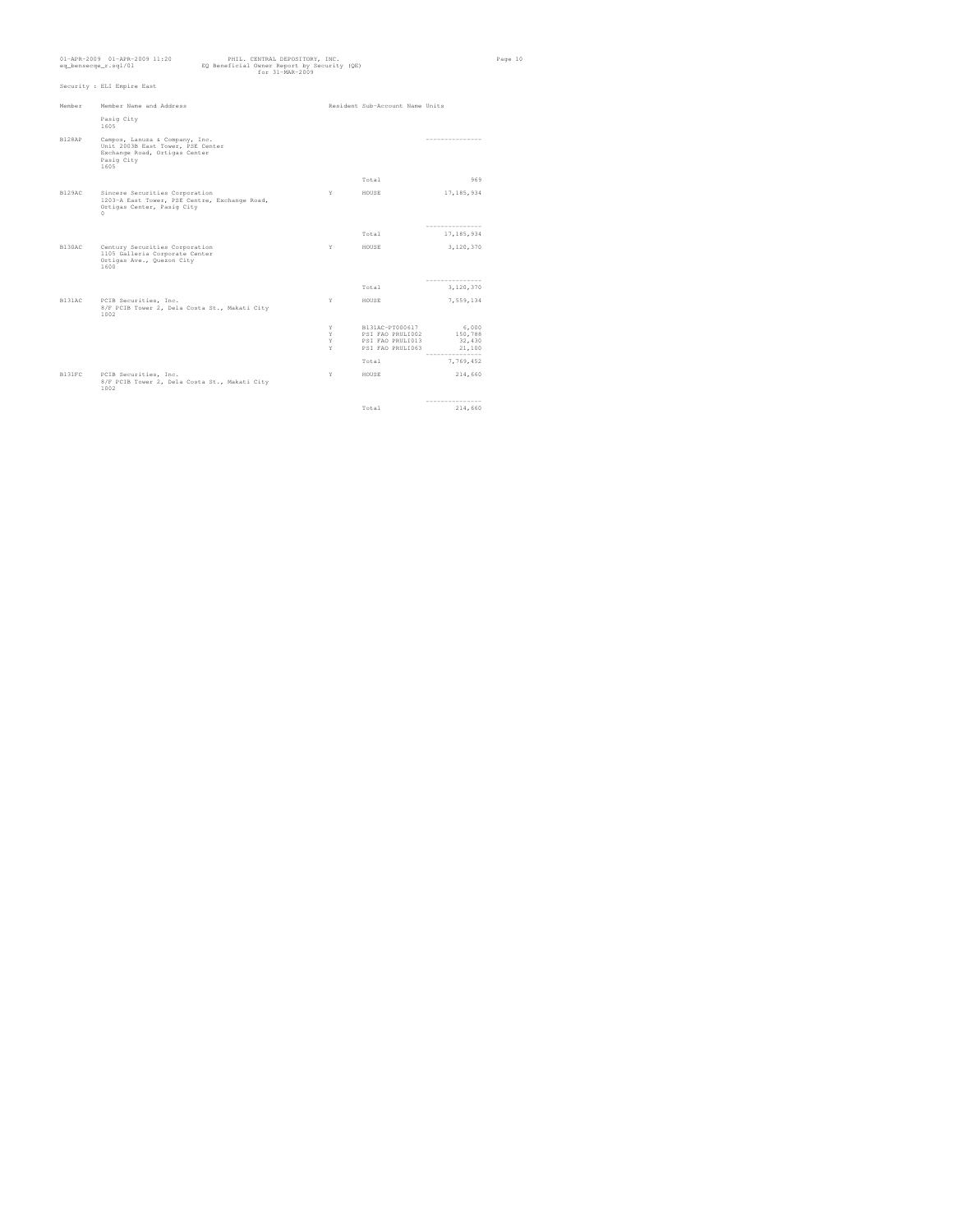|               | 01-APR-2009 01-APR-2009 11:20<br>PHIL. CENTRAL DEPOSITORY, INC.<br>EQ Beneficial Owner Report by Security (QE)<br>eq_bensecqe_r.sql/01<br>for 31-MAR-2009 |   |                                 |                                  | Page 11 |
|---------------|-----------------------------------------------------------------------------------------------------------------------------------------------------------|---|---------------------------------|----------------------------------|---------|
|               | Security : ELI Empire East                                                                                                                                |   |                                 |                                  |         |
| Member        | Member Name and Address                                                                                                                                   |   | Resident Sub-Account Name Units |                                  |         |
| B133AC        | CITISECURITIES, INC.<br>Rm. 2701-B Tektite Tower Center<br>Exchange Rd, Pasig City<br>1600                                                                | Y | HOUSE                           | 27,182,769                       |         |
|               |                                                                                                                                                           |   | Total                           | ----------------<br>27, 182, 769 |         |
| B133AP        | CITISECURITIES, INC.<br>Rm. 2701-B Tektite Tower Center<br>Exchange Rd, Pasig City<br>1600                                                                | Y | HOUSE                           | 3,621                            |         |
|               |                                                                                                                                                           |   | Total                           | ----------------<br>3,621        |         |
| <b>B136AC</b> | Triton Securities Corp.<br>26/F LKG Tower, 6801 Ayala Ave.<br>Makati City<br>$\Omega$                                                                     | Y | HOUSE                           | 10,800,606                       |         |
|               |                                                                                                                                                           |   | Total                           | ----------------<br>10,800,606   |         |
| B138AC        | Phileo Allied Securities (Philippines), Inc.<br>Unit 906, Tower One & Exchange Plaza<br>PSE Ayala Triangle, Ayala Avenue, Makati City<br>1226             | Y | HOUSE                           | 4,324                            |         |
|               |                                                                                                                                                           |   | Total                           | ----------------<br>4,324        |         |
| B140AC        | IGC Securities INC.<br>Suite 1006, Tower I & Exchange Plaza<br>Ayala Triangle, Ayala Avenue<br>Makati City<br>1200                                        | Y | HOUSE                           | 7,173,499                        |         |
|               |                                                                                                                                                           |   | Total                           | ----------------<br>7,173,499    |         |
| B141AC        | Cualoping Securities Corporation<br>Suite 1801 Tytana Centre Condominium                                                                                  | Y | HOUSE                           | 429,284                          |         |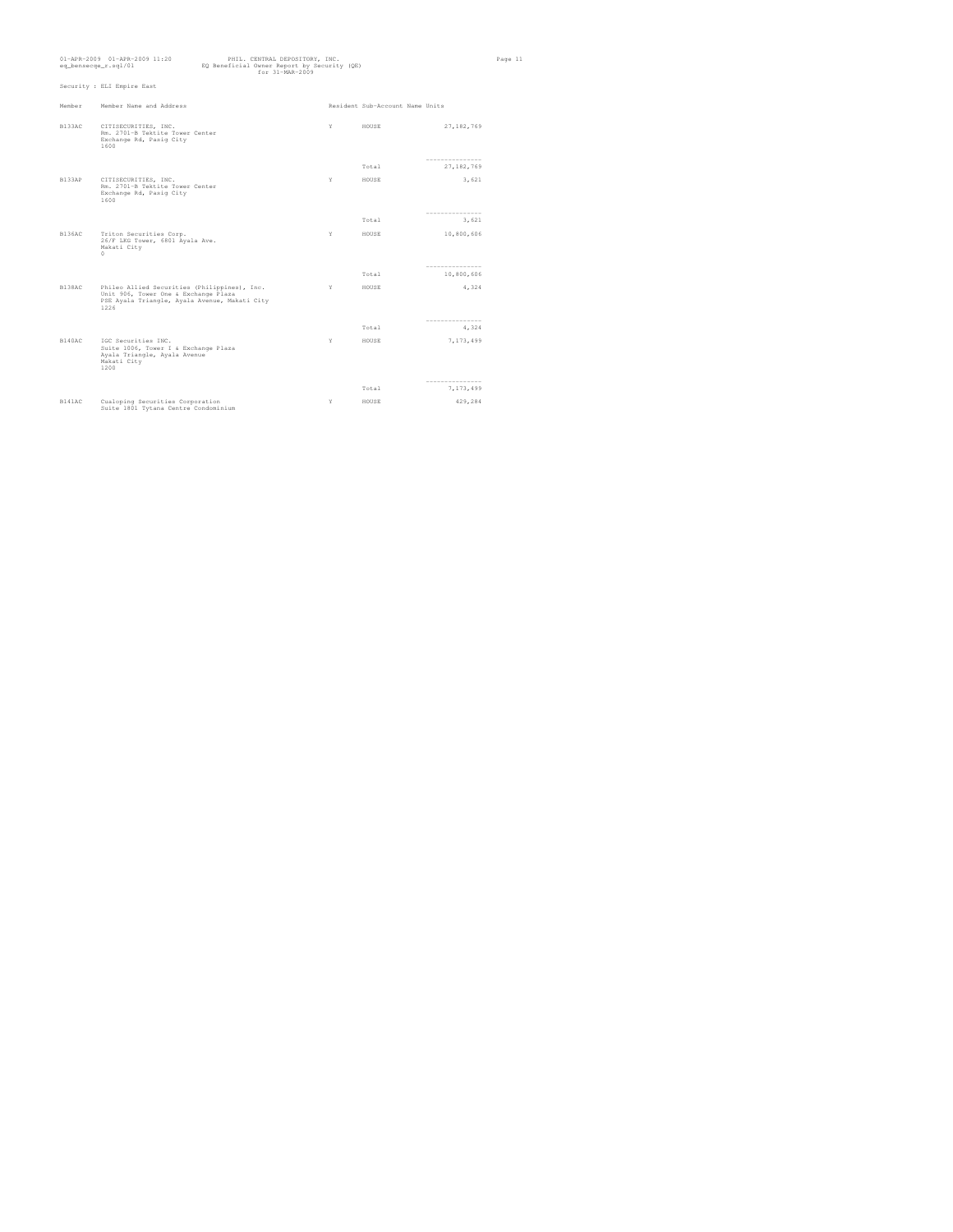| eq_bensecge_r.sql/01 | 01-APR-2009 01-APR-2009 11:20                                                                                             | PHIL. CENTRAL DEPOSITORY, INC.<br>EQ Beneficial Owner Report by Security (QE) | for 31-MAR-2009 |    |                                 |                                 | Page 12 |
|----------------------|---------------------------------------------------------------------------------------------------------------------------|-------------------------------------------------------------------------------|-----------------|----|---------------------------------|---------------------------------|---------|
|                      | Security : ELI Empire East                                                                                                |                                                                               |                 |    |                                 |                                 |         |
| Member               | Member Name and Address                                                                                                   |                                                                               |                 |    | Resident Sub-Account Name Units |                                 |         |
|                      | Plaza Lorenzo Ruiz, Binondo, Manila<br>1006                                                                               |                                                                               |                 |    |                                 |                                 |         |
| B141AC               | Cualoping Securities Corporation<br>Suite 1801 Tytana Centre Condominium<br>Plaza Lorenzo Ruiz, Binondo, Manila<br>1006   |                                                                               |                 |    |                                 | --------------------            |         |
|                      |                                                                                                                           |                                                                               |                 |    | Total                           | 429,284                         |         |
| R142AC               | DBP-Daiwa Securities (Phils.), Inc.<br>18/F Citibank Tower<br>8741 Paseo de Roxas<br>Makati City<br>1200                  |                                                                               |                 | Y  | FREE.                           | 375,125                         |         |
|                      |                                                                                                                           |                                                                               |                 | Y. | PIONEERLIFE                     | 1,000,000<br>----------------   |         |
|                      |                                                                                                                           |                                                                               |                 |    | Total                           | 1,375,125                       |         |
| B142FC               | DBP-Daiwa Securities (Phil.), Inc.<br>18/F Citibank Tower<br>8741 Paseo de Roxas<br>Makati City<br>1200                   |                                                                               |                 | Y  | FREE                            | 138,000                         |         |
|                      |                                                                                                                           |                                                                               |                 |    | Total                           | ---------------<br>138,000      |         |
| B143AC               | DAVID GO SECURITIES CORP.<br>Rm. 309 Federation Center Bldg.<br>Muelle de Binondo, Binondo, Manila<br>1006                |                                                                               |                 | Y  | HOUSE                           | 37, 425, 643                    |         |
|                      |                                                                                                                           |                                                                               |                 |    | Total                           | ---------------<br>37, 425, 643 |         |
| B145AC               | DIVERSIFIED SECURITIES, INC.<br>5/F PDCP Bank Centre<br>Herrera cor. Alfaro Sts.,<br>Salcedo Village, Makati City<br>1600 |                                                                               |                 | Y  | HOUSE                           | 2,349,594                       |         |
|                      |                                                                                                                           |                                                                               |                 | Y  | FREE                            | 508,256                         |         |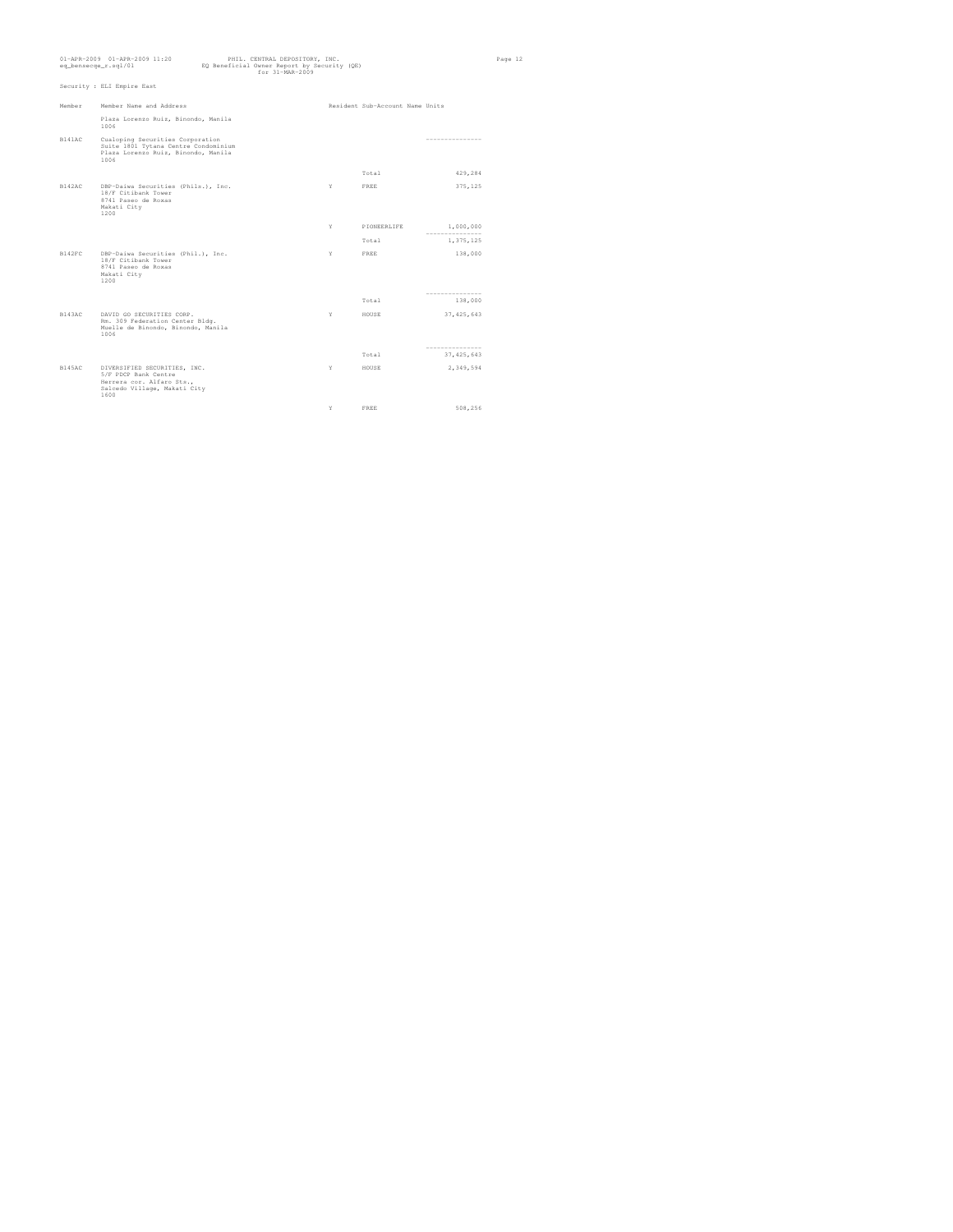| Security : ELI Empire East<br>Member Name and Address<br>Resident Sub-Account Name Units<br>DIVERSIFIED SECURITIES, INC.<br>---------------<br>5/F PDCP Bank Centre<br>Herrera cor. Alfaro Sts.,<br>Salcedo Village, Makati City<br>1600<br>2,857,850<br>Total<br>2,162<br>Y<br>DIVERSIFIED SECURITIES, INC.<br>HOUSE<br>5/F PDCP Bank Centre,<br>Herrera cor. Alfaro Sts.,<br>Salcedo Village, Makati City<br>1600<br>Y<br>FREE<br>647,116<br>-----------------<br>Total<br>649,278<br>31,855,021<br>E. CHUA CHIACO SECURITIES, INC.<br>Y<br>HOUSE<br>113 Renta St., Binondo, Manila<br>1006<br>Y<br>FREE<br>4,324<br>---------------<br>31,859,345<br>Total<br>400,000<br>E. CHUA CHIACO SECURITIES, INC.<br>Y<br>HOUSE<br>113 Renta St., Binondo, Manila<br>1006<br>---------------<br>Total<br>400,000<br>EOUITABLE SECURITIES (PHILS.) INC.<br>10,799<br>Y<br>HOUSE<br>3/F Cacho-Gonzalez Bldg,<br>Aquirre cor. Trasierra St, Legaspi Village<br>Makati City<br>1229<br>------------------<br>Total<br>10,799 | eq_bensecqe_r.sql/01 | 01-APR-2009 01-APR-2009 11:20 | PHIL, CENTRAL DEPOSITORY, INC.<br>EQ Beneficial Owner Report by Security (QE)<br>for 31-MAR-2009 |  | Page 13 |
|--------------------------------------------------------------------------------------------------------------------------------------------------------------------------------------------------------------------------------------------------------------------------------------------------------------------------------------------------------------------------------------------------------------------------------------------------------------------------------------------------------------------------------------------------------------------------------------------------------------------------------------------------------------------------------------------------------------------------------------------------------------------------------------------------------------------------------------------------------------------------------------------------------------------------------------------------------------------------------------------------------------------|----------------------|-------------------------------|--------------------------------------------------------------------------------------------------|--|---------|
|                                                                                                                                                                                                                                                                                                                                                                                                                                                                                                                                                                                                                                                                                                                                                                                                                                                                                                                                                                                                                    |                      |                               |                                                                                                  |  |         |
|                                                                                                                                                                                                                                                                                                                                                                                                                                                                                                                                                                                                                                                                                                                                                                                                                                                                                                                                                                                                                    | Member               |                               |                                                                                                  |  |         |
|                                                                                                                                                                                                                                                                                                                                                                                                                                                                                                                                                                                                                                                                                                                                                                                                                                                                                                                                                                                                                    | B145AC               |                               |                                                                                                  |  |         |
|                                                                                                                                                                                                                                                                                                                                                                                                                                                                                                                                                                                                                                                                                                                                                                                                                                                                                                                                                                                                                    |                      |                               |                                                                                                  |  |         |
|                                                                                                                                                                                                                                                                                                                                                                                                                                                                                                                                                                                                                                                                                                                                                                                                                                                                                                                                                                                                                    | B145AP               |                               |                                                                                                  |  |         |
|                                                                                                                                                                                                                                                                                                                                                                                                                                                                                                                                                                                                                                                                                                                                                                                                                                                                                                                                                                                                                    |                      |                               |                                                                                                  |  |         |
|                                                                                                                                                                                                                                                                                                                                                                                                                                                                                                                                                                                                                                                                                                                                                                                                                                                                                                                                                                                                                    |                      |                               |                                                                                                  |  |         |
|                                                                                                                                                                                                                                                                                                                                                                                                                                                                                                                                                                                                                                                                                                                                                                                                                                                                                                                                                                                                                    | B147AC               |                               |                                                                                                  |  |         |
|                                                                                                                                                                                                                                                                                                                                                                                                                                                                                                                                                                                                                                                                                                                                                                                                                                                                                                                                                                                                                    |                      |                               |                                                                                                  |  |         |
|                                                                                                                                                                                                                                                                                                                                                                                                                                                                                                                                                                                                                                                                                                                                                                                                                                                                                                                                                                                                                    |                      |                               |                                                                                                  |  |         |
|                                                                                                                                                                                                                                                                                                                                                                                                                                                                                                                                                                                                                                                                                                                                                                                                                                                                                                                                                                                                                    | <b>B147FC</b>        |                               |                                                                                                  |  |         |
|                                                                                                                                                                                                                                                                                                                                                                                                                                                                                                                                                                                                                                                                                                                                                                                                                                                                                                                                                                                                                    |                      |                               |                                                                                                  |  |         |
|                                                                                                                                                                                                                                                                                                                                                                                                                                                                                                                                                                                                                                                                                                                                                                                                                                                                                                                                                                                                                    | B148AC               |                               |                                                                                                  |  |         |
|                                                                                                                                                                                                                                                                                                                                                                                                                                                                                                                                                                                                                                                                                                                                                                                                                                                                                                                                                                                                                    |                      |                               |                                                                                                  |  |         |
| East West Capital Corporation<br>Y<br>87,628<br>HOUSE<br>2/F U-Bix Building                                                                                                                                                                                                                                                                                                                                                                                                                                                                                                                                                                                                                                                                                                                                                                                                                                                                                                                                        | B149AC               |                               |                                                                                                  |  |         |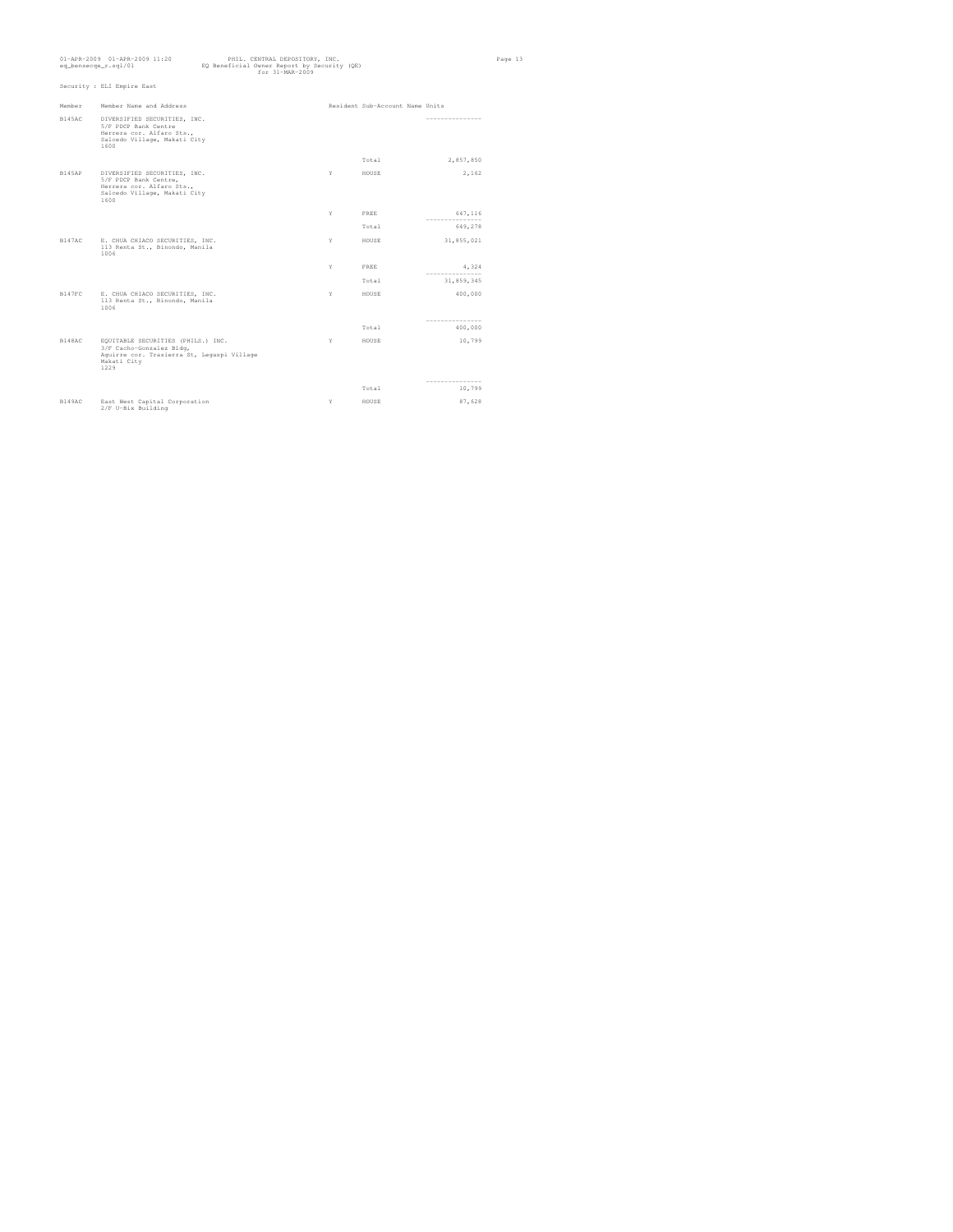| eq_bensecge_r.sql/01 | 01-APR-2009 01-APR-2009 11:20                                                                                           | PHIL. CENTRAL DEPOSITORY, INC.<br>EQ Beneficial Owner Report by Security (QE)<br>for 31-MAR-2009 |   |                                 |                                   | Page 14 |
|----------------------|-------------------------------------------------------------------------------------------------------------------------|--------------------------------------------------------------------------------------------------|---|---------------------------------|-----------------------------------|---------|
|                      | Security : ELI Empire East                                                                                              |                                                                                                  |   |                                 |                                   |         |
| Member               | Member Name and Address                                                                                                 |                                                                                                  |   | Resident Sub-Account Name Units |                                   |         |
|                      | 1331 Angono St.,<br>Makati City<br>1208                                                                                 |                                                                                                  |   |                                 |                                   |         |
| B149AC               | East West Capital Corporation<br>2/F U-Bix Building<br>1331 Angono St.,<br>Makati City<br>1208                          |                                                                                                  |   |                                 | -----------------                 |         |
|                      |                                                                                                                         |                                                                                                  |   | Total                           | 87,628                            |         |
| B150AC               | EASTERN SECURITIES DEVELOPMENT CORPORATION<br>1701 Tytana Ctr. Bldg,<br>Binondo, Manila<br>1006                         |                                                                                                  | Y | HOUSE                           | 28, 126, 757                      |         |
|                      |                                                                                                                         |                                                                                                  |   | Total                           | -----------------<br>28, 126, 757 |         |
| B150AP               | EASTERN SECURITIES DEVELOPMENT CORPORATION<br>1701 Tytana Ctr. Bldg,<br>Binondo, Manila<br>1006                         |                                                                                                  | Y | HOUSE                           | 7,033                             |         |
|                      |                                                                                                                         |                                                                                                  |   | Total                           | ---------------<br>7,033          |         |
| B153AC               | EQUITIWORLD SECURITIES, INC.<br>807-809 Philippine Stock Exchange<br>Ayala Tower 1, Ayala Avenue<br>Makati City<br>1226 |                                                                                                  | Y | HOUSE                           | 2, 371, 775                       |         |
|                      |                                                                                                                         |                                                                                                  |   | Total                           | ---------------<br>2,371,775      |         |
| B154AC               | Evergreen Stock Brokerage & Sec., Inc.<br>Rm. 606 Ayala Tower I<br>Ayala Triangle, Ayala Ave.<br>Makati City<br>1200    |                                                                                                  | Y | HOUSE                           | 47, 462, 714                      |         |
|                      |                                                                                                                         |                                                                                                  |   |                                 | -----------------                 |         |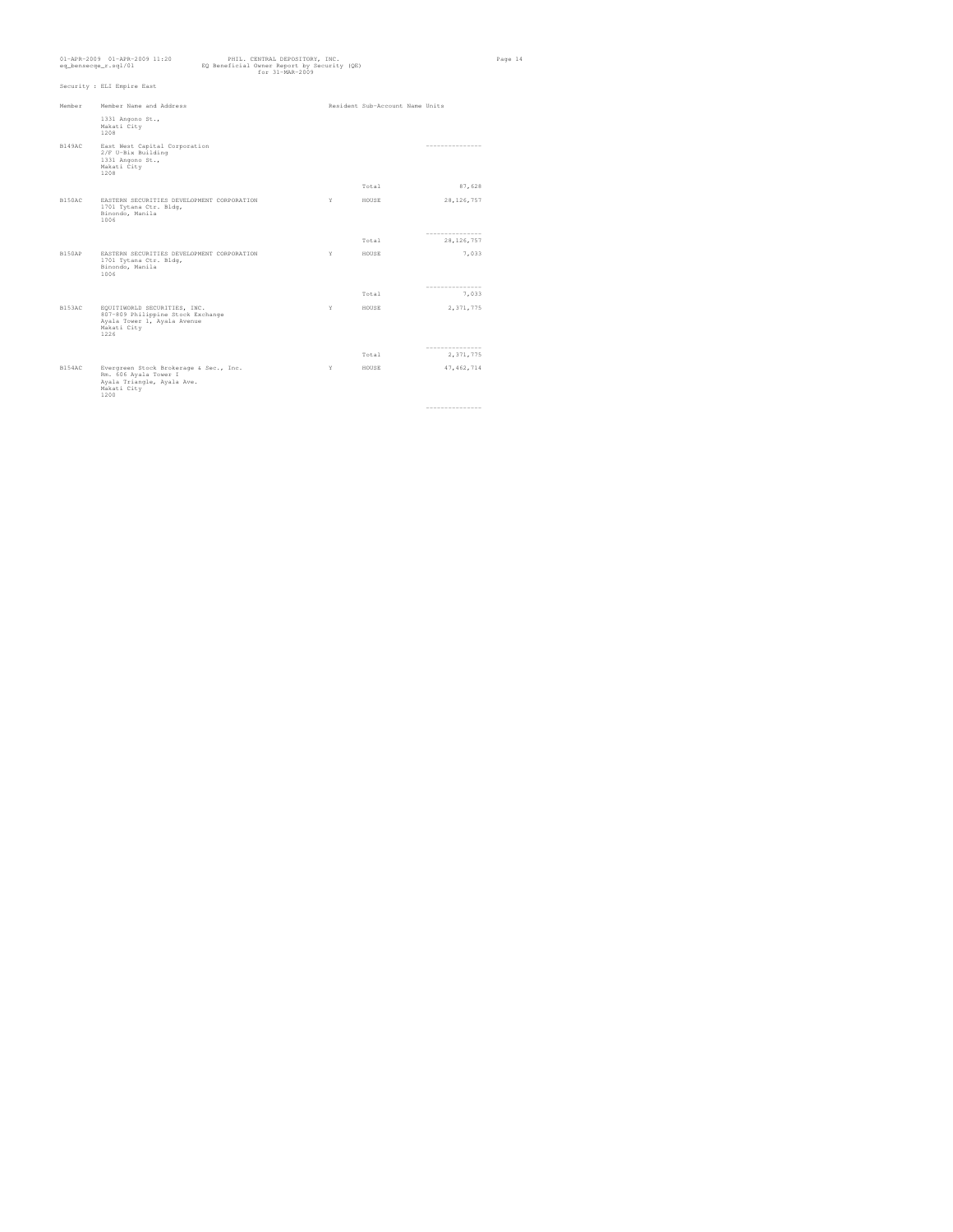|        | 01-APR-2009 01-APR-2009 11:20<br>PHIL. CENTRAL DEPOSITORY, INC.<br>eq_bensecge_r.sql/01<br>EQ Beneficial Owner Report by Security (QE)<br>$for 31-MAP-2009$ |   |                                 |                                | Page 15 |
|--------|-------------------------------------------------------------------------------------------------------------------------------------------------------------|---|---------------------------------|--------------------------------|---------|
|        | Security : ELI Empire East                                                                                                                                  |   |                                 |                                |         |
| Member | Member Name and Address                                                                                                                                     |   | Resident Sub-Account Name Units |                                |         |
| B154AC | Evergreen Stock Brokerage & Sec., Inc.<br>Rm. 606 Avala Tower I<br>Ayala Triangle, Ayala Ave.<br>Makati City<br>1200                                        |   | Total                           | 47, 462, 714                   |         |
| R154AP | Evergreen Stock Brokerage & Sec., Inc.<br>Rm. 606 Ayala Tower I<br>Ayala Triangle, Ayala Ave.<br>Makati City<br>1200                                        | Y | HOUSE                           | 94,186                         |         |
|        |                                                                                                                                                             |   | Total                           | ---------------<br>94,186      |         |
| B154FC | Evergreen Stock Brokerage & Sec., Inc.<br>Rm. 606 Ayala Tower I<br>Ayala Triangle, Ayala Ave.<br>Makati City<br>1200                                        | Y | HOUSE                           | 315,000                        |         |
|        |                                                                                                                                                             |   | Total                           | ---------------<br>315,000     |         |
| B157AC | FIRST ORIENT SECURITIES, INC.<br>Unit 1201 Ayala Triangle Tower One<br>Ayala Avenue, Makati City<br>1226                                                    | Y | HOUSE                           | 2, 113, 184                    |         |
|        |                                                                                                                                                             |   | Total                           | ---------------<br>2, 113, 184 |         |
| R159AC | First Integrated Capital Securities, Inc.<br>Units 1211-1212 Tower I & Exchange Plaza,<br>Avala Ave. Cor. Paseo de Roxas,<br>Makati City<br>1200            | Y | HOUSE                           | 47,131                         |         |
|        |                                                                                                                                                             |   | Total                           | ---------------<br>47,131      |         |
| B161AC | FRANCISCO ORTIGAS SECURITIES, INC.<br>10/F Ortigas Building                                                                                                 | Y | HOUSE                           | 2,463,273                      |         |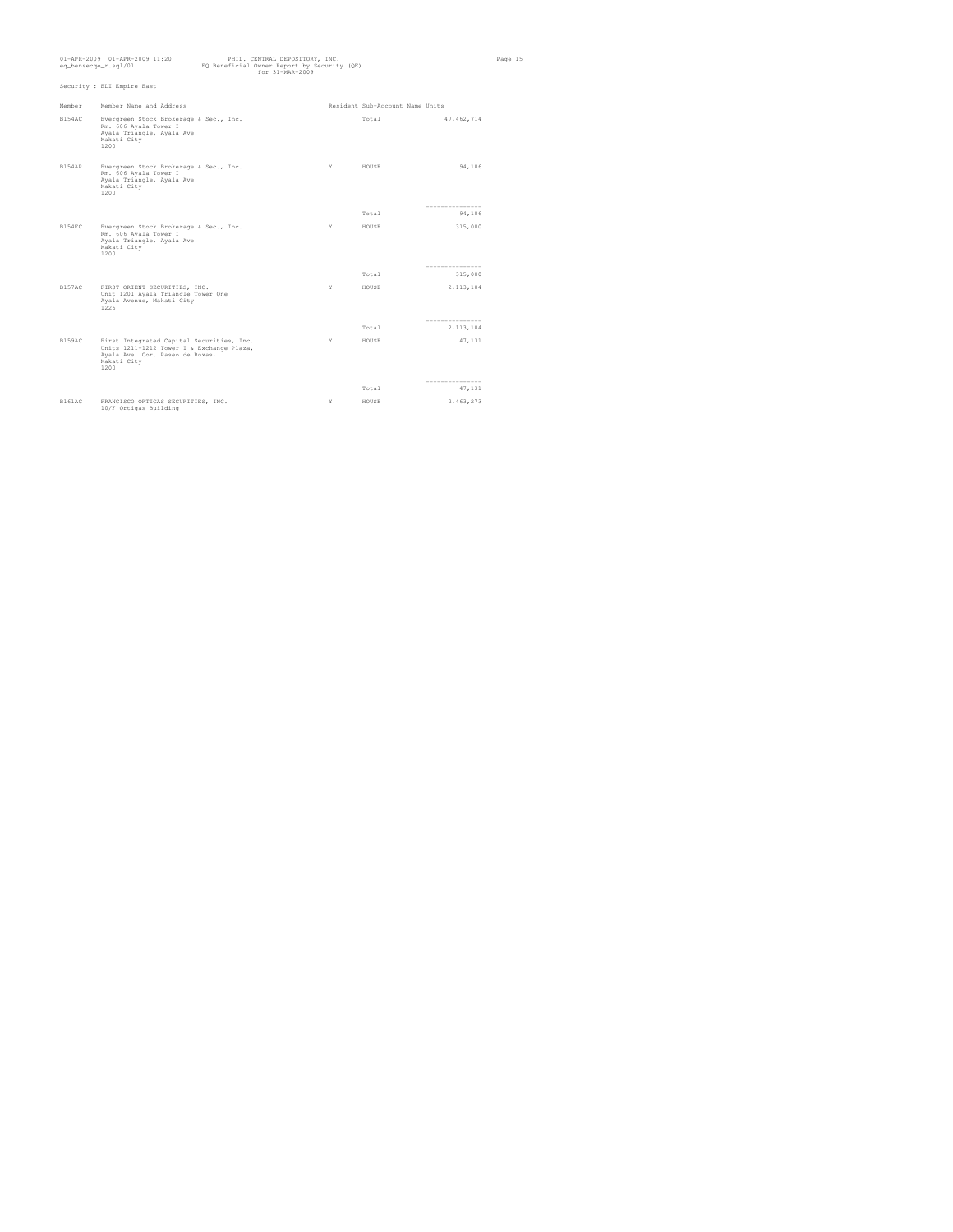|               | 01-APR-2009 01-APR-2009 11:20<br>eq_bensecqe_r.sql/01                                                                        | EQ Beneficial Owner Report by Security (QE) | PHIL. CENTRAL DEPOSITORY, INC.<br>for 31-MAR-2009 |   |                                 |                                 | Page 16 |
|---------------|------------------------------------------------------------------------------------------------------------------------------|---------------------------------------------|---------------------------------------------------|---|---------------------------------|---------------------------------|---------|
|               | Security : ELI Empire East                                                                                                   |                                             |                                                   |   |                                 |                                 |         |
| Member        | Member Name and Address                                                                                                      |                                             |                                                   |   | Resident Sub-Account Name Units |                                 |         |
|               | Ortigas Ave, Pasig City<br>1600                                                                                              |                                             |                                                   |   |                                 |                                 |         |
| B161AC        | FRANCISCO ORTIGAS SECURITIES, INC.<br>10/F Ortigas Building<br>Ortigas Ave, Pasig City<br>1600                               |                                             |                                                   |   |                                 | -----------------               |         |
|               |                                                                                                                              |                                             |                                                   |   | Total                           | 2,463,273                       |         |
| <b>B162AC</b> | F. Yap Securities, Inc.<br>Unit 2301 PSE Center (East Tower)<br>Exchange Rd., Ortigas Center<br>Pasiq City<br>1603           |                                             |                                                   | Y | HOUSE                           | 725,689                         |         |
|               |                                                                                                                              |                                             |                                                   |   | Total                           | ---------------<br>725,689      |         |
| B167AC        | Aurora Securities, Inc.<br>Rm. 1504, Horizon Condominium<br>Meralco Ave., Ortigas Center<br>Pasiq City<br>1600               |                                             |                                                   | Y | HOUSE                           | 171,694,714                     |         |
|               |                                                                                                                              |                                             |                                                   | Y | FREE                            | 4,324<br>----------------       |         |
|               |                                                                                                                              |                                             |                                                   |   | Total                           | 171,699,038                     |         |
| R168AC        | Globalinks Securities & Stocks, Inc.<br># 706 Ayala Tower One<br>Ayala Avenue Cor. Paseo de Roxas St.<br>Makati City<br>1226 |                                             |                                                   | Y | HOUSE                           | 13, 191, 913                    |         |
|               |                                                                                                                              |                                             |                                                   |   | Total                           | ---------------<br>13, 191, 913 |         |
| B168AP        | Globalinks Securities & Stocks, Inc.<br># 706 Ayala Tower One<br>Ayala Avenue Cor. Paseo de Roxas St.<br>Makati City<br>1226 |                                             |                                                   | Y | HOUSE                           | 74,925                          |         |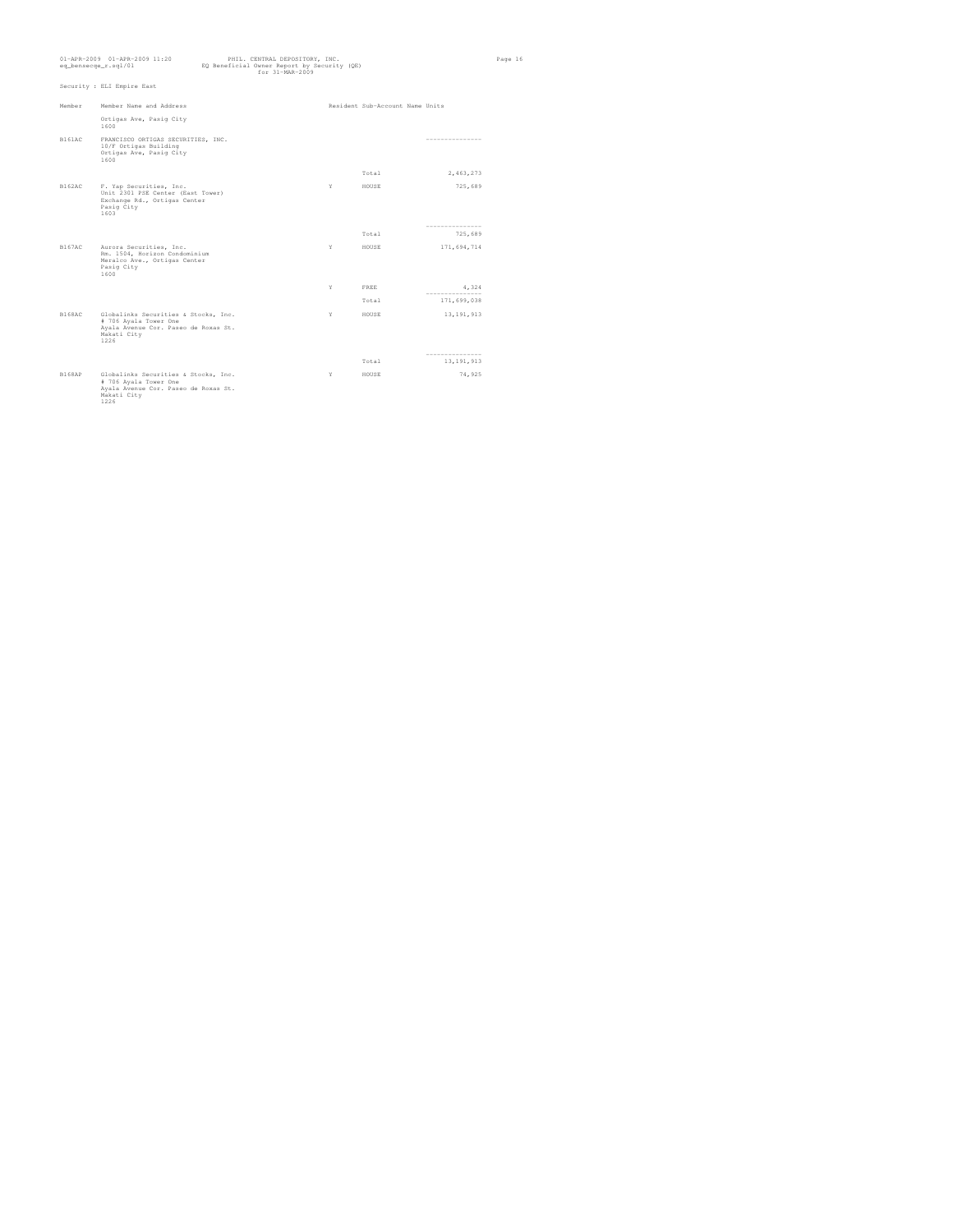| eq_bensecqe_r.sql/01 | 01-APR-2009 01-APR-2009 11:20                                                                                                | EQ Beneficial Owner Report by Security (QE) | PHIL. CENTRAL DEPOSITORY, INC.<br>$for 31 - \text{MAR} - 2009$ |                                    |                                          | Page 17 |
|----------------------|------------------------------------------------------------------------------------------------------------------------------|---------------------------------------------|----------------------------------------------------------------|------------------------------------|------------------------------------------|---------|
|                      | Security : ELI Empire East                                                                                                   |                                             |                                                                |                                    |                                          |         |
| Member               | Member Name and Address                                                                                                      |                                             |                                                                | Resident Sub-Account Name Units    |                                          |         |
| <b>B168AP</b>        | Globalinks Securities & Stocks, Inc.<br># 706 Ayala Tower One<br>Ayala Avenue Cor. Paseo de Roxas St.<br>Makati City<br>1226 |                                             |                                                                |                                    | ---------------                          |         |
|                      |                                                                                                                              |                                             |                                                                | Total                              | 74,925                                   |         |
| B168FC               | Globalinks Securities & Stocks, Inc.<br># 706 Ayala Tower One<br>Ayala Avenue Cor. Paseo de Roxas St.<br>Makati City<br>1226 |                                             | Y.                                                             | HOUSE                              | 15,318                                   |         |
|                      |                                                                                                                              |                                             |                                                                | Total                              | ----------------<br>15,318               |         |
| B169AC               | JSG Securities, Inc.<br>4th Floor, A&T Building,<br>244 Escolta Street, Binondo, Manila<br>1006                              |                                             | Y                                                              | HOUSE                              | 10, 135, 814                             |         |
|                      |                                                                                                                              |                                             | Y<br>Y.                                                        | PIONEER INTERCON<br>PIONEER SURETY | 300,000<br>1,000,000<br>---------------- |         |
|                      |                                                                                                                              |                                             |                                                                | Total                              | 11, 435, 814                             |         |
| B169FC               | JSG Securities, Inc.<br>4th Floor, A&T Building,<br>244 Escolta Street, Binondo, Manila<br>1006                              |                                             | Y                                                              | HOUSE                              | 8,232                                    |         |
|                      |                                                                                                                              |                                             |                                                                | Total                              | 8,232                                    |         |
| B170AC               | GOLDSTAR SECURITIES, INC.<br>2201-B East Tower, PSE Centre<br>Exchange Rd, Ortigas Center<br>Pasiq City<br>1600              |                                             | Y                                                              | HOUSE                              | 9,449,880                                |         |
|                      |                                                                                                                              |                                             | Y                                                              | FREE                               | 36,736,386<br>----------------           |         |
|                      |                                                                                                                              |                                             |                                                                | Total                              | 46,186,266                               |         |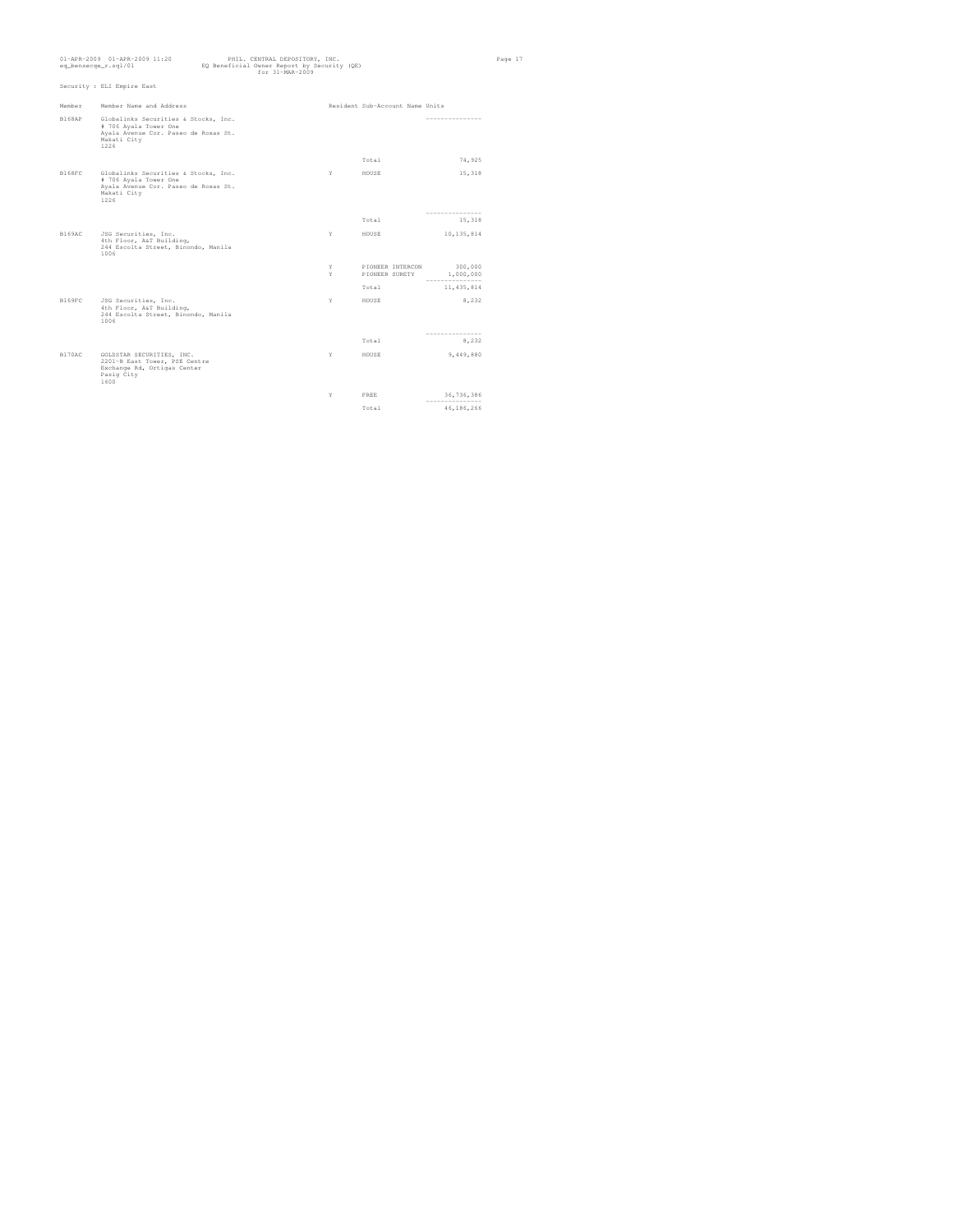|        | 01-APR-2009 01-APR-2009 11:20<br>eq_bensecqe_r.sql/01                                                                | PHIL. CENTRAL DEPOSITORY, INC.<br>EQ Beneficial Owner Report by Security (QE)<br>$for 31 - \text{MAR} - 2009$ |   |                                 |                                 | Page 18 |
|--------|----------------------------------------------------------------------------------------------------------------------|---------------------------------------------------------------------------------------------------------------|---|---------------------------------|---------------------------------|---------|
|        | Security : ELI Empire East                                                                                           |                                                                                                               |   |                                 |                                 |         |
| Member | Member Name and Address                                                                                              |                                                                                                               |   | Resident Sub-Account Name Units |                                 |         |
| B172AC | Guild Securities, Inc.<br>Unit 1215 Tower One & Exchange Plaza<br>Ayala Ave., Makati City<br>1226                    |                                                                                                               | Y | HOUSE                           | 23, 284, 859                    |         |
|        |                                                                                                                      |                                                                                                               |   | Total                           | ---------------<br>23, 284, 859 |         |
| B174AC | HDI Securities, Inc.<br>11/F, Ayala Tower I, Ayala Ave.<br>Makati City<br>1226                                       |                                                                                                               | Y | HOUSE                           | 1,880                           |         |
|        |                                                                                                                      |                                                                                                               | Y | FREE                            | 2,840,182<br>---------------    |         |
|        |                                                                                                                      |                                                                                                               |   | Total                           | 2,842,062                       |         |
| B174AP | HDI Securities, Inc.<br>11/F, Ayala Tower I, Ayala Ave.<br>Makati City<br>1226                                       |                                                                                                               | Y | FREE.                           | 838                             |         |
|        |                                                                                                                      |                                                                                                               |   | Total                           | ----------------<br>838         |         |
| B174FC | HDI Securities, Inc.<br>11/F, Ayala Tower I, Ayala Ave.<br>Makati City<br>1226                                       |                                                                                                               | Y | FREE                            | 1,226,360                       |         |
|        |                                                                                                                      |                                                                                                               |   | Total                           | ----------------<br>1,226,360   |         |
| B175AC | H. E. BENNETT SECURITIES, INC.<br>Rm. 1704 World Trade Exchange Bldg.,<br>215 Juan Luna St., Binondo, Manila<br>1006 |                                                                                                               | Y | HOUSE                           | 5,081,501                       |         |
|        |                                                                                                                      |                                                                                                               |   | Total                           | ----------------<br>5,081,501   |         |
| B175AP | H. E. BENNETT SECURITIES, INC.<br>Rm. 1704 World Trade Exchange Bldg.,                                               |                                                                                                               | Y | HOUSE                           | 112,679                         |         |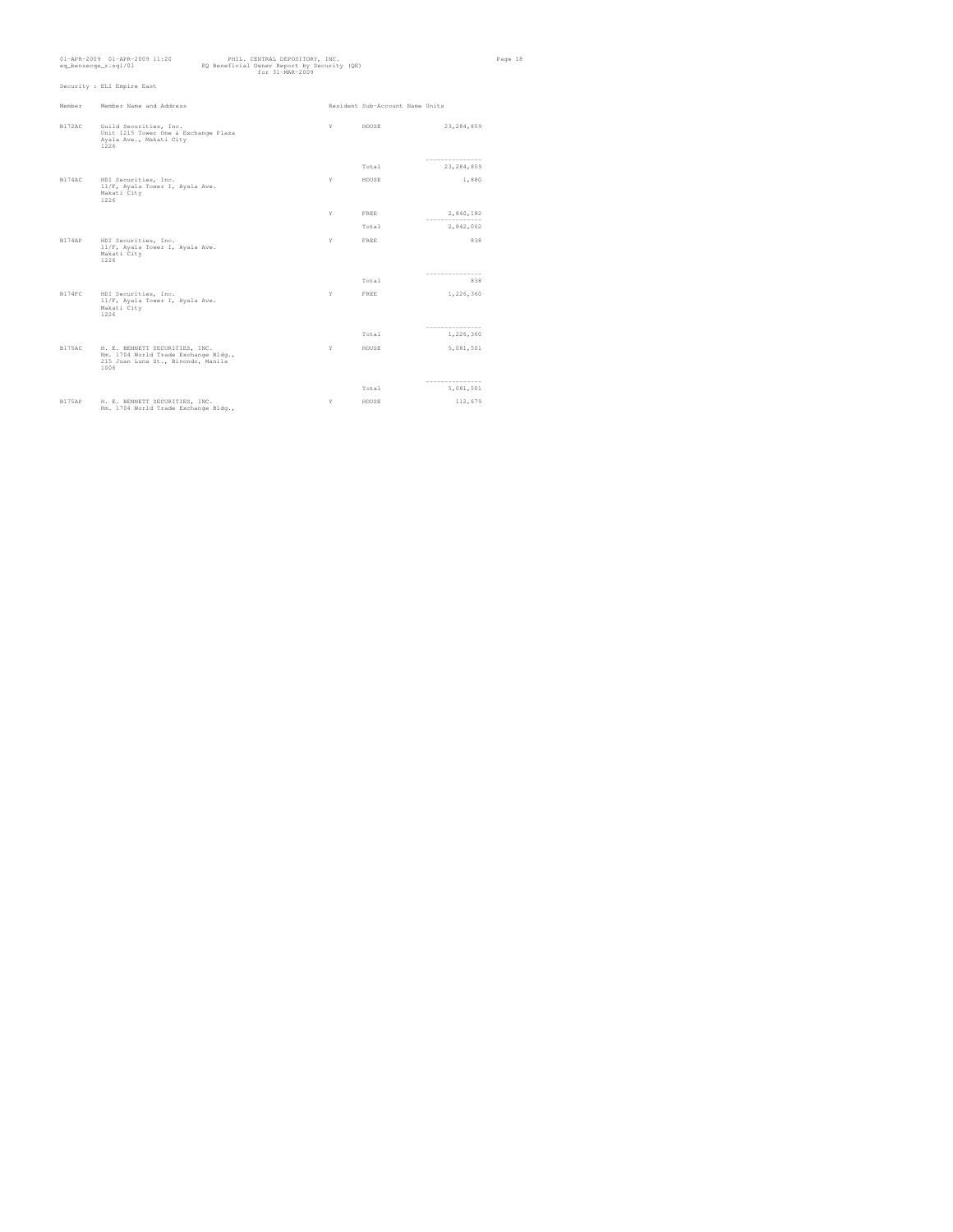| eq_bensecge_r.sql/01 | 01-APR-2009 01-APR-2009 11:20                                                                                                    | PHIL. CENTRAL DEPOSITORY, INC.<br>EQ Beneficial Owner Report by Security (QE) | $for 31 - \text{MAR} - 2009$ |                                 |                             | Page 19 |
|----------------------|----------------------------------------------------------------------------------------------------------------------------------|-------------------------------------------------------------------------------|------------------------------|---------------------------------|-----------------------------|---------|
|                      | Security : ELI Empire East                                                                                                       |                                                                               |                              |                                 |                             |         |
| Member               | Member Name and Address                                                                                                          |                                                                               |                              | Resident Sub-Account Name Units |                             |         |
|                      | 215 Juan Luna St., Binondo, Manila<br>1006                                                                                       |                                                                               |                              |                                 |                             |         |
| B175AP               | H. E. BENNETT SECURITIES, INC.<br>Rm. 1704 World Trade Exchange Bldg.,<br>215 Juan Luna St., Binondo, Manila<br>1006             |                                                                               |                              |                                 | -----------------           |         |
|                      |                                                                                                                                  |                                                                               |                              | Total                           | 112,679                     |         |
| B177AC               | Highland Securities Phil., Inc.<br>1604-A Phil. Stock Exchange Centre,<br>East Tower, Exchange Road, Ortigas, Pasig City<br>1658 |                                                                               | Y                            | HOUSE                           | 20,539                      |         |
|                      |                                                                                                                                  |                                                                               |                              | Total                           | -----------------<br>20,539 |         |
| B177FC               | Highland Securities Phil., Inc.<br>1604-A Phil. Stock Exchange Centre,<br>East Tower, Exchange Road, Ortigas, Pasig City<br>1658 |                                                                               | Y                            | HOUSE                           | 1,081                       |         |
|                      |                                                                                                                                  |                                                                               |                              | Total                           | ----------------<br>1,081   |         |
| B178AC               | HK SECURITIES, INC.<br>Suite 102 Columbia Tower,<br>Ortigas Ave., Mandaluyong City<br>1600                                       |                                                                               | Y                            | HOUSE                           | 427                         |         |
|                      |                                                                                                                                  |                                                                               |                              |                                 | ---------------             |         |
|                      |                                                                                                                                  |                                                                               |                              | Total                           | 427                         |         |
| B178AP               | HK SECURITIES, INC.<br>Suite 102 Columbia Tower.<br>Ortigas Ave., Mandaluyong City<br>1600                                       |                                                                               | Y.                           | HOUSE                           | 6.410                       |         |
|                      |                                                                                                                                  |                                                                               |                              | Total                           | -----------------<br>6,410  |         |
| B179AC               | I. Ackerman & Co., Inc.<br>Suite 705, Tower I Bldg.                                                                              |                                                                               | Y                            | HOUSE                           | 3,187,255                   |         |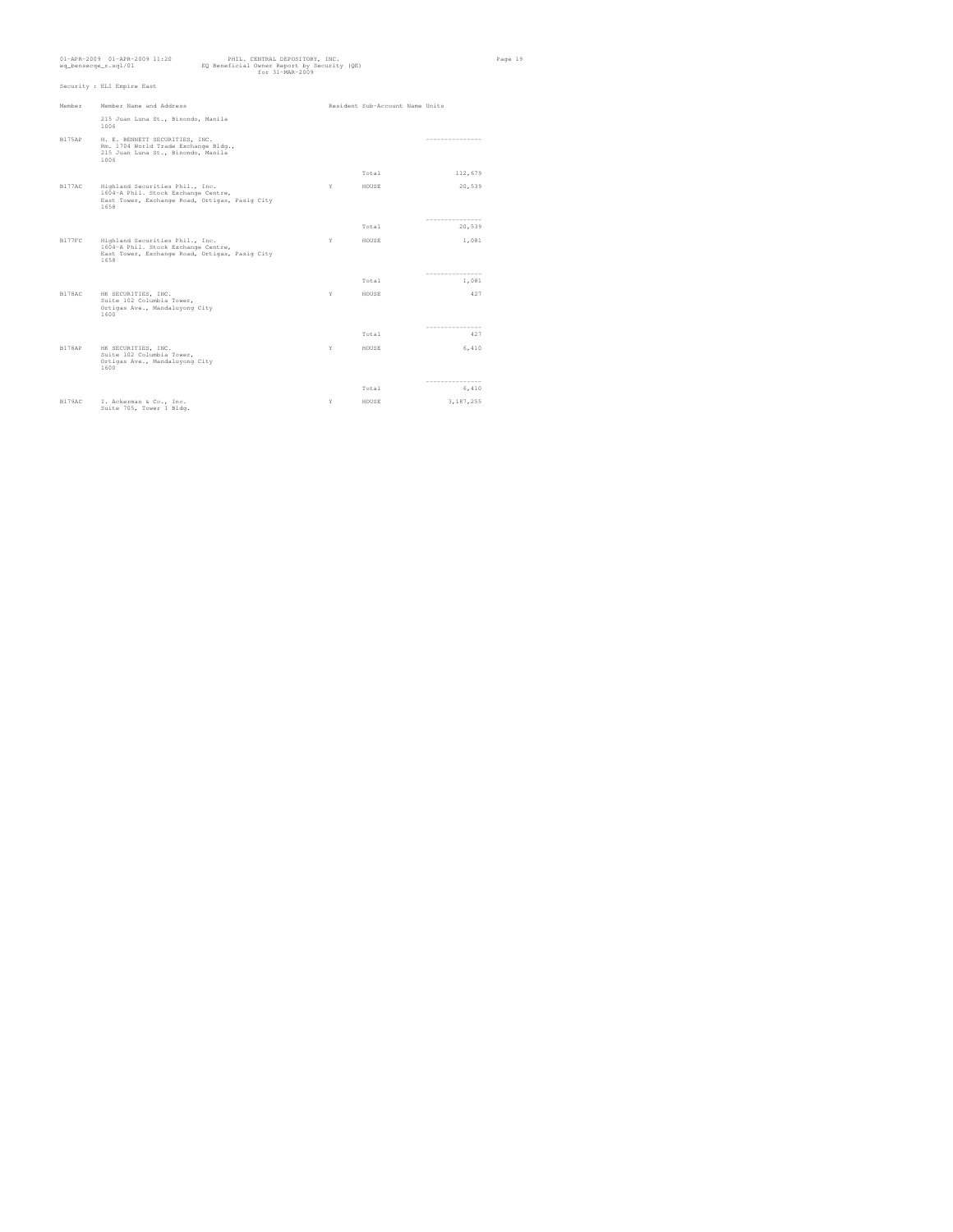| eq_bensecge_r.sql/01 | 01-APR-2009 01-APR-2009 11:20                                                                                                                 | PHIL. CENTRAL DEPOSITORY, INC.<br>EQ Beneficial Owner Report by Security (QE) | $for 31 - \text{MAR} - 2009$ |                                 |                                | Page 20 |
|----------------------|-----------------------------------------------------------------------------------------------------------------------------------------------|-------------------------------------------------------------------------------|------------------------------|---------------------------------|--------------------------------|---------|
|                      | Security : ELI Empire East                                                                                                                    |                                                                               |                              |                                 |                                |         |
| Member               | Member Name and Address                                                                                                                       |                                                                               |                              | Resident Sub-Account Name Units |                                |         |
|                      | PSE Plaza, Ayala Triangle<br>Ayala Ave., Makati City<br>1226                                                                                  |                                                                               |                              |                                 |                                |         |
| B179AC               | I. Ackerman & Co., Inc.<br>Suite 705, Tower I Bldg.<br>PSE Plaza, Ayala Triangle<br>Ayala Ave., Makati City<br>1226                           |                                                                               |                              |                                 | ----------------               |         |
|                      |                                                                                                                                               |                                                                               |                              | Total                           | 3,187,255                      |         |
| B180AC               | I. B. GIMENEZ SECURITIES, INC.<br>2703A East Tower PSE Centre<br>Exchange Road, Ortigas Centre, Pasig City<br>1600                            |                                                                               | Y                            | HOUSE                           | 9,137,939                      |         |
|                      |                                                                                                                                               |                                                                               |                              | Total                           | -----------------<br>9,137,939 |         |
| B181AC               | INVESTORS SECURITIES, INC.<br>Unit 604-605 Tower One & Exchange Plaza<br>Ayala Triangle, Ayala Ave. cor Paseo de Roxas<br>Makati City<br>1200 |                                                                               | Y                            | HOUSE                           | 10,645,956                     |         |
|                      |                                                                                                                                               |                                                                               |                              | Total                           | ----------------<br>10,645,956 |         |
| B181AP               | INVESTORS SECURITIES, INC,<br>Unit 604-605 Tower One & Exchange Plaza<br>Ayala Triangle, Ayala Ave. cor Paseo de Roxas<br>Makati City<br>1200 |                                                                               | Y                            | HOUSE                           | 38,854                         |         |
|                      |                                                                                                                                               |                                                                               |                              | Total                           | ----------------<br>38,854     |         |
| B182AC               | Imperial, De Guzman, Abalos & Co., Inc.<br>Greenfield Bldg.I<br>750 Shaw Blvd.<br>Mandaluyong City<br>1552                                    |                                                                               | Y                            | HOUSE                           | 4,340,632                      |         |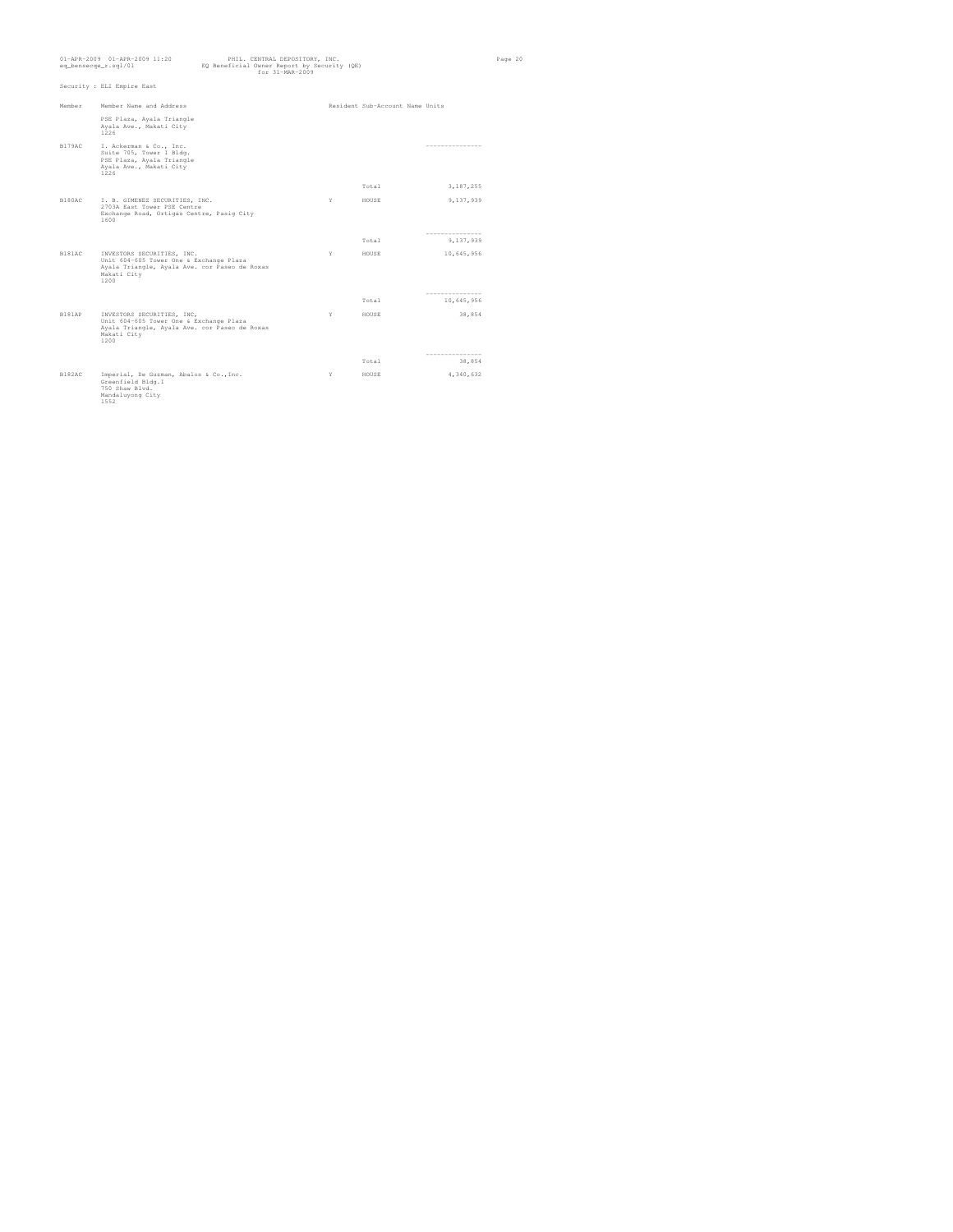|        | 01-APR-2009 01-APR-2009 11:20<br>ed bensecde r.sdl/01                                                               | PHIL. CENTRAL DEPOSITORY, INC.<br>EQ Beneficial Owner Report by Security (QE)<br>for 31-MAR-2009 |    |                                 |                              | Page 21 |
|--------|---------------------------------------------------------------------------------------------------------------------|--------------------------------------------------------------------------------------------------|----|---------------------------------|------------------------------|---------|
|        | Security : ELI Empire East                                                                                          |                                                                                                  |    |                                 |                              |         |
| Member | Member Name and Address                                                                                             |                                                                                                  |    | Resident Sub-Account Name Units |                              |         |
| B182AC | Imperial, De Guzman, Abalos & Co., Inc.<br>Greenfield Bldg.I<br>750 Shaw Blvd.<br>Mandaluyong City<br>1552          |                                                                                                  |    |                                 | ---------------              |         |
|        |                                                                                                                     |                                                                                                  |    | Total                           | 4,340,632                    |         |
| B182AP | Imperial, De Guzman, Abalos & Co., Inc.<br>Greenfield Bldg.I<br>750 Shaw Blvd.<br>Mandaluyong City<br>1552          |                                                                                                  | Y  | HOUSE                           | 3,868                        |         |
|        |                                                                                                                     |                                                                                                  |    | Total                           | -----------------<br>3,868   |         |
| B183AC | INTRA-INVEST SECURITIES, INC.<br>11/F ACT Tower.<br>135 Sen. Gil Puyat Ave.,<br>Salcedo Vill., Makati City<br>1200  |                                                                                                  | Y  | HOUSE                           | 2,360,402                    |         |
|        |                                                                                                                     |                                                                                                  | Y. | FREE                            | 2,162                        |         |
|        |                                                                                                                     |                                                                                                  |    | Total                           | ---------------<br>2,362,564 |         |
| B183FC | INTRA-INVEST SECURITIES, INC.<br>11/F ACT Tower.<br>135 Sen. Gil Puyat Ave.,<br>Salcedo Vill., Makati City<br>1200  |                                                                                                  | Y  | HOUSE                           | 120,000                      |         |
|        |                                                                                                                     |                                                                                                  |    | Total                           | -----------------<br>120,000 |         |
| B187AC | ASIAN CAPITAL EQUITIES, INC.<br>6/F Tower 1 & Exchange Plaza<br>Ayala Ave., cor Paseo de Roxas, Makati City<br>1226 |                                                                                                  | Y  | HOUSE                           | 439,765                      |         |
|        |                                                                                                                     |                                                                                                  |    | Total                           | ---------------<br>439,765   |         |
|        |                                                                                                                     |                                                                                                  |    |                                 |                              |         |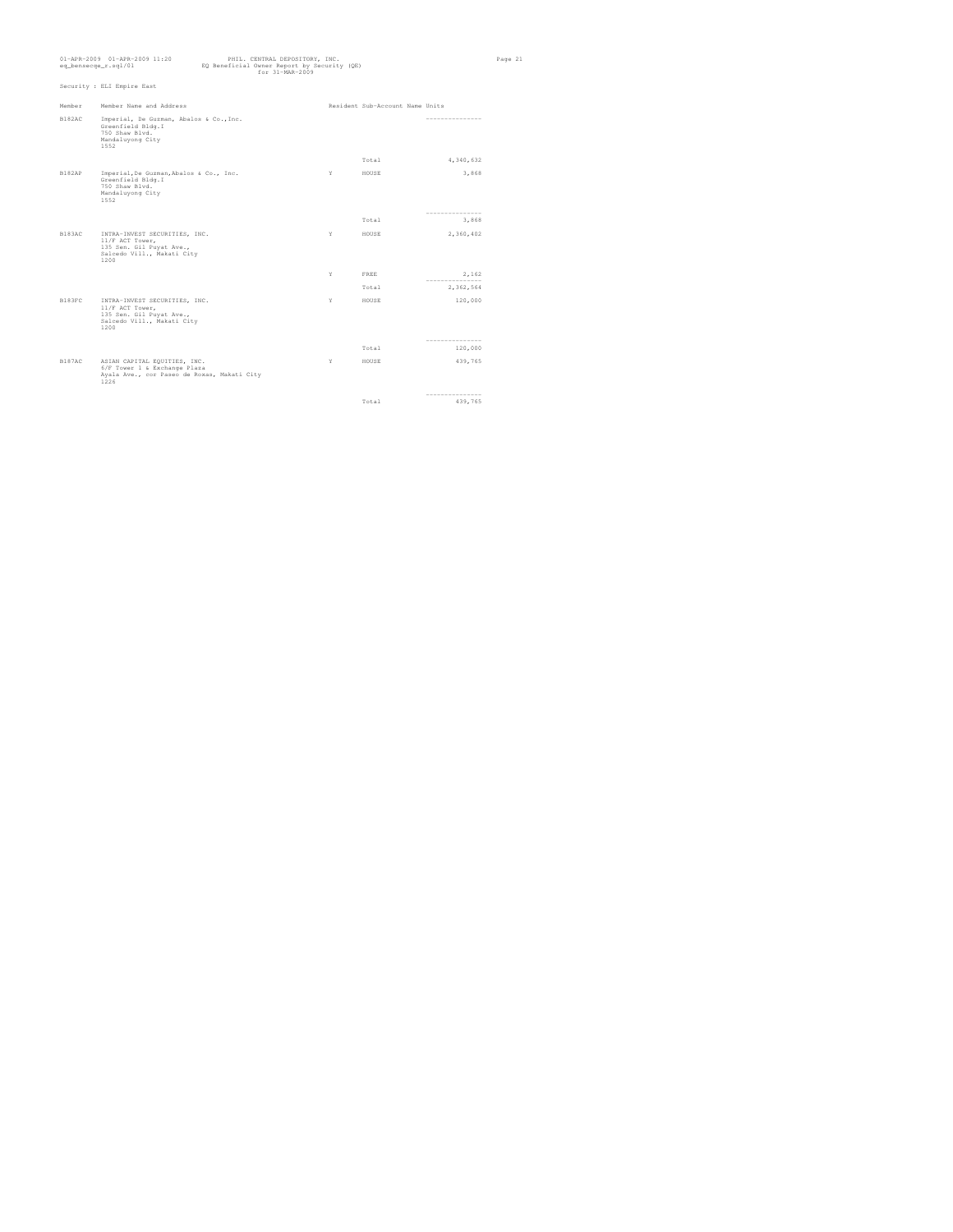| eq_bensecqe_r.sql/01 | 01-APR-2009 01-APR-2009 11:20                                                                                                 | PHIL. CENTRAL DEPOSITORY, INC.<br>EQ Beneficial Owner Report by Security (QE)<br>$for 31 - \text{MAR} - 2009$ |   |                                 |                                 |  |  |
|----------------------|-------------------------------------------------------------------------------------------------------------------------------|---------------------------------------------------------------------------------------------------------------|---|---------------------------------|---------------------------------|--|--|
|                      | Security : ELI Empire East                                                                                                    |                                                                                                               |   |                                 |                                 |  |  |
| Member               | Member Name and Address                                                                                                       |                                                                                                               |   | Resident Sub-Account Name Units |                                 |  |  |
| B188AC               | J.M. Barcelon & Co., Inc.<br>#34 Casa Nueva Townhomes, Manga Road, corner<br>Balite Drive, New Manila, Quezon City<br>1100    |                                                                                                               | Y | HOUSE                           | 459,794                         |  |  |
|                      |                                                                                                                               |                                                                                                               |   | Total                           | ---------------<br>459,794      |  |  |
| B188AP               | J.M. Barcelon & Co., Inc.<br>#34 Casa Nueva Townhomes, Manga Road, corner<br>Balite Drive, New Manila, Quezon City<br>1100    |                                                                                                               | Y | HOUSE                           | 57,500                          |  |  |
|                      |                                                                                                                               |                                                                                                               |   | Total                           | ---------------<br>57,500       |  |  |
| B190AC               | Value Quest Securities Corporation<br>Unit 1007-B, West Tower PSE Center<br>Exchange Road, Ortigas Center<br>Pasiq City<br>00 |                                                                                                               | Y | HOUSE                           | 107,480,000                     |  |  |
|                      |                                                                                                                               |                                                                                                               |   | Total                           | ----------------<br>107,480,000 |  |  |
| B190FC               | Value Quest Securities Corporation<br>Unit 1007-B, West Tower PSE Center<br>Exchange Road, Ortigas Center<br>Pasiq City<br>00 |                                                                                                               | Y | HOUSE                           | 1,000,000                       |  |  |
|                      |                                                                                                                               |                                                                                                               |   | Total                           | ----------------<br>1,000,000   |  |  |
| B192AC               | Strategic Equities Corp.<br>Unit 610-611 PSE Plaza, Tower I,<br>Ayala Triangle, Ayala Ave.,<br>Makati City<br>1226            |                                                                                                               | Y | FREE                            | 5,947,017                       |  |  |
|                      |                                                                                                                               |                                                                                                               |   | Total                           | -----------------<br>5,947,017  |  |  |
| B192FC               | Strategic Equities Corp.                                                                                                      |                                                                                                               | Y | FREE                            | 69,000                          |  |  |
|                      |                                                                                                                               |                                                                                                               |   |                                 |                                 |  |  |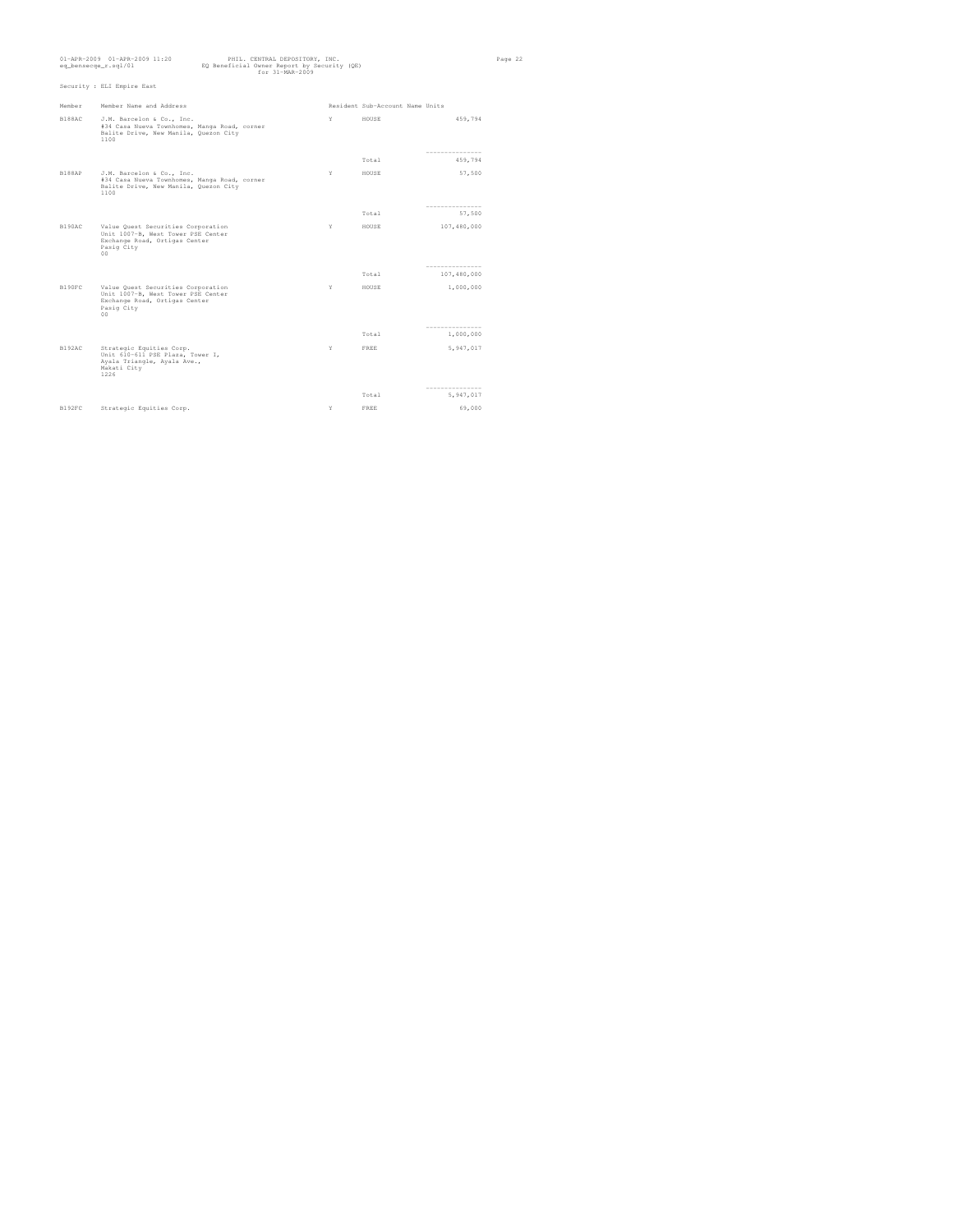| 01-APR-2009 01-APR-2009 11:20<br>PHIL. CENTRAL DEPOSITORY, INC.<br>eq_bensecge_r.sql/01<br>EQ Beneficial Owner Report by Security (QE)<br>$for 31 - \text{MAR} - 2009$ |                                                                                                                    |  |  |   |                                 | Page 23                     |  |
|------------------------------------------------------------------------------------------------------------------------------------------------------------------------|--------------------------------------------------------------------------------------------------------------------|--|--|---|---------------------------------|-----------------------------|--|
|                                                                                                                                                                        | Security : ELI Empire East                                                                                         |  |  |   |                                 |                             |  |
| Member                                                                                                                                                                 | Member Name and Address                                                                                            |  |  |   | Resident Sub-Account Name Units |                             |  |
|                                                                                                                                                                        | Unit 610-611 PSE Plaza, Tower I,<br>Ayala Triangle, Ayala Ave.,<br>Makati City<br>1226                             |  |  |   |                                 |                             |  |
| B192FC                                                                                                                                                                 | Strategic Equities Corp.<br>Unit 610-611 PSE Plaza, Tower I,<br>Ayala Triangle, Ayala Ave.,<br>Makati City<br>1226 |  |  |   |                                 | -----------------           |  |
|                                                                                                                                                                        |                                                                                                                    |  |  |   | Total                           | 69,000                      |  |
| <b>B193AC</b>                                                                                                                                                          | Larrgo Securities Co., Inc.<br>Rm. 202 2/F Rufino Building,<br>Ayala Avenue, Makati City<br>1226                   |  |  | Y | HOUSE                           | 614,000                     |  |
|                                                                                                                                                                        |                                                                                                                    |  |  |   | Total                           | ----------------<br>614,000 |  |
| B194AC                                                                                                                                                                 | Lippo Securities, Inc.<br>31/F Rufino Pacific Tower<br>Ayala cor. Herrera Sts.<br>Makati City<br>1226              |  |  | Y | HOUSE                           | 141,105                     |  |
|                                                                                                                                                                        |                                                                                                                    |  |  |   |                                 | ---------------             |  |
|                                                                                                                                                                        |                                                                                                                    |  |  |   | Total                           | 141,105                     |  |
| B197AC                                                                                                                                                                 | Lopez, Locsin, Ledesma & Co., Inc.<br>Room 702, Ayala Tower One, Ayala Avenue,<br>Makati City<br>1226              |  |  | Y | HOUSE                           | 555,135                     |  |
|                                                                                                                                                                        |                                                                                                                    |  |  |   | Total                           | ----------------<br>555,135 |  |
| B198AC                                                                                                                                                                 | Lucky Securities, Inc.<br>Unit 1402-B PSE Center<br>Exchange Road, Ortigas Center<br>Pasiq City<br>1600            |  |  | Y | HOUSE                           | 3,104,975                   |  |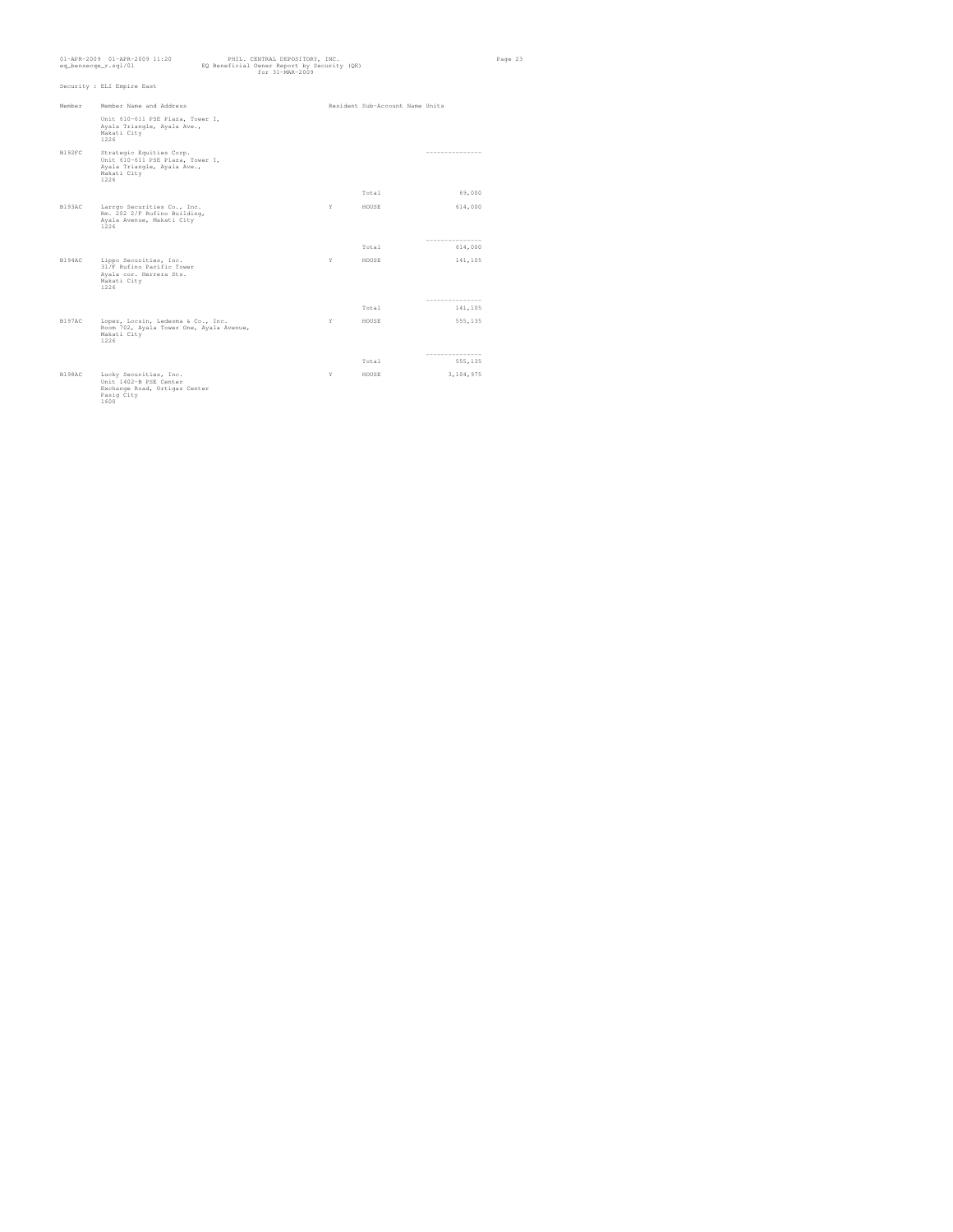| 01-APR-2009 01-APR-2009 11:20<br>eq_bensecge_r.sql/01 |                                                                                                         | PHIL. CENTRAL DEPOSITORY, INC.<br>EQ Beneficial Owner Report by Security (QE)<br>for 31-MAR-2009 |   |                                 |                              |  |
|-------------------------------------------------------|---------------------------------------------------------------------------------------------------------|--------------------------------------------------------------------------------------------------|---|---------------------------------|------------------------------|--|
|                                                       | Security : ELI Empire East                                                                              |                                                                                                  |   |                                 |                              |  |
| Member                                                | Member Name and Address                                                                                 |                                                                                                  |   | Resident Sub-Account Name Units |                              |  |
| B198AC                                                | Lucky Securities, Inc.<br>Unit 1402-B PSE Center<br>Exchange Road, Ortigas Center<br>Pasiq City<br>1600 |                                                                                                  |   |                                 | ----------------             |  |
|                                                       |                                                                                                         |                                                                                                  |   | Total                           | 3,104,975                    |  |
| B199AC                                                | Luys Securities Company, Inc.<br>28/F LKG Tower<br>6801 Ayala Ave.<br>Makati City<br>1200               |                                                                                                  | Y | HOUSE                           | 6,781,641                    |  |
|                                                       |                                                                                                         |                                                                                                  |   | Total                           | ---------------<br>6,781,641 |  |
| B200AC                                                | Mandarin Securities Corporation                                                                         |                                                                                                  | Y | HOUSE                           | 9,750,743                    |  |
|                                                       | 28/F LKG Tower<br>6801 Ayala Ave.<br>Makati City<br>1200                                                |                                                                                                  |   |                                 |                              |  |
|                                                       |                                                                                                         |                                                                                                  |   | Total                           | ---------------<br>9,750,743 |  |
| B201AC                                                | MARIAN SECURITIES, INC.<br>2232 Pasong Tamo<br>Makati City<br>1231                                      |                                                                                                  | Y | HOUSE                           | 15,134                       |  |
|                                                       |                                                                                                         |                                                                                                  |   | Total                           | ----------------             |  |
|                                                       |                                                                                                         |                                                                                                  |   |                                 | 15,134                       |  |
| B202AC                                                | Marino Olondriz Y Cia<br>#20 Arquilla St.<br>San Lorenzo Village<br>Makati City<br>$\Omega$             |                                                                                                  | Y | HOUSE                           | 43,342                       |  |
|                                                       |                                                                                                         |                                                                                                  |   | Total                           | ------------------<br>43,342 |  |
| B203AC                                                |                                                                                                         |                                                                                                  | Y | HOUSE                           | 23, 326, 492                 |  |
|                                                       | CITISECONLINE.COM, INC.                                                                                 |                                                                                                  |   |                                 |                              |  |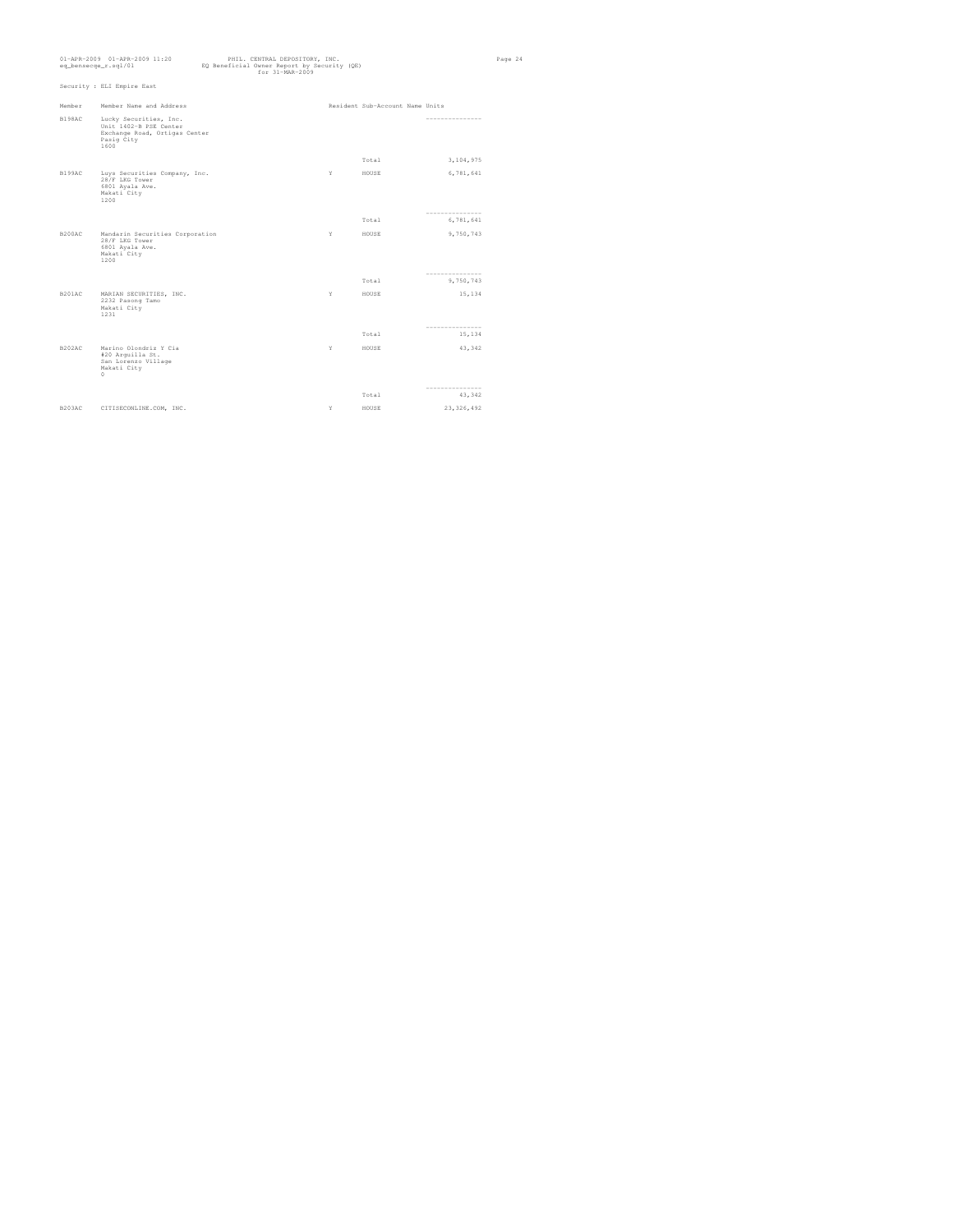|        | 01-APR-2009 01-APR-2009 11:20<br>PHIL. CENTRAL DEPOSITORY, INC.<br>eq_bensecqe_r.sql/01<br>EQ Beneficial Owner Report by Security (QE)<br>$for 31-MAP-2009$<br>Security : ELI Empire East |    |                                 |                                | Page 25 |
|--------|-------------------------------------------------------------------------------------------------------------------------------------------------------------------------------------------|----|---------------------------------|--------------------------------|---------|
|        |                                                                                                                                                                                           |    |                                 |                                |         |
| Member | Member Name and Address                                                                                                                                                                   |    | Resident Sub-Account Name Units |                                |         |
|        | 2701-A EAST TOWER, PSE CENTRE<br>EXCHANGE ROAD, ORTIGAS CENTER<br>PASIG CITY<br>1605                                                                                                      |    |                                 |                                |         |
| B203AC | CITISECONLINE.COM, INC.<br>2701-A EAST TOWER, PSE CENTRE<br>EXCHANGE ROAD, ORTIGAS CENTER<br>PASIG CITY<br>1605                                                                           |    |                                 | -----------------              |         |
|        |                                                                                                                                                                                           |    | Total                           | 23, 326, 492                   |         |
| B203FC | CITISECONLINE.COM, INC.<br>2701-A EAST TOWER, PSE CENTRE<br>EXCHANGE ROAD, ORTIGAS CENTER<br>PASIG CITY<br>1605                                                                           | Y  | HOUSE                           | 80,000                         |         |
|        |                                                                                                                                                                                           |    | Total                           | ----------------<br>80,000     |         |
|        |                                                                                                                                                                                           |    |                                 |                                |         |
| B204AC | DA Market Securities, Inc.<br>Unit 6, 3rd Floor, The Fort Strip Bldg.<br>Fort Bonifacio Global City<br>Taquiq, 1634 Metro Manila<br>1634                                                  | Y. | FREE                            | 3,140,138                      |         |
|        |                                                                                                                                                                                           |    | Total                           | ---------------<br>3,140,138   |         |
| B205AC |                                                                                                                                                                                           | Y. | HOUSE                           |                                |         |
|        | Mercantile Securities Corp.<br>20/F PDCP Bank Centre<br>Paseo de Roxas<br>Makati City<br>1226                                                                                             |    |                                 | 3,547,323                      |         |
|        |                                                                                                                                                                                           |    | Total                           | -----------------<br>3,547,323 |         |
| B205AP | Mercantile Securities Corp.<br>20/F PDCP Bank Centre<br>Paseo de Roxas<br>Makati City                                                                                                     | Y  | HOUSE                           | 1,244                          |         |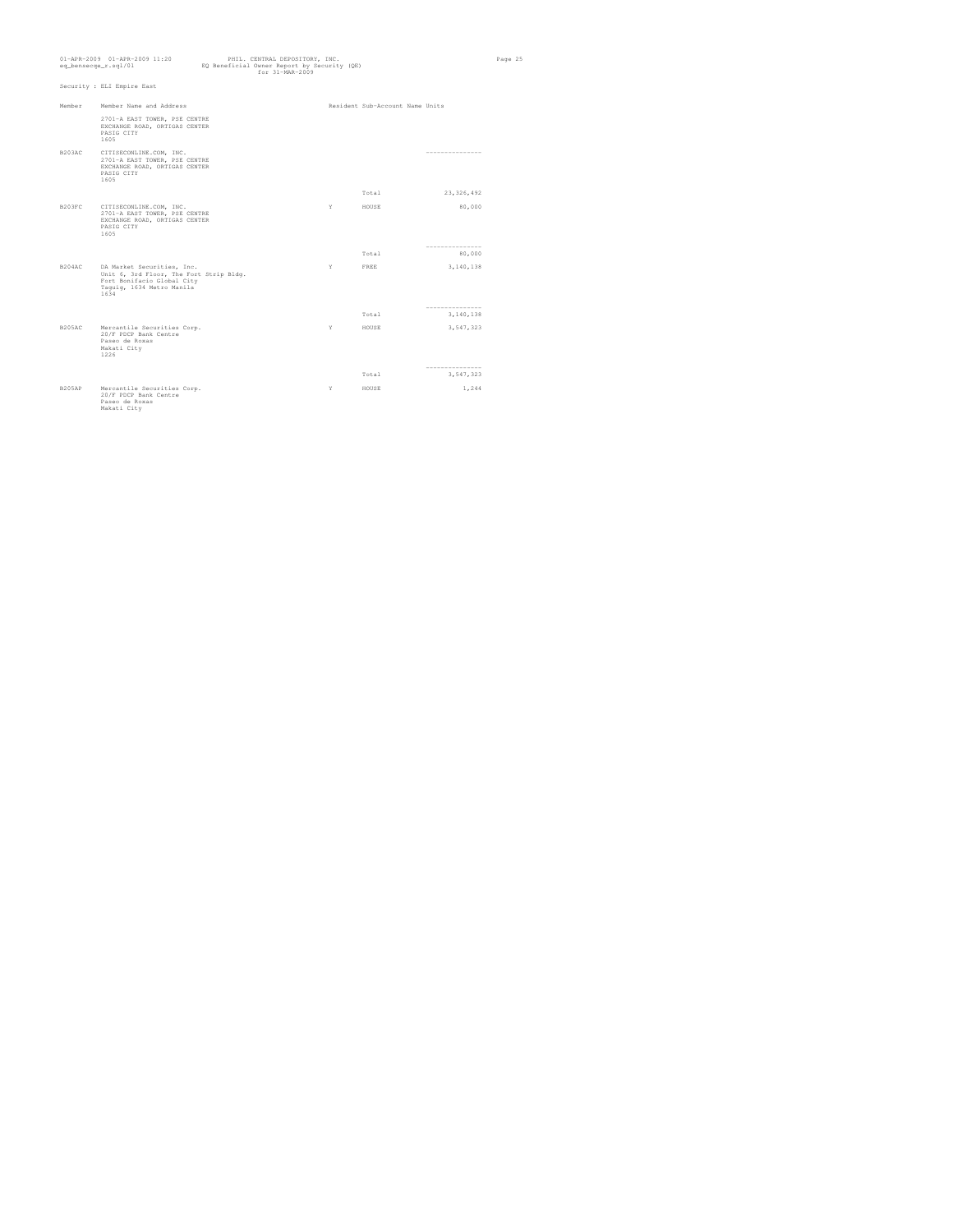| ed bensecde r.sdl/01 | 01-APR-2009 01-APR-2009 11:20                                                                    | PHIL. CENTRAL DEPOSITORY, INC.<br>EQ Beneficial Owner Report by Security (QE)<br>for $31-MAR-2009$ |   |                                 |                              | Page 26 |
|----------------------|--------------------------------------------------------------------------------------------------|----------------------------------------------------------------------------------------------------|---|---------------------------------|------------------------------|---------|
|                      | Security : ELI Empire East                                                                       |                                                                                                    |   |                                 |                              |         |
| Member               | Member Name and Address                                                                          |                                                                                                    |   | Resident Sub-Account Name Units |                              |         |
|                      | 1226                                                                                             |                                                                                                    |   |                                 |                              |         |
| B205AP               | Mercantile Securities Corp.<br>20/F PDCP Bank Centre<br>Paseo de Roxas<br>Makati City<br>1226    |                                                                                                    |   |                                 | ---------------              |         |
|                      |                                                                                                  |                                                                                                    |   | Total                           | 1,244                        |         |
| B206AC               | Meridian Securities, Inc.<br>Suite 2702B&C Tektite Tower I<br>Ortigas Centre, Pasig City<br>1600 |                                                                                                    | Y | HOUSE                           | 7,301,428                    |         |
|                      |                                                                                                  |                                                                                                    |   | Total                           | ---------------<br>7,301,428 |         |
| B208AC               | MDR Securities, Inc.<br>Unit 1806, 8/F<br>Medical Plaza Ortigas Bldg.,<br>Pasiq City<br>1226     |                                                                                                    | Y | HOUSE                           | 3,595,322                    |         |
|                      |                                                                                                  |                                                                                                    |   |                                 | ---------------              |         |
|                      |                                                                                                  |                                                                                                    |   | Total                           | 3,595,322                    |         |
| B208FC               | MDR Securities, Inc.<br>Unit 1806, 8/F<br>Medical Plaza Ortigas Bldg.,<br>Pasiq City<br>1226     |                                                                                                    | Y | HOUSE                           | 106,000                      |         |
|                      |                                                                                                  |                                                                                                    |   | Total                           | ---------------<br>106,000   |         |
| B209AC               | Deutsche Regis Partners, Inc.<br>23/F Tower I,<br>Ayala Triangle, Makati City<br>1226            |                                                                                                    | Y | AC RETAIL                       | 140,944                      |         |
|                      |                                                                                                  |                                                                                                    |   |                                 | ------------------           |         |
|                      |                                                                                                  |                                                                                                    |   | Total                           | 140,944                      |         |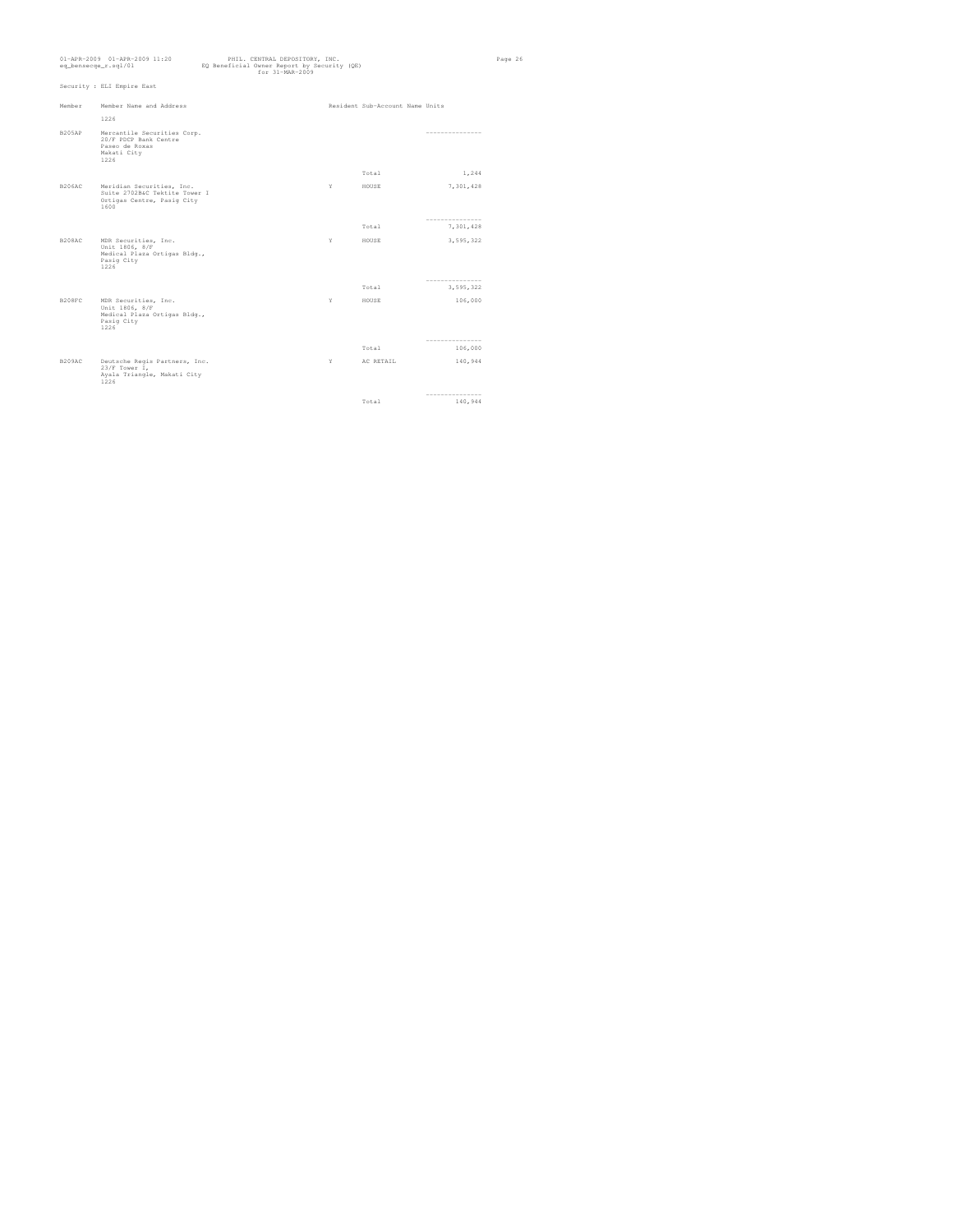| eq_bensecge_r.sql/01 | 01-APR-2009 01-APR-2009 11:20                                                                                    | PHIL. CENTRAL DEPOSITORY, INC.<br>EQ Beneficial Owner Report by Security (QE)<br>$for 31 - \text{MAR} - 2009$ |    |                                 |                              | Page 27 |
|----------------------|------------------------------------------------------------------------------------------------------------------|---------------------------------------------------------------------------------------------------------------|----|---------------------------------|------------------------------|---------|
|                      | Security : ELI Empire East                                                                                       |                                                                                                               |    |                                 |                              |         |
| Member               | Member Name and Address                                                                                          |                                                                                                               |    | Resident Sub-Account Name Units |                              |         |
| B209FC               | Deutsche Regis Partners, Inc.<br>23/F Tower I,<br>Ayala Triangle, Makati City<br>1226                            |                                                                                                               | Y. | AC CORPORATE (F)                | 1,150,000                    |         |
|                      |                                                                                                                  |                                                                                                               |    | Total                           | ---------------<br>1,150,000 |         |
| B209FP               | Deutsche Regis Partners, Inc.<br>23/F Tower I,<br>Ayala Triangle, Makati City<br>1226                            |                                                                                                               | Y  | FREE                            | 2,948                        |         |
|                      |                                                                                                                  |                                                                                                               |    | Total                           | -----------------<br>2,948   |         |
| B210AC               | Mount Peak Securities, Inc.<br>#748 C.K. Bldg.,<br>Juan Luna St.,<br>Binondo, Manila<br>1006                     |                                                                                                               | Y  | HOUSE                           | 2,495,832                    |         |
|                      |                                                                                                                  |                                                                                                               |    | Total                           | ---------------<br>2,495,832 |         |
| B211AC               | New World Securities Co., Inc.<br>Rm. 202 Fil-Am Resources Bldg.<br>231 Juan Luna St.<br>Binondo, Manila<br>1006 |                                                                                                               | Y  | HOUSE                           | 4,909,696                    |         |
|                      |                                                                                                                  |                                                                                                               |    | Total                           | ---------------<br>4,909,696 |         |
| B211AP               | New World Securities Co., Inc.<br>Rm. 202 Fil-Am Resources Bldg.<br>231 Juan Luna St.<br>Binondo, Manila<br>1006 |                                                                                                               | Y  | HOUSE                           | 648                          |         |
|                      |                                                                                                                  |                                                                                                               |    | Total                           | -----------------<br>648     |         |
| B213AC               | Nieves Sanchez, Inc.                                                                                             |                                                                                                               | Y  | HOUSE                           | 2,445,729                    |         |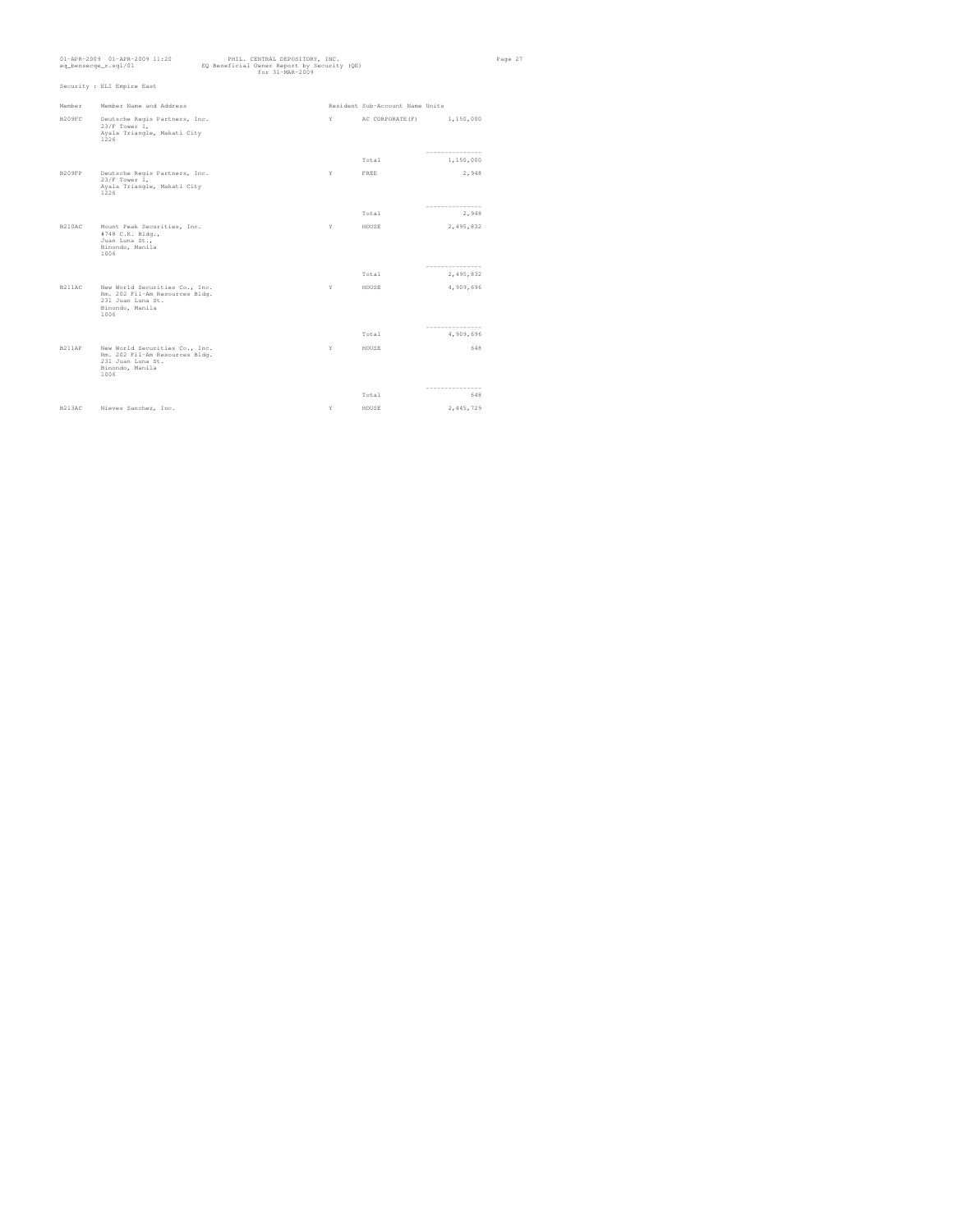|        | 01-APR-2009 01-APR-2009 11:20<br>PHIL. CENTRAL DEPOSITORY, INC.<br>eq_bensecqe_r.sql/01<br>EQ Beneficial Owner Report by Security (QE)<br>for 31-MAR-2009 |  |   |                                 |                                  | Page 28 |
|--------|-----------------------------------------------------------------------------------------------------------------------------------------------------------|--|---|---------------------------------|----------------------------------|---------|
|        | Security : ELI Empire East                                                                                                                                |  |   |                                 |                                  |         |
| Member | Member Name and Address                                                                                                                                   |  |   | Resident Sub-Account Name Units |                                  |         |
|        | Rm. 400 Fil-Am Resources Bldg.,<br>231 Juan Luna St., Binondo, Manila<br>1006                                                                             |  |   |                                 |                                  |         |
| B213AC | Nieves Sanchez, Inc.<br>Rm. 400 Fil-Am Resources Bldg.,<br>231 Juan Luna St., Binondo, Manila<br>1006                                                     |  |   |                                 | ----------------                 |         |
|        |                                                                                                                                                           |  |   | Total                           | 2,445,729                        |         |
| B215AC | Optimum Securities Corporation<br>No. 11 E. O. Bldg., United St. cor. 2nd St.<br>Bo. Kapitolyo, Pasiq City<br>1650                                        |  | Y | HOUSE                           | 4,666,951                        |         |
|        |                                                                                                                                                           |  | Y | HOUSE2                          | 857,574<br>---------------       |         |
|        |                                                                                                                                                           |  |   | Total                           | 5,524,525                        |         |
| R215AP | Optimum Securities Corporation<br>No. 11 E. O. Bldg., United St. cor. 2nd St.<br>Bo. Kapitolyo, Pasiq City<br>1650                                        |  | Y | HOUSE                           | 9,540                            |         |
|        |                                                                                                                                                           |  |   | Total                           | ---------------<br>9,540         |         |
| B217AC | RCBC Securities, Inc.                                                                                                                                     |  | Y | HOUSE                           | 11,843,661                       |         |
|        | Unit 1008<br>Tower I & Exchange Plaza<br>Ayala Avenue, Makati City<br>1200                                                                                |  |   |                                 |                                  |         |
|        |                                                                                                                                                           |  | Y | FREE                            | 409,617                          |         |
|        |                                                                                                                                                           |  |   | Total                           | ----------------<br>12, 253, 278 |         |
| B217FC | RCBC Securities, Inc.<br>Unit 1008<br>Tower I & Exchange Plaza<br>Ayala Avenue, Makati City<br>1200                                                       |  | Y | HOUSE                           | 730,000                          |         |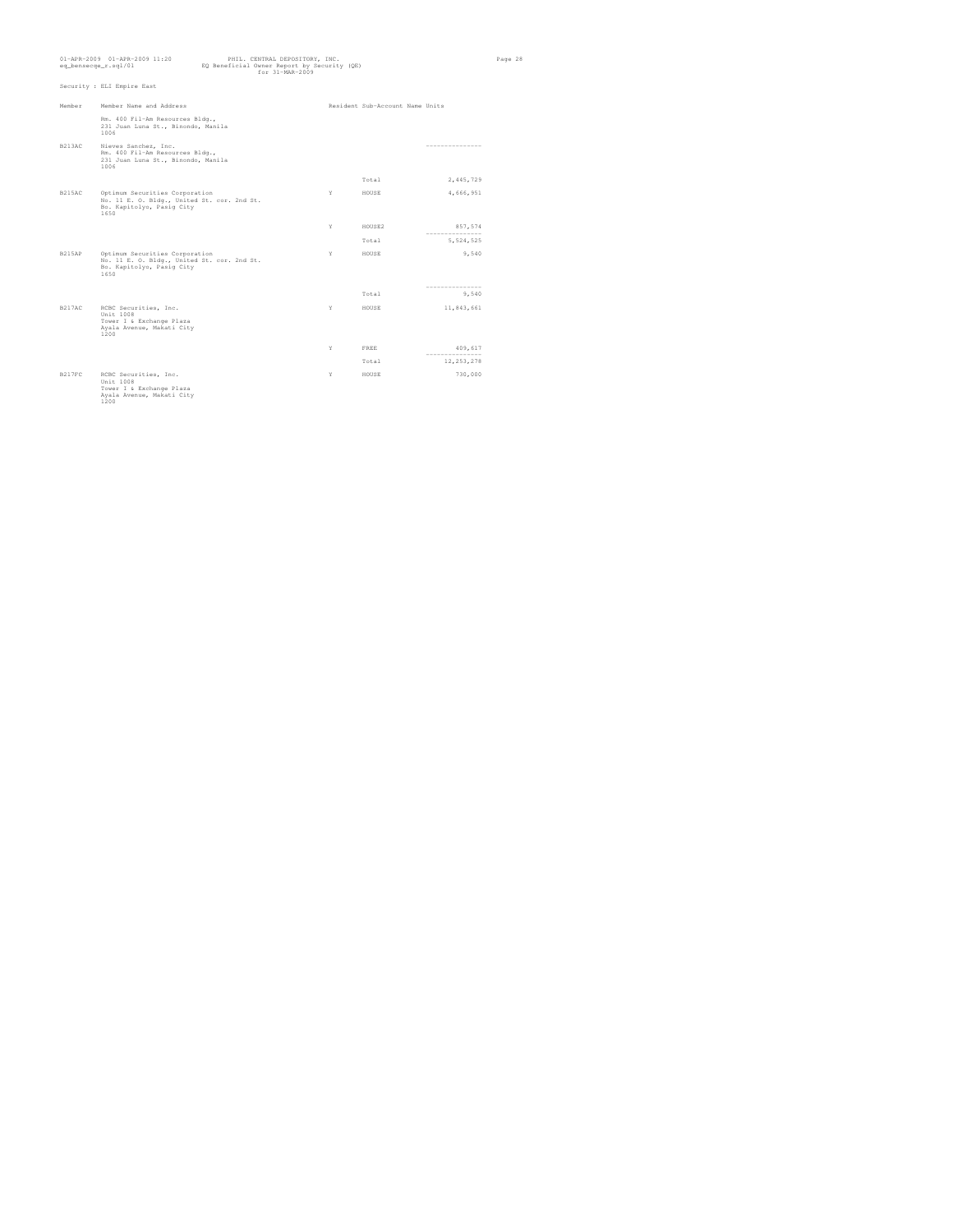| eq_bensecge_r.sql/01 | 01-APR-2009 01-APR-2009 11:20                                                                                                | EQ Beneficial Owner Report by Security (QE) | PHIL. CENTRAL DEPOSITORY, INC.<br>$for 31 - \text{MAR} - 2009$ |        |                                 |                                 | Page 29 |
|----------------------|------------------------------------------------------------------------------------------------------------------------------|---------------------------------------------|----------------------------------------------------------------|--------|---------------------------------|---------------------------------|---------|
|                      | Security : ELI Empire East                                                                                                   |                                             |                                                                |        |                                 |                                 |         |
| Member               | Member Name and Address                                                                                                      |                                             |                                                                |        | Resident Sub-Account Name Units |                                 |         |
| B217FC               | RCBC Securities, Inc.<br>Tnif 1008<br>Tower I & Exchange Plaza<br>Ayala Avenue, Makati City<br>1200                          |                                             |                                                                |        |                                 | -----------------               |         |
|                      |                                                                                                                              |                                             |                                                                |        | Total                           | 730,000                         |         |
| B218AC               | Pan Asia Securities Corp.<br>910 Tower One & Exchange Plaza<br>Ayala Avenue, Makati City<br>1200                             |                                             |                                                                | Y      | HOUSE                           | 21, 142, 568                    |         |
|                      |                                                                                                                              |                                             |                                                                |        | Total                           | ---------------<br>21, 142, 568 |         |
| B218FC               | Pan Asia Securities Corp.<br>910 Tower One & Exchange Plaza<br>Avala Avenue, Makati City<br>1200                             |                                             |                                                                | Y      | HOUSE                           | 500,000                         |         |
|                      |                                                                                                                              |                                             |                                                                |        | Total                           | --------------------<br>500,000 |         |
| B219AC               | Papa Securities Corporation<br>$6/F$ , S & L Building<br>Dela Rosa cor. Esteban Sts.<br>Legaspi Village, Makati City<br>1200 |                                             |                                                                | Y      | HOUSE                           | 9,406,052                       |         |
|                      |                                                                                                                              |                                             |                                                                |        | Total                           | --------<br>9,406,052           |         |
| B220AC               | ATR Kim Eng Securities, Inc.                                                                                                 |                                             |                                                                | Y      | HOUSE                           | 5,640                           |         |
|                      | 17/F Tower One & Exchange Plaza,<br>Ayala Triangle, Ayala Avenue<br>Makati City<br>1226                                      |                                             |                                                                |        |                                 |                                 |         |
|                      |                                                                                                                              |                                             |                                                                | Y<br>Y | CALGA<br>FREE                   | 8,740                           |         |
|                      |                                                                                                                              |                                             |                                                                |        |                                 | 61,601,987<br>---------------   |         |
|                      |                                                                                                                              |                                             |                                                                |        | Total                           | 61, 616, 367                    |         |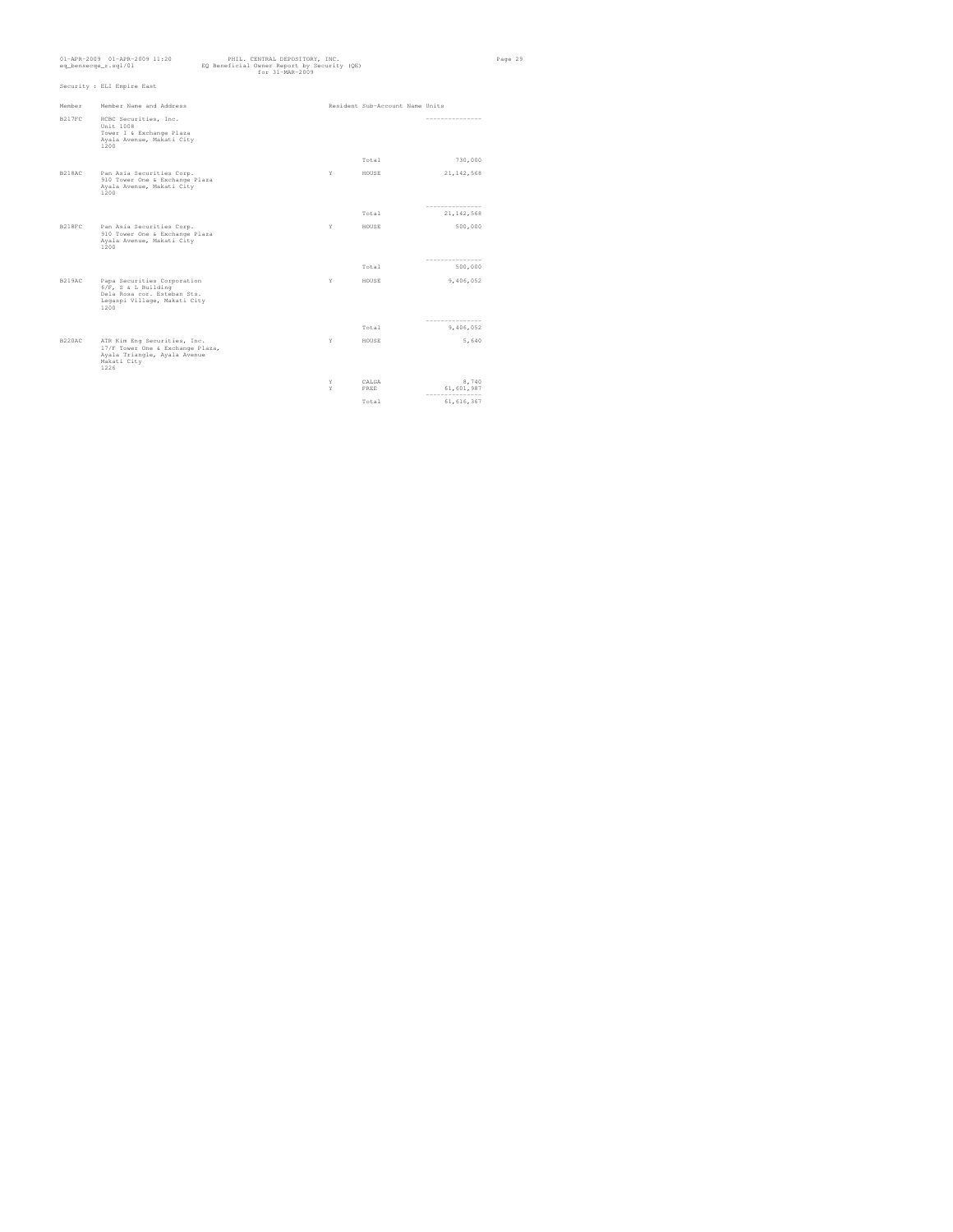| 01-APR-2009 01-APR-2009 11:20<br>Page 30<br>PHIL. CENTRAL DEPOSITORY, INC.<br>eq_bensecge_r.sql/01<br>EQ Beneficial Owner Report by Security (QE)<br>$for 31-MAR-2009$ |                                                                                                                             |    |                                 |                              |  |  |
|------------------------------------------------------------------------------------------------------------------------------------------------------------------------|-----------------------------------------------------------------------------------------------------------------------------|----|---------------------------------|------------------------------|--|--|
|                                                                                                                                                                        | Security : ELI Empire East                                                                                                  |    |                                 |                              |  |  |
| Member                                                                                                                                                                 | Member Name and Address                                                                                                     |    | Resident Sub-Account Name Units |                              |  |  |
| B220AP                                                                                                                                                                 | ATR Kim Eng Securities, Inc.<br>17/F Tower One & Exchange Plaza,<br>Ayala Triangle, Ayala Avenue<br>Makati City<br>1226     | Y. | FREE                            | 2,075                        |  |  |
|                                                                                                                                                                        |                                                                                                                             |    | Total                           | ---------------<br>2,075     |  |  |
| B220FC                                                                                                                                                                 | ATR Kim Eng Securities, Inc.<br>17/F Tower One & Exchange Plaza,<br>Ayala Triangle, Ayala Avenue<br>Makati City<br>1226     | Y  | FREE                            | 2,627,298                    |  |  |
|                                                                                                                                                                        |                                                                                                                             |    | Total                           | ---------------<br>2,627,298 |  |  |
| B223AC                                                                                                                                                                 | Platinum Securities, Inc.<br>Unit 801, Antel 2000 Corporate Ctr.,<br>121 Valero St., Salcedo Village<br>Makati City<br>1200 | Y  | HOUSE                           | 970,492                      |  |  |
|                                                                                                                                                                        |                                                                                                                             |    | Total                           | ----------------<br>970,492  |  |  |
| B223AP                                                                                                                                                                 | Platinum Securities, Inc.<br>Unit 801, Antel Corporate Ctr.,<br>121 Valero St., Salcedo Village<br>Makati City<br>1200      | Y. | HOUSE                           | 200,000                      |  |  |
|                                                                                                                                                                        |                                                                                                                             |    | Total                           | ---------------<br>200,000   |  |  |
| B223FC                                                                                                                                                                 | Platinum Securities, Inc.<br>Unit 801, Antel Corporate Ctr.,<br>121 Valero St., Salcedo Village<br>Makti City<br>1200       | Y. | HOUSE                           | 200,000                      |  |  |
|                                                                                                                                                                        |                                                                                                                             |    | Total                           | -----------------<br>200,000 |  |  |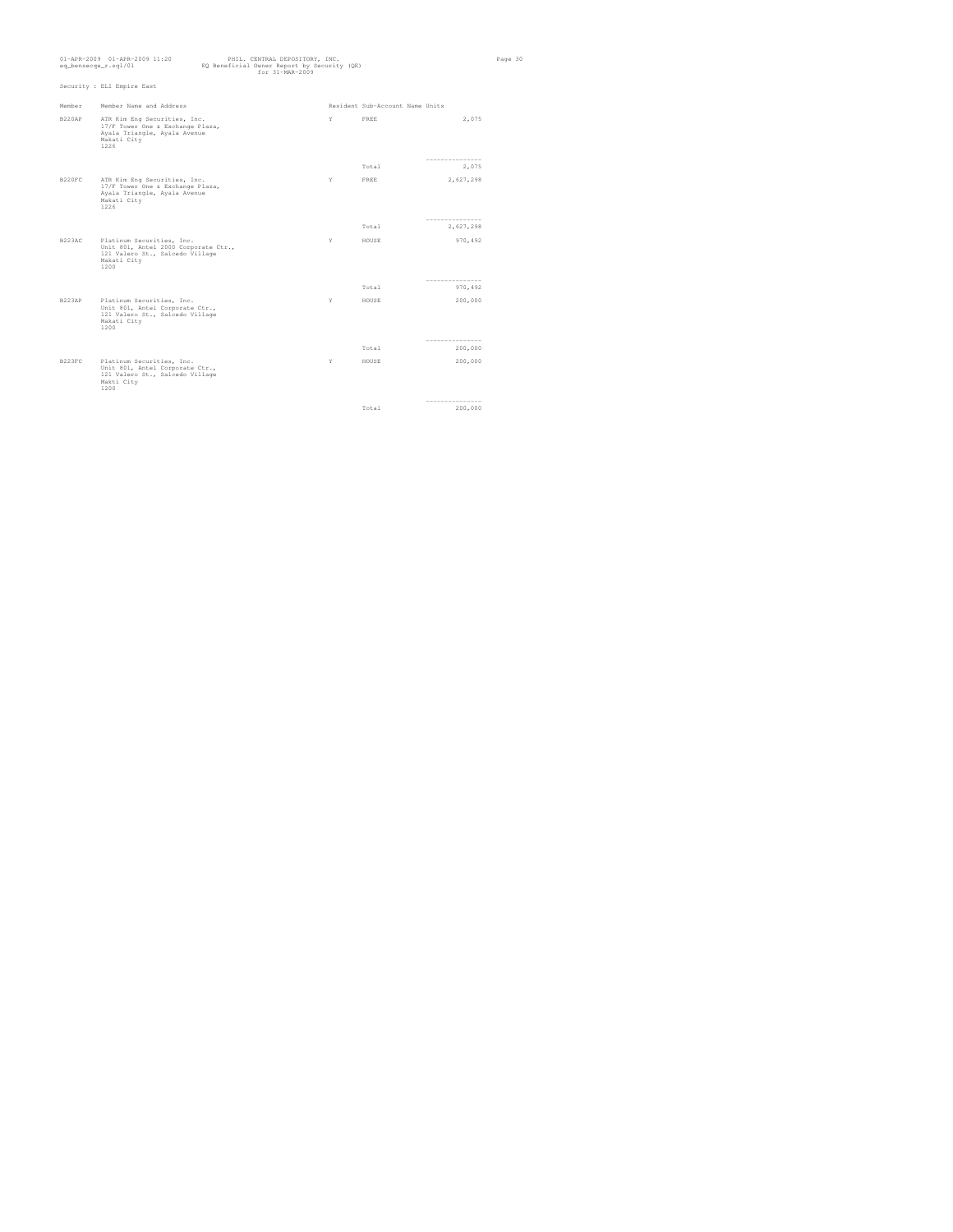|        | 01-APR-2009 01-APR-2009 11:20<br>eq_bensecge_r.sql/01                                                                                           | EQ Beneficial Owner Report by Security (QE) | PHIL. CENTRAL DEPOSITORY, INC.<br>$for 31 - \text{MAR} - 2009$ |    |                                 |                                 | Page 31 |
|--------|-------------------------------------------------------------------------------------------------------------------------------------------------|---------------------------------------------|----------------------------------------------------------------|----|---------------------------------|---------------------------------|---------|
|        | Security : ELI Empire East                                                                                                                      |                                             |                                                                |    |                                 |                                 |         |
| Member | Member Name and Address                                                                                                                         |                                             |                                                                |    | Resident Sub-Account Name Units |                                 |         |
| B224AC | PNB Securities, Inc.<br>3/F PNB Financial Center<br>Roxas Blvd., Pasav City<br>1300                                                             |                                             |                                                                | Y. | HOUSE                           | 8.274.641                       |         |
|        |                                                                                                                                                 |                                             |                                                                |    | Total                           | ----------------<br>8,274,641   |         |
| B224AP | PNB Securities, Inc.<br>3/F PNB Financial Center<br>Roxas Blvd., Pasay City<br>1300                                                             |                                             |                                                                | Y  | HOUSE                           | 339,324                         |         |
|        |                                                                                                                                                 |                                             |                                                                | Y  | FREE                            | 3,000,000                       |         |
|        |                                                                                                                                                 |                                             |                                                                |    | Total                           | ----------------<br>3, 339, 324 |         |
| B225AC | PREMIUM SECURITIES, INC.<br>Unit 1415, Tower 1 & Exchange Plaza<br>Avala Avenue cor. Paseo de Roxas<br>Makati City<br>1259                      |                                             |                                                                | Y  | HOUSE                           | 15,565,529                      |         |
|        |                                                                                                                                                 |                                             |                                                                |    | Total                           | ---------------<br>15,565,529   |         |
| R228AC | Pryce Securities, Inc.<br>9/F, BPI Paseo de Roxas Cond. Center<br>8753 Paseo de Roxas, Makati City<br>1226                                      |                                             |                                                                | Y  | HOUSE                           | 1,448,601                       |         |
|        |                                                                                                                                                 |                                             |                                                                |    | Total                           | -----------------<br>1,448,601  |         |
| B229AC | Public Securities Corporation<br>Unit 207 Cityland Condominium 10 - Tower 2<br>6817 H.V. De La Costa St. cor. Ayala Ave.<br>Makati City<br>1200 |                                             |                                                                | Y  | HOUSE                           | 844,550                         |         |
|        |                                                                                                                                                 |                                             |                                                                |    | Total                           | --------------------<br>844,550 |         |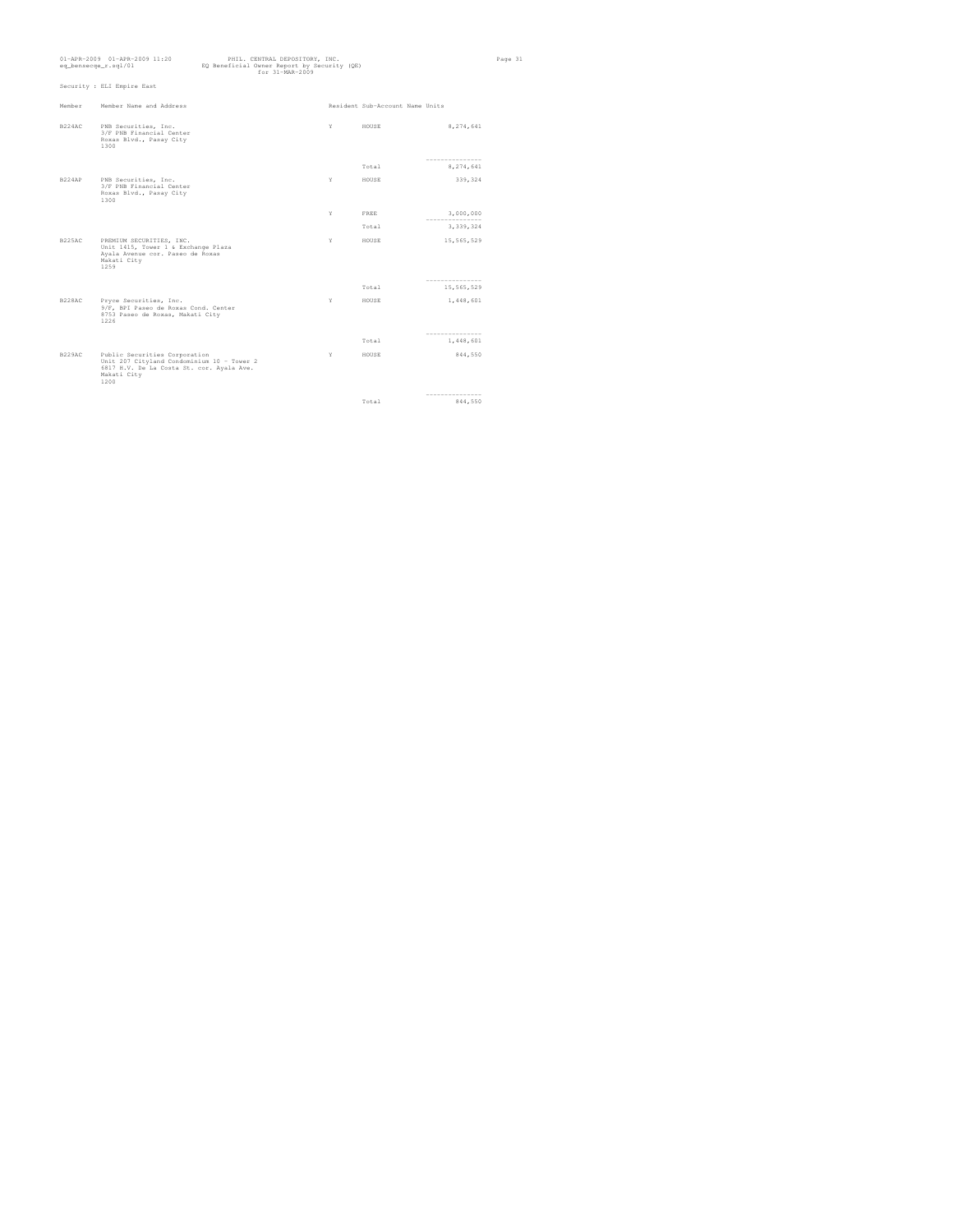| eq_bensecqe_r.sql/01 | 01-APR-2009 01-APR-2009 11:20                                                                                    | PHIL. CENTRAL DEPOSITORY, INC.<br>for 31-MAR-2009 | EQ Beneficial Owner Report by Security (QE) |                                 |                               |  |  |
|----------------------|------------------------------------------------------------------------------------------------------------------|---------------------------------------------------|---------------------------------------------|---------------------------------|-------------------------------|--|--|
|                      | Security : ELI Empire East                                                                                       |                                                   |                                             |                                 |                               |  |  |
| Member               | Member Name and Address                                                                                          |                                                   |                                             | Resident Sub-Account Name Units |                               |  |  |
| B230AC               | OUALITY INVESTMENTS & SECURITIES CORPORATION<br>Suite 1602 Tytana Plaza<br>Oriente St, Binondo<br>Manila<br>1006 |                                                   | Y.                                          | HOUSE                           | 29,748,607                    |  |  |
|                      |                                                                                                                  |                                                   | Y.                                          | ASIA TRADERS INS 498,088        | -----------------             |  |  |
|                      |                                                                                                                  |                                                   |                                             | Total                           | 30,246,695                    |  |  |
| B230AP               | OUALITY INVESTMENTS & SECURITIES CORPORATION<br>Suite 1602 Tytana Plaza<br>Oriente St. Binondo<br>Manila<br>1006 |                                                   | Y                                           | HOUSE                           | 146,600                       |  |  |
|                      |                                                                                                                  |                                                   |                                             | Total                           | ----------------<br>146,600   |  |  |
| B230FC               | OUALITY INVESTMENTS & SECURITIES CORPORATION<br>Suite 1602 Tytana Plaza<br>Oriente St, Binondo<br>Manila<br>1006 |                                                   | Y.                                          | HOUSE                           | 15,000                        |  |  |
|                      |                                                                                                                  |                                                   |                                             | Total                           | ---------------<br>15,000     |  |  |
| B231AC               | R & L Investments, Inc.<br>675 Lee St., Mandaluyong City<br>1501                                                 |                                                   | Y.                                          | HOTISE                          | 1,026,961                     |  |  |
|                      |                                                                                                                  |                                                   |                                             | Total                           | ----------------<br>1,026,961 |  |  |
| B232AC               | Alakor Securities Corporation<br>9/F Quad Alpha Centrum, 125 Pioneer St.<br>Mandaluyong City<br>1550             |                                                   | Y                                           | HOUSE                           | 558,578                       |  |  |
|                      |                                                                                                                  |                                                   |                                             | Total                           | -----------------<br>558,578  |  |  |
| B233AC               | R. Coyiuto Securities, Inc.                                                                                      |                                                   | Y                                           | HOUSE                           | 20,693,950                    |  |  |
|                      |                                                                                                                  |                                                   |                                             |                                 |                               |  |  |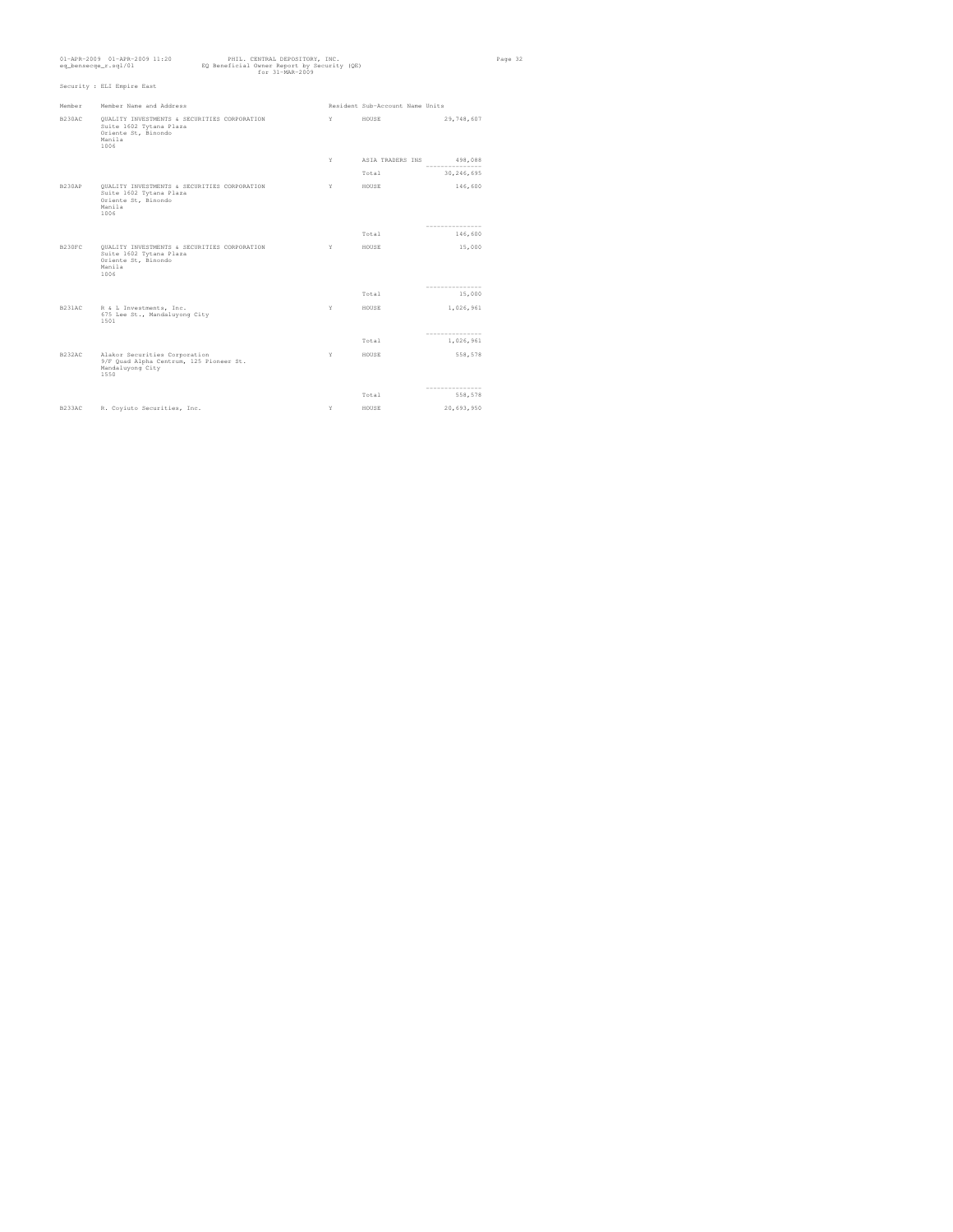| eq_bensecge_r.sql/01 | 01-APR-2009 01-APR-2009 11:20                                                                                                      | PHIL. CENTRAL DEPOSITORY, INC.<br>EQ Beneficial Owner Report by Security (QE) | for 31-MAR-2009 |                                 |                             | Page 33 |
|----------------------|------------------------------------------------------------------------------------------------------------------------------------|-------------------------------------------------------------------------------|-----------------|---------------------------------|-----------------------------|---------|
|                      | Security : ELI Empire East                                                                                                         |                                                                               |                 |                                 |                             |         |
| Member               | Member Name and Address                                                                                                            |                                                                               |                 | Resident Sub-Account Name Units |                             |         |
|                      | Penthouse, Prince Building,<br>117 Rada Street, Legaspi Vill.,<br>Makati City<br>$\Omega$                                          |                                                                               |                 |                                 |                             |         |
| B233AC               | R. Coyiuto Securities, Inc.<br>Penthouse, Prince Building,<br>117 Rada Street, Legaspi Vill.,<br>Makati City<br>$\Omega$           |                                                                               |                 |                                 | -----------------           |         |
|                      |                                                                                                                                    |                                                                               |                 | Total                           | 20,693,950                  |         |
| B233AP               | R. Coyiuto Securities, Inc.<br>5/F Corinthian Plaza, Paseo de Roxas,<br>Legaspi Village<br>Makati City<br>$\Omega$                 |                                                                               | Y               | HOUSE                           | 115,000                     |         |
|                      |                                                                                                                                    |                                                                               |                 | Total                           | ----------------<br>115,000 |         |
| B235AC               | REGINA CAPITAL DEVELOPMENT CORPORATION<br>Unit 806 Tower 1 & Exchange Plaza<br>Ayala Triangle, Ayala Avenue<br>Makati City<br>1226 |                                                                               | Y               | HOUSE                           | 15,099,552                  |         |
|                      |                                                                                                                                    |                                                                               |                 |                                 | ---------------             |         |
|                      |                                                                                                                                    |                                                                               |                 | Total                           | 15,099,552                  |         |
| B236AC               | R. Nubla Securities, Inc.<br>Room 604, Fil-Am Resources Bldg.,<br>231 Juan Luna St.,<br>Binondo, Manila<br>1006                    |                                                                               | Y               | HOUSE                           | 32, 378, 039                |         |
|                      |                                                                                                                                    |                                                                               |                 | Total                           | -----------------           |         |
|                      |                                                                                                                                    |                                                                               |                 |                                 | 32, 378, 039                |         |
| B237AC               | AAA Southeast Equities, Incorporated<br>Ground Floor, Fortune Life Building<br>#162 Legaspi St., Legaspi Village                   |                                                                               | Y               | HOUSE                           | 492,169                     |         |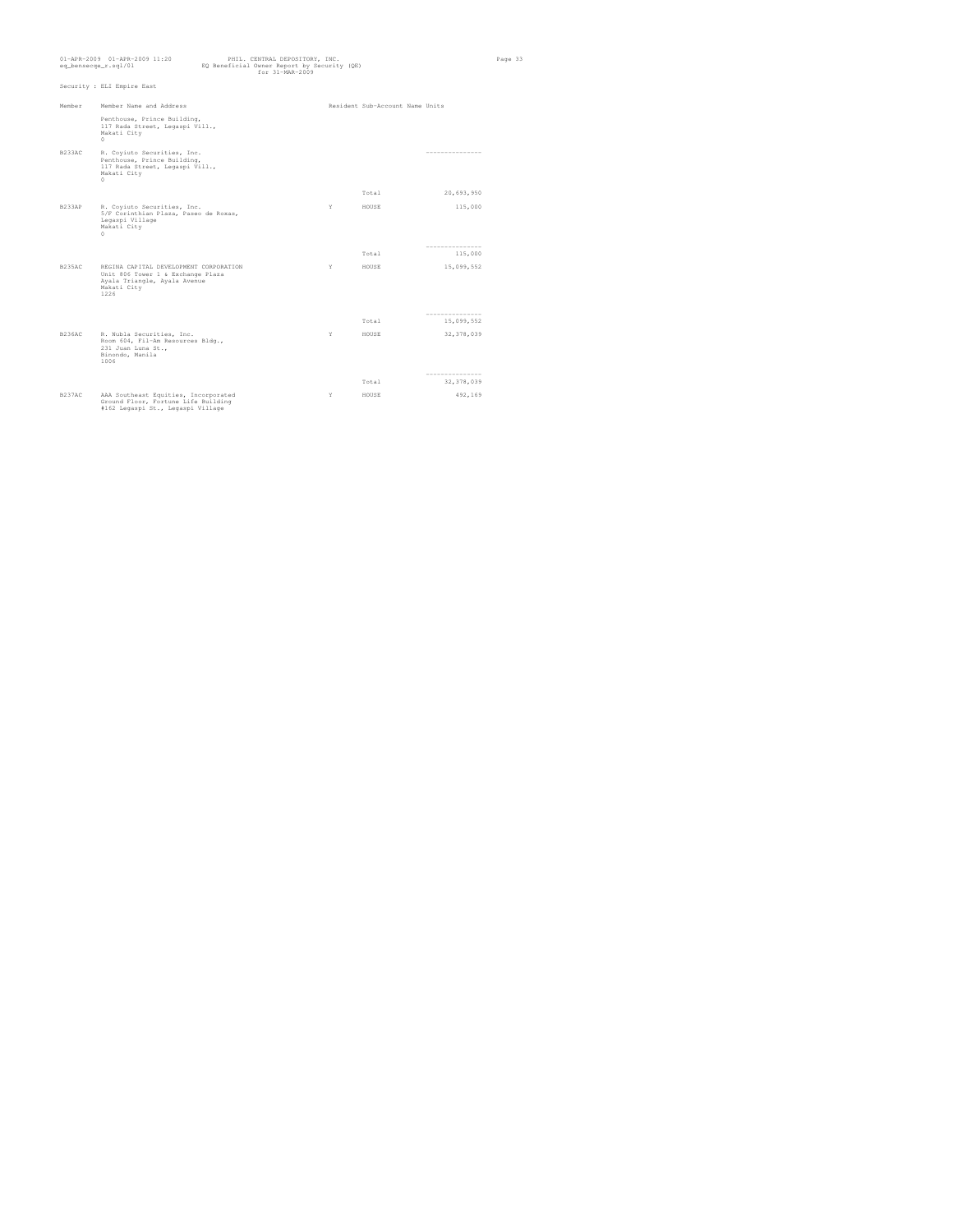| eq_bensecge_r.sql/01 | 01-APR-2009 01-APR-2009 11:20                                                                                                           | PHIL. CENTRAL DEPOSITORY, INC.<br>EQ Beneficial Owner Report by Security (QE)<br>$for 31 - \text{MAR} - 2009$ |   |                                 |                                 | Page 34 |
|----------------------|-----------------------------------------------------------------------------------------------------------------------------------------|---------------------------------------------------------------------------------------------------------------|---|---------------------------------|---------------------------------|---------|
|                      | Security : ELI Empire East                                                                                                              |                                                                                                               |   |                                 |                                 |         |
| Member               | Member Name and Address                                                                                                                 |                                                                                                               |   | Resident Sub-Account Name Units |                                 |         |
|                      | Makati City<br>1229                                                                                                                     |                                                                                                               |   |                                 |                                 |         |
| B237AC               | AAA Southeast Equities, Incorporated<br>Ground Floor, Fortune Life Building<br>#162 Legaspi St., Legaspi Village<br>Makati City<br>1229 |                                                                                                               |   |                                 | -----------------               |         |
|                      |                                                                                                                                         |                                                                                                               |   | Total                           | 492,169                         |         |
| <b>B237AP</b>        | AAA Southeast Equities, Incorporated<br>Ground Floor, Fortune Life Building<br>#162 Legaspi St., Legaspi Village<br>Makati City<br>1229 |                                                                                                               | Y | FREE                            | 2,162                           |         |
|                      |                                                                                                                                         |                                                                                                               |   | Total                           | ----------------<br>2,162       |         |
|                      |                                                                                                                                         |                                                                                                               |   |                                 |                                 |         |
| B238AC               | R. S. Lim & Co., Inc.<br>1509 Galvani Street<br>San Isidro, Makati City<br>1234                                                         |                                                                                                               | Y | HOUSE                           | 12,106,879                      |         |
|                      |                                                                                                                                         |                                                                                                               |   | Total                           | -----------------<br>12,106,879 |         |
| B239AC               | RTG & COMPANY, INC.<br>Unit 602 Tower 1 & Exchange Plaza<br>Avala Triangle, Makati City<br>1200                                         |                                                                                                               | Y | HOUSE                           | 2,839,470                       |         |
|                      |                                                                                                                                         |                                                                                                               |   | Total                           | ---------------<br>2,839,470    |         |
| B239AP               | RTG & COMPANY, INC.<br>Unit 602 Tower 1 & Exchange Plaza<br>Ayala Triangle, Makati City<br>1200                                         |                                                                                                               | Y | HOUSE                           | 1,187                           |         |
|                      |                                                                                                                                         |                                                                                                               |   | Total                           | ------------------              |         |
|                      |                                                                                                                                         |                                                                                                               |   |                                 | 1,187                           |         |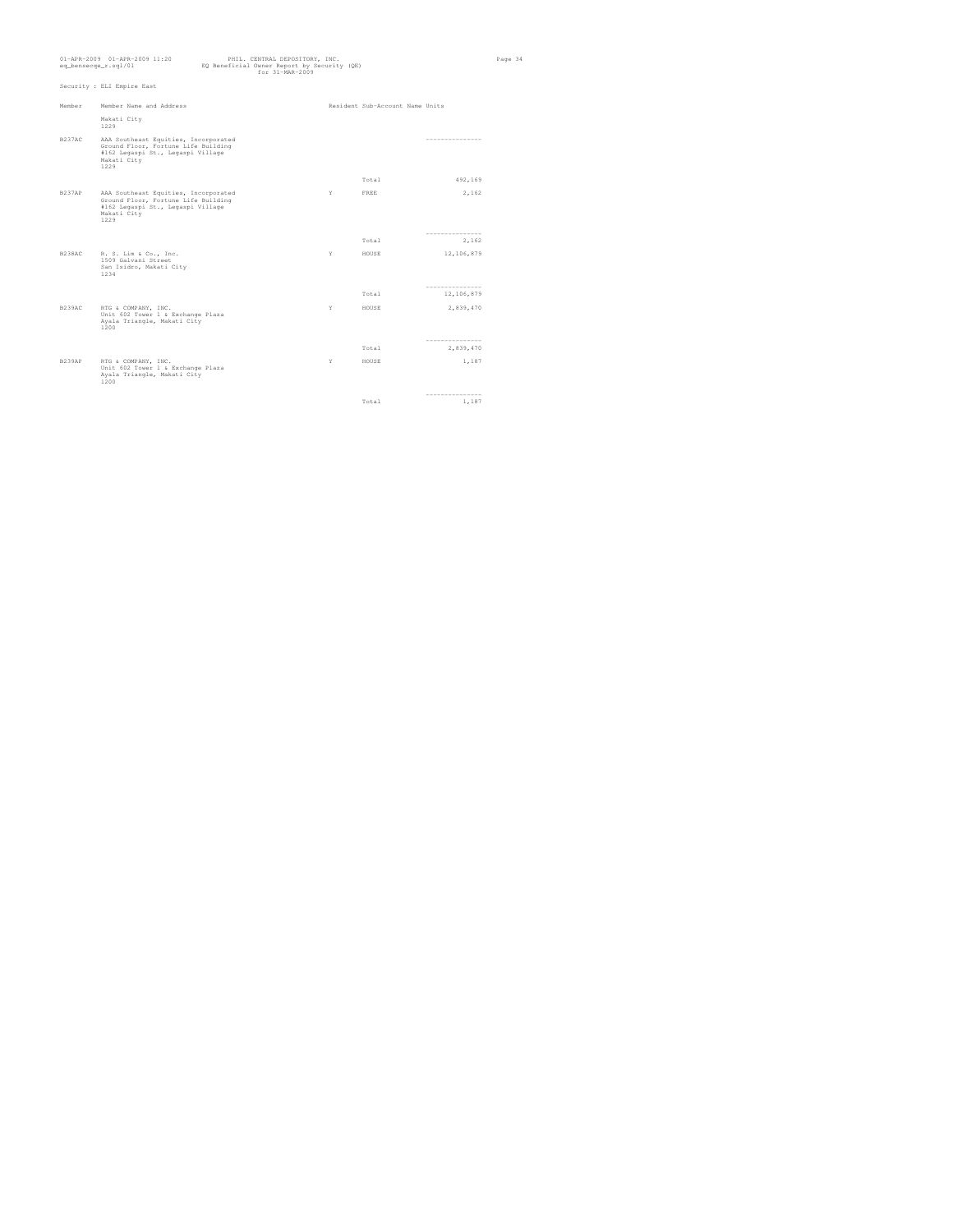|        | 01-APR-2009 01-APR-2009 11:20<br>eq_bensecge_r.sql/01                                                                | PHIL. CENTRAL DEPOSITORY, INC.<br>EQ Beneficial Owner Report by Security (QE)<br>$for 31 - \text{MAR} - 2009$ |         |                                 |                                           | Page 35 |
|--------|----------------------------------------------------------------------------------------------------------------------|---------------------------------------------------------------------------------------------------------------|---------|---------------------------------|-------------------------------------------|---------|
|        | Security : ELI Empire East                                                                                           |                                                                                                               |         |                                 |                                           |         |
| Member | Member Name and Address                                                                                              |                                                                                                               |         | Resident Sub-Account Name Units |                                           |         |
| B239FC | RTG & COMPANY, INC.<br>Unit 602 Tower 1 & Exchange Plaza<br>Ayala Triangle, Makati City<br>1200                      |                                                                                                               | Y.      | HOUSE                           | 2,070                                     |         |
|        |                                                                                                                      |                                                                                                               |         | Total                           | ----------------<br>2,070                 |         |
| B240AC | S.J. Roxas & Co., Inc.<br>Unit 612 Tower One,<br>Ayala Triangle, Ayala Avenue,<br>Makati City<br>$\Omega$            |                                                                                                               | Y       | HOTISE                          | 6,497,146                                 |         |
|        |                                                                                                                      |                                                                                                               | Y<br>Y. | FREE<br>PISI-215283             | 1, 318, 612<br>37,094<br>---------------- |         |
|        |                                                                                                                      |                                                                                                               |         | Total                           | 7,852,852                                 |         |
| B240AP | S.J. ROXAS & CO., INC.<br>Unit 612 Tower One.<br>Ayala Triangle, Ayala Avenue,<br>Makati City<br>$\Omega$            |                                                                                                               | Y       | HOUSE                           | 747,500                                   |         |
|        |                                                                                                                      |                                                                                                               |         | Total                           | -----------------<br>747,500              |         |
| B242AC | SECURITIES SPECIALISTS, INC.<br>Unit 903 National Life Insurance Building,<br>6762 Ayala Avenue, Makati City<br>1000 |                                                                                                               | Y       | HOUSE                           | 45,325                                    |         |
|        |                                                                                                                      |                                                                                                               |         | Total                           | ---------------<br>45,325                 |         |
| B243AC | Fidelity Securities, Inc.<br>2103-B PSE Centre, Exchange Road, Ortigas,<br>Pasiq City<br>$\alpha$<br>1600            |                                                                                                               | Y       | HOUSE                           | 1,991,856                                 |         |
|        |                                                                                                                      |                                                                                                               |         |                                 | ----------------                          |         |
|        |                                                                                                                      |                                                                                                               |         | Total                           | 1,991,856                                 |         |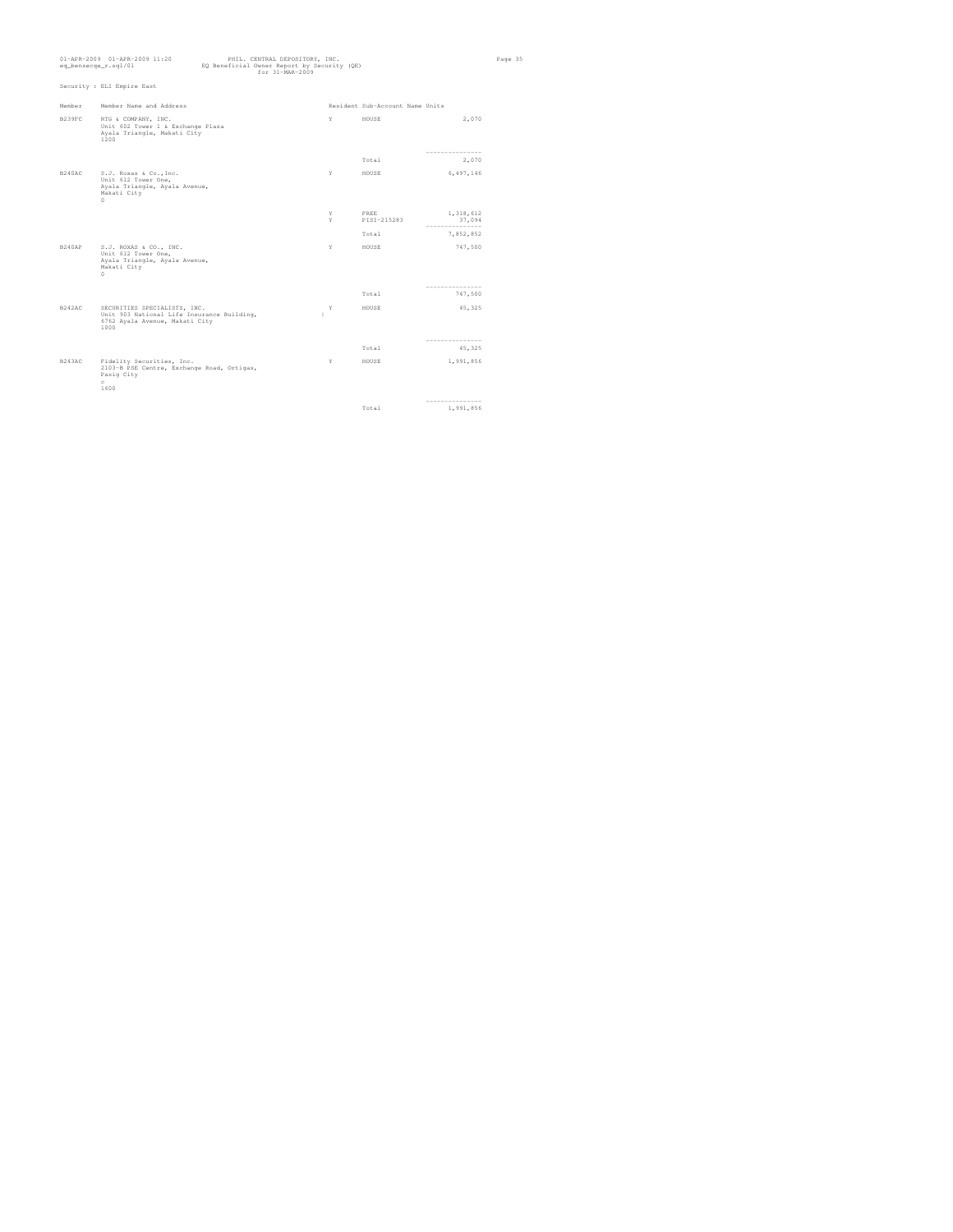|        | 01-APR-2009 01-APR-2009 11:20<br>PHIL. CENTRAL DEPOSITORY, INC.<br>EQ Beneficial Owner Report by Security (QE)<br>eq_bensecqe_r.sql/01<br>for 31-MAR-2009 |   |                                 |                              | Page 36 |
|--------|-----------------------------------------------------------------------------------------------------------------------------------------------------------|---|---------------------------------|------------------------------|---------|
|        | Security : ELI Empire East                                                                                                                                |   |                                 |                              |         |
| Member | Member Name and Address                                                                                                                                   |   | Resident Sub-Account Name Units |                              |         |
| B246AC | Summit Securities, Inc.<br>Unit 2102 B/C PSE Center Tektite Tower East<br>Exchange Road, Ortigas Center<br>Pasiq City<br>1600                             | Y | HOUSE                           | 7,730,119                    |         |
|        |                                                                                                                                                           |   | Total                           | ---------------<br>7,730,119 |         |
| R246AP | Summit Securities, Inc.<br>Unit 2102 B/C PSE Center Tektite Tower East<br>Exchange Road, Ortigas Center<br>Pasiq City<br>1600                             | Y | HOUSE                           | 12,180                       |         |
|        |                                                                                                                                                           |   | Total                           | ---------------<br>12,180    |         |
| R247AC | STANDARD SECURITIES CORPORATION<br>#34 Jefferson St., GHW, San Juan<br>Metro Manila<br>$00 -$                                                             | Y | HOUSE                           | 40,853,158                   |         |
|        |                                                                                                                                                           | Y |                                 | 2,430,000                    |         |
|        |                                                                                                                                                           | Y | PIONEER INS.<br>PIONEER INTER   | 1,100,000                    |         |
|        |                                                                                                                                                           | Y | PIONEER LIFE INC $4,000,000$    |                              |         |
|        |                                                                                                                                                           |   | Total                           | 48, 383, 158                 |         |
| B249AC | SUPREME STOCKBROKERS, INC,<br>Unit 1509 15F Ayala Tower 1 & Exchange Plaza,<br>Avala Ave., Makati City<br>1226                                            | Y | HOUSE                           | 361,081                      |         |
|        |                                                                                                                                                           |   | Total                           | ---------------<br>361,081   |         |
| B249FC | SUPREME STOCKBROKERS, INC<br>Unit 1509 15F Ayala Tower 1 & Exchange Plaza,<br>Ayala Ave., Makati City<br>1226                                             | Y | HOUSE                           | 100,000                      |         |
|        |                                                                                                                                                           |   |                                 | -----------------            |         |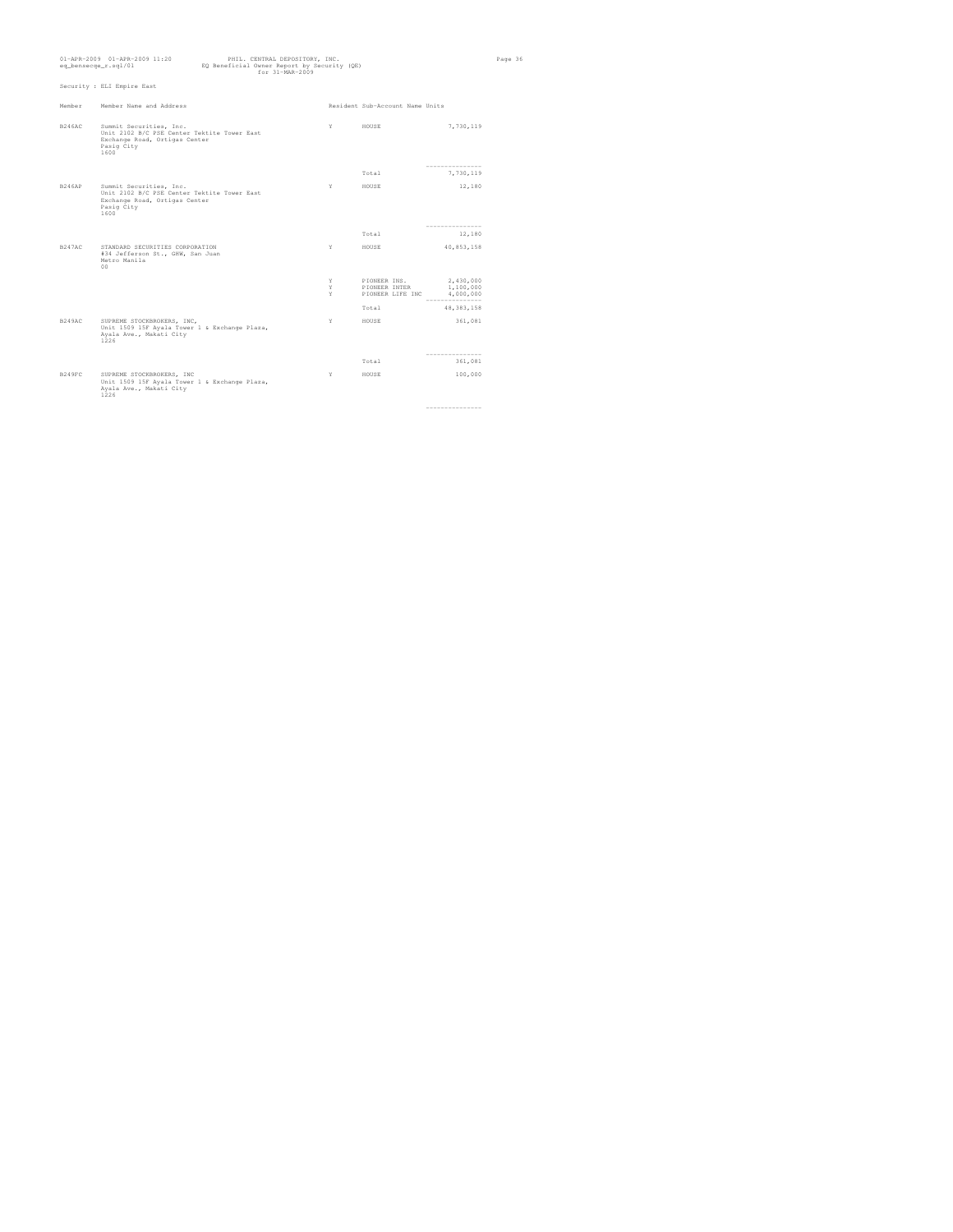|        | 01-APR-2009 01-APR-2009 11:20<br>eq_bensecqe_r.sql/01                                                                                                  | PHIL, CENTRAL DEPOSITORY, INC.<br>EQ Beneficial Owner Report by Security (QE) | for 31-MAR-2009 |                                 |                                  | Page 37 |
|--------|--------------------------------------------------------------------------------------------------------------------------------------------------------|-------------------------------------------------------------------------------|-----------------|---------------------------------|----------------------------------|---------|
|        | Security : ELI Empire East                                                                                                                             |                                                                               |                 |                                 |                                  |         |
| Member | Member Name and Address                                                                                                                                |                                                                               |                 | Resident Sub-Account Name Units |                                  |         |
| B249FC | SUPREME STOCKBROKERS, INC<br>Unit 1509 15F Ayala Tower 1 & Exchange Plaza,<br>Ayala Ave., Makati City<br>1226                                          |                                                                               |                 | Total                           | 100,000                          |         |
| B251AC | TANSENGCO & CO., INC.<br>U-2308 World Trade Exchange Condominium<br>215 Juan Luna St., Binondo, Manila<br>1006                                         |                                                                               | Y.              | HOUSE                           | 5,920,384                        |         |
|        |                                                                                                                                                        |                                                                               |                 | Total                           | ---------------<br>5,920,384     |         |
| B251FC | TANSENGCO & CO., INC.<br>U-2308 World Trade Exchange Condominium<br>215 Juan Luna St., Binondo, Manila<br>1006                                         |                                                                               | Y               | HOUSE                           | 21,620                           |         |
|        |                                                                                                                                                        |                                                                               |                 | Total                           | ----------------<br>21,620       |         |
| B252AC | THE FIRST RESOURCES MANAGEMENT & SECURITIES CORP.<br>Rms. 801-802, PSE Tower 1 Ayala Ave., cor.<br>Paseo de Roxas, Ayala Triangle, Makati City<br>1200 |                                                                               | $\mathbf{Y}$    | HOUSE                           | 8,195,197                        |         |
|        |                                                                                                                                                        |                                                                               |                 | Total                           | -----------------<br>8,195,197   |         |
| B253AC | Tower Securities, Inc.<br>1802-C Tektite Tower I<br>Exchange Road, Ortigas Centre<br>Pasiq City<br>1600                                                |                                                                               | Y               | HOUSE                           | 113, 673, 322                    |         |
|        |                                                                                                                                                        |                                                                               |                 | Total                           | ---------------<br>113, 673, 322 |         |
| B253AP | Tower Securities, Inc.<br>1802-C Tektite Tower I<br>Exchange Road, Ortigas Centre<br>Pasiq City<br>1600                                                |                                                                               | Y               | HOUSE                           | 2,161                            |         |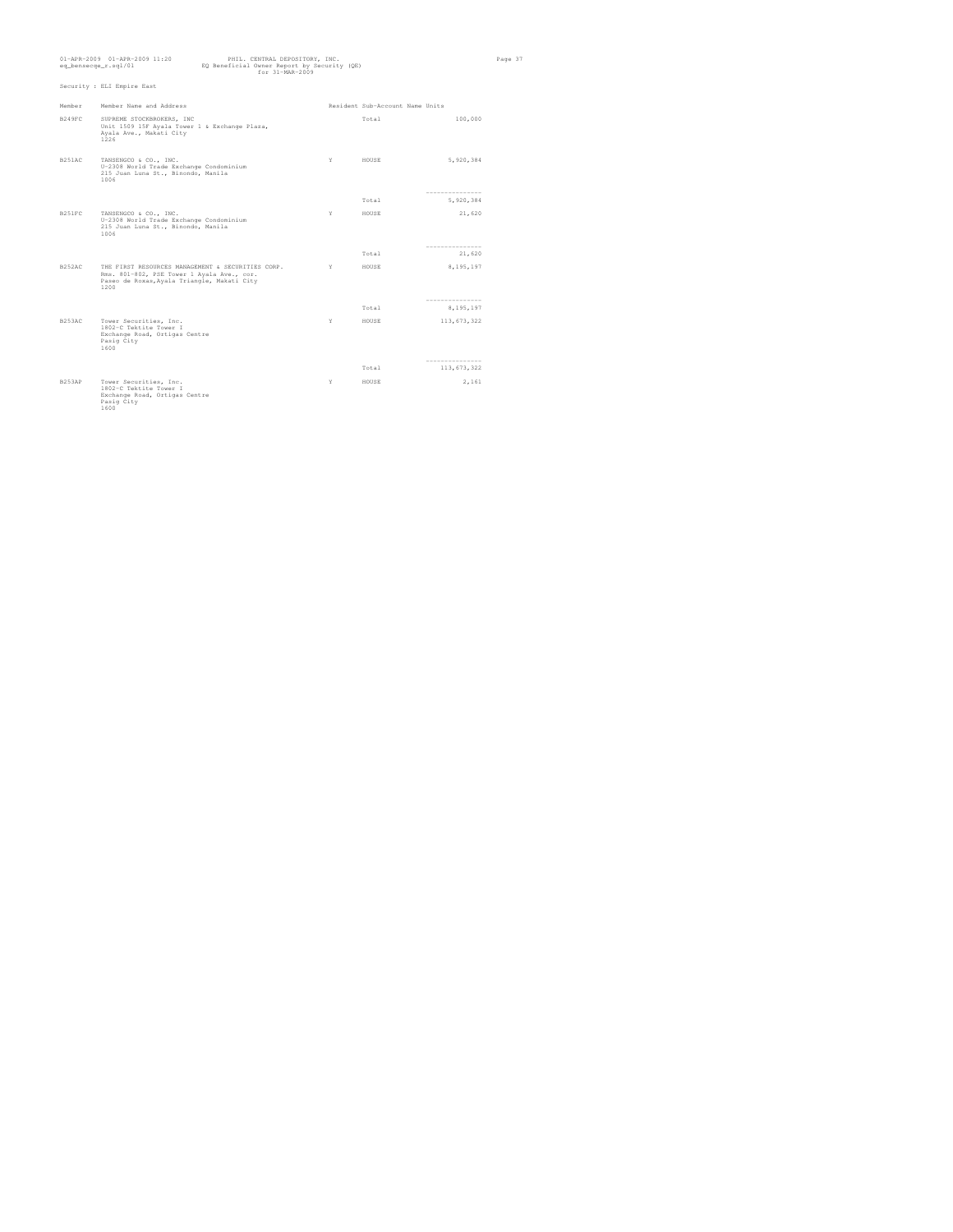| eq_bensecqe_r.sql/01 | 01-APR-2009 01-APR-2009 11:20                                                                                                       | PHIL. CENTRAL DEPOSITORY, INC.<br>EQ Beneficial Owner Report by Security (QE)<br>for 31-MAR-2009 |   |                                 |                                 | Page 38 |
|----------------------|-------------------------------------------------------------------------------------------------------------------------------------|--------------------------------------------------------------------------------------------------|---|---------------------------------|---------------------------------|---------|
|                      | Security : ELI Empire East                                                                                                          |                                                                                                  |   |                                 |                                 |         |
| Member               | Member Name and Address                                                                                                             |                                                                                                  |   | Resident Sub-Account Name Units |                                 |         |
| B253AP               | Tower Securities, Inc.<br>1802-C Tektite Tower I<br>Exchange Road, Ortigas Centre<br>Pasiq City<br>1600                             |                                                                                                  |   |                                 | -----------------               |         |
|                      |                                                                                                                                     |                                                                                                  |   | Total                           | 2,161                           |         |
| B254AC               | TRANS-ASIA SECURITIES, INC.<br>Rm. 601-S, State Centre<br>333 Juan Luna St., Binondo, Manila<br>1006                                |                                                                                                  | Y | HOUSE                           | 121,003                         |         |
|                      |                                                                                                                                     |                                                                                                  |   | Total                           | --------------------<br>121,003 |         |
| B256AC               | Trendline Securities Corporation<br>Rm. 503 Tytana Plaza<br>Lorenzo Ruiz St., Binondo, Manila<br>1006                               |                                                                                                  | Y | HOUSE                           | 225,726                         |         |
|                      |                                                                                                                                     |                                                                                                  |   | Total                           | ----------------<br>225,726     |         |
| B257AC               | TRI-STATE SECURITIES, INC.<br>Unit 1007, 10/F Ayala Triangle Tower I,<br>Ayala Avenue, Makati City<br>1226                          |                                                                                                  | Y | HOUSE                           | 3,232,001                       |         |
|                      |                                                                                                                                     |                                                                                                  |   | Total                           | ---------------<br>3,232,001    |         |
| B259AC               | UCPB Securities, Inc.<br>Suite 1612, 16/F Ayala Tower I<br>Exchange Plaza,<br>Ayala Ave. cor. Paseo de Roxas<br>Makati City<br>1226 |                                                                                                  | Y | HOUSE                           | 10,077,049                      |         |
|                      |                                                                                                                                     |                                                                                                  |   | Total                           | ----------------<br>10,077,049  |         |
| B259FC               | UCPB Securities, Inc.                                                                                                               |                                                                                                  | Y | HOUSE                           | 43,240                          |         |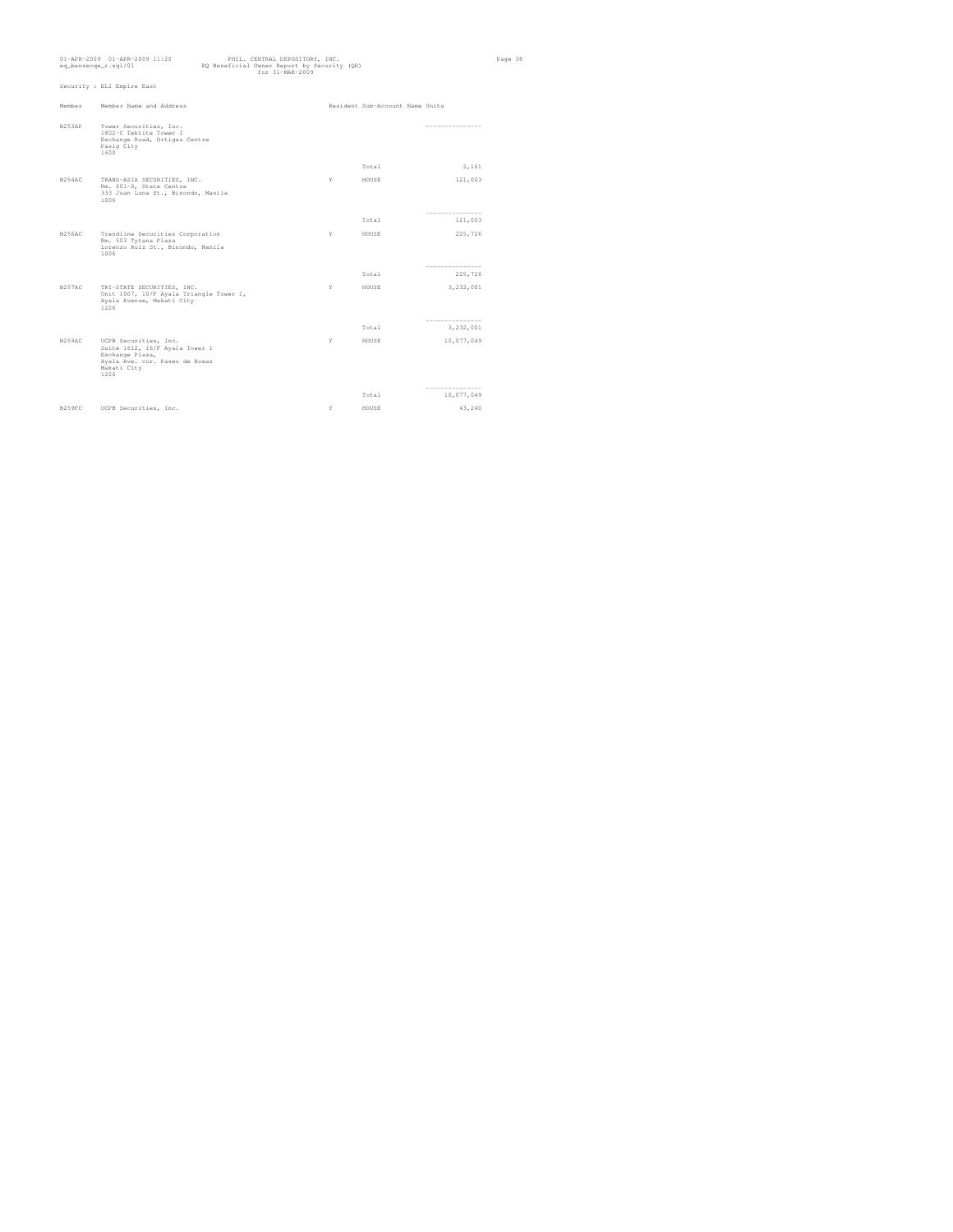| eq_bensecqe_r.sql/01 | 01-APR-2009 01-APR-2009 11:20                                                                                                                                                     | PHIL. CENTRAL DEPOSITORY, INC.<br>EQ Beneficial Owner Report by Security (QE)<br>for 31-MAR-2009 |    |                                 |                               | Page 39 |
|----------------------|-----------------------------------------------------------------------------------------------------------------------------------------------------------------------------------|--------------------------------------------------------------------------------------------------|----|---------------------------------|-------------------------------|---------|
|                      | Security : ELI Empire East                                                                                                                                                        |                                                                                                  |    |                                 |                               |         |
| Member               | Member Name and Address                                                                                                                                                           |                                                                                                  |    | Resident Sub-Account Name Units |                               |         |
|                      | Suite 1612, 16/F Ayala Tower I<br>Exchange Plaza,<br>Ayala Ave. cor. Paseo de Roxas<br>Makati City<br>1226                                                                        |                                                                                                  |    |                                 |                               |         |
| B259FC               | UCPB Securities, Inc.<br>Suite 1612, 16/F Ayala Tower I<br>Exchange Plaza,<br>Ayala Ave. cor. Paseo de Roxas<br>Makati City<br>1226                                               |                                                                                                  |    |                                 | --------------------          |         |
|                      |                                                                                                                                                                                   |                                                                                                  |    | Total                           | 43,240                        |         |
| B260FC               | UOB Kay Hian Securities (Phils.), Inc.<br>UOB Kay Hian Securities (Phils.), Inc.<br>Unit 404 LV Locsin Bldg.<br>6752 Ayala Avenue, cor. Makati Ave.,<br>1226, Makati City<br>1200 |                                                                                                  | Y  | FREE                            | 3,762,500                     |         |
|                      |                                                                                                                                                                                   |                                                                                                  |    | Total                           | ----------------<br>3,762,500 |         |
| B261AC               | e.securities, inc.<br>11/F Exportbank Plaza<br>Chino Roces cor Sen. Gil J. Puyat Ave,<br>Makati City<br>1251                                                                      |                                                                                                  | Y  | HOUSE                           | 498,250                       |         |
|                      |                                                                                                                                                                                   |                                                                                                  | Y. | E.SEC2                          | 59,915<br>----------------    |         |
|                      |                                                                                                                                                                                   |                                                                                                  |    | Total                           | 558,165                       |         |
| B263AC               | Venture Securities, Inc.<br>Unit 811 Tower One & Exchange Plaza<br>Ayala Triangle<br>Ayala Ave. cor. Paseo de Roxas<br>Makati City<br>1226                                        |                                                                                                  | Y  | FREE                            | 5,076,772                     |         |

**Y** PHIL FIRST AC001 6,486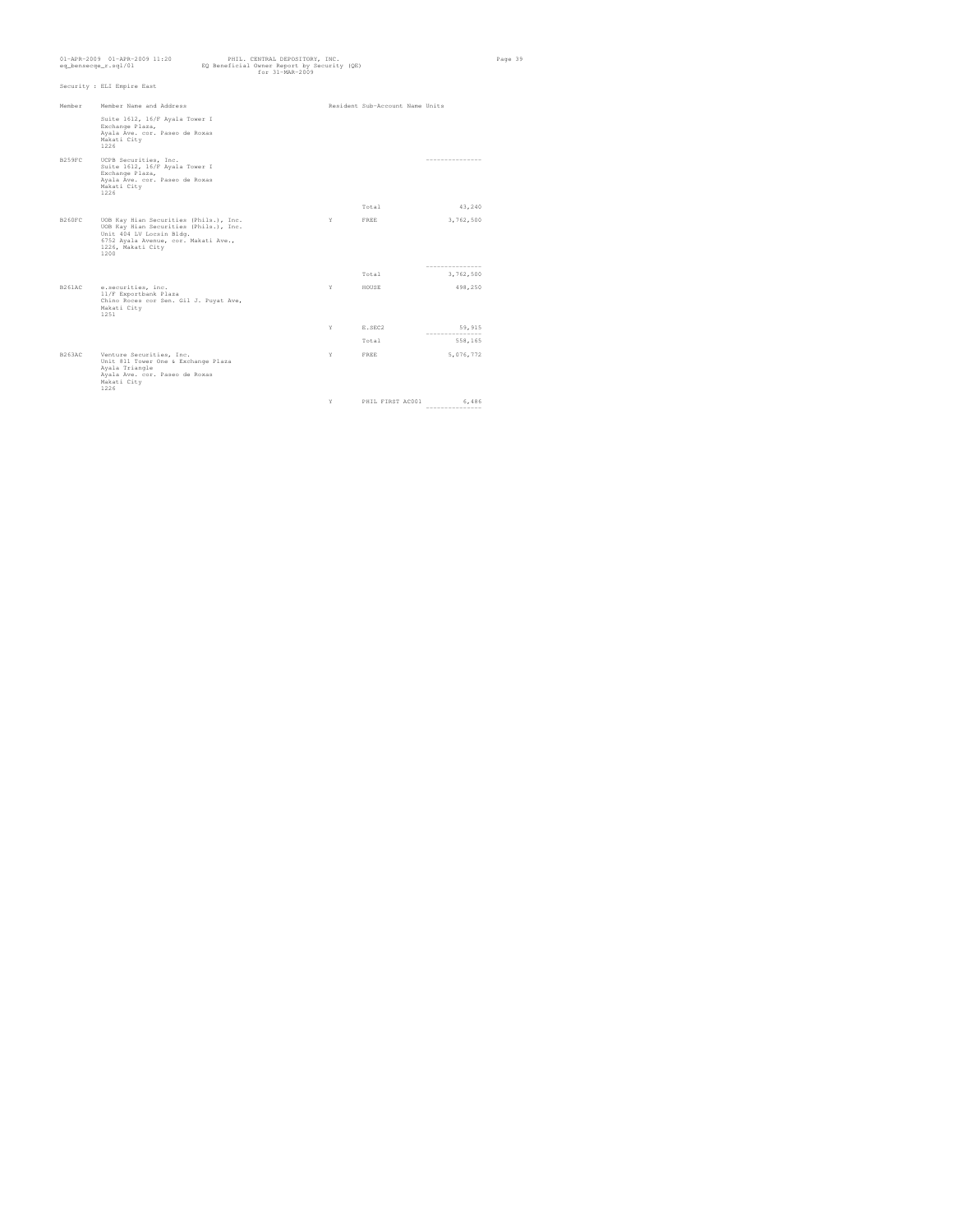|               | 01-APR-2009 01-APR-2009 11:20<br>eq_bensecqe_r.sql/01                                                                                                   | PHIL. CENTRAL DEPOSITORY, INC.<br>EQ Beneficial Owner Report by Security (QE) | for 31-MAR-2009 |                                 |                                   | Page 40 |
|---------------|---------------------------------------------------------------------------------------------------------------------------------------------------------|-------------------------------------------------------------------------------|-----------------|---------------------------------|-----------------------------------|---------|
|               | Security : ELI Empire East                                                                                                                              |                                                                               |                 |                                 |                                   |         |
| Member        | Member Name and Address                                                                                                                                 |                                                                               |                 | Resident Sub-Account Name Units |                                   |         |
| B263AC        | Venture Securities, Inc.<br>Unit 811 Tower One & Exchange Plaza<br>Ayala Triangle<br>Ayala Ave. cor. Paseo de Roxas<br>Makati City<br>1226              |                                                                               |                 | Total                           | 5,083,258                         |         |
| B266AC        | Vicsal Securities & Stock Brokerage, Inc.<br>658 C. Palanca St., Quiapo, Manila<br>1001                                                                 |                                                                               | Y               | HOUSE                           | 3,878,248                         |         |
|               |                                                                                                                                                         |                                                                               |                 | Total                           | ----------------<br>3,878,248     |         |
| <b>B267AC</b> | FIRST METRO SECURITIES BROKERAGE CORPORATION<br>Unit 1515, 15/F Ayala Tower One<br>Ayala Triangle, Ayala Ave. cor Paseo de Roxas<br>Makati City<br>1226 |                                                                               | Y.              | HOUSE                           | 4,366,615                         |         |
|               |                                                                                                                                                         |                                                                               | Y               | FREE.                           | 13,249,190<br>------------------- |         |
|               |                                                                                                                                                         |                                                                               |                 | Total                           | 17,615,805                        |         |
| <b>B267FC</b> | FIRST METRO SECURITIES BROKERAGE CORP.<br>Unit 1515, 15/F Ayala Tower One<br>Ayala Triangle, Ayala Ave. cor Paseo de Roxas<br>Makati City<br>1226       |                                                                               | Y               | FREE                            | 1,755,000                         |         |
|               |                                                                                                                                                         |                                                                               |                 | Total                           | ----------------<br>1,755,000     |         |
| B269AC        | Wealth Securities, Inc.<br>2103 PSE Centre, Exchange Road<br>Ortigas Centre, Pasig City<br>1600                                                         |                                                                               | Y.              | HOUSE                           | 133, 663, 478                     |         |
|               |                                                                                                                                                         |                                                                               |                 | Total                           | ----------------<br>133,663,478   |         |
| B269AP        | Wealth Securities, Inc.<br>2103 PSE Centre, Exchange Road                                                                                               |                                                                               | Y               | HOUSE                           | 1,012                             |         |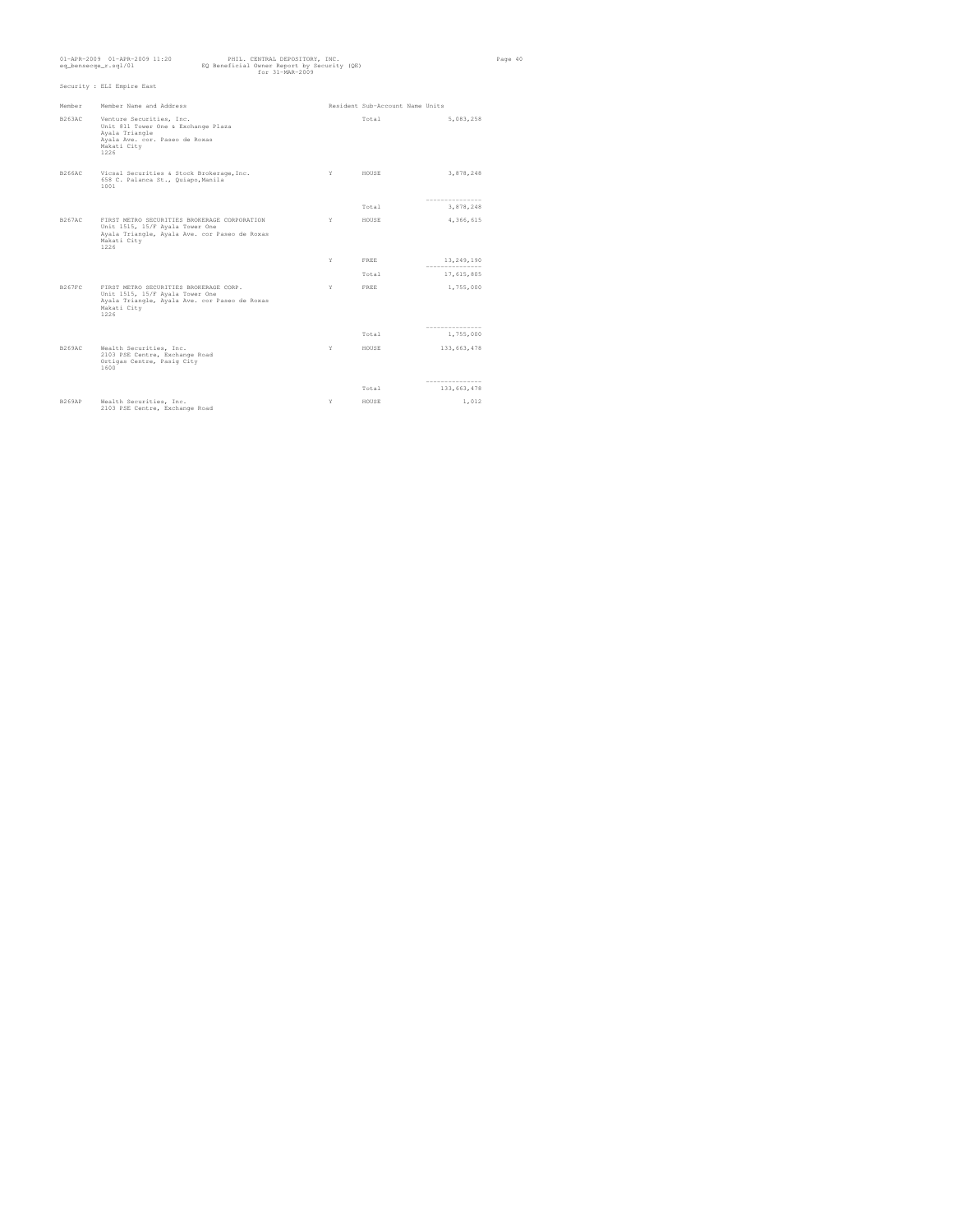|        | 01-APR-2009 01-APR-2009 11:20<br>eq_bensecge_r.sql/01                                                         | EQ Beneficial Owner Report by Security (QE) | PHIL. CENTRAL DEPOSITORY, INC.<br>$for 31 - \text{MAR} - 2009$ |   |                                 |                              | Page 41 |
|--------|---------------------------------------------------------------------------------------------------------------|---------------------------------------------|----------------------------------------------------------------|---|---------------------------------|------------------------------|---------|
|        | Security : ELI Empire East                                                                                    |                                             |                                                                |   |                                 |                              |         |
| Member | Member Name and Address                                                                                       |                                             |                                                                |   | Resident Sub-Account Name Units |                              |         |
|        | Ortigas Centre, Pasig City<br>1600                                                                            |                                             |                                                                |   |                                 |                              |         |
| B269AP | Wealth Securities, Inc.<br>2103 PSE Centre, Exchange Road<br>Ortigas Centre, Pasig City<br>1600               |                                             |                                                                |   |                                 | -----------------            |         |
|        |                                                                                                               |                                             |                                                                |   | Total                           | 1,012                        |         |
| B270AC | Westlink Global Equities, Inc.<br>6/F Philippine Stock Exchange Plaza<br>Ayala Avenue,<br>Makati City<br>1200 |                                             |                                                                | Y | HOUSE                           | 8,330,598                    |         |
|        |                                                                                                               |                                             |                                                                |   | Total                           | ---------------<br>8,330,598 |         |
| B270FC | Westlink Global Equities, Inc.<br>6/F Philippine Stock Exchange Plaza<br>Ayala Avenue,<br>Makati City<br>1200 |                                             |                                                                | Y | HOUSE                           | 202,324                      |         |
|        |                                                                                                               |                                             |                                                                |   |                                 | -----------------            |         |
| B272AC | BERNAD SECURITIES, INC.<br>3/F 1033 M.H. del Pilar St.<br>Ermita, Manila<br>1000                              |                                             |                                                                | Y | Total<br>HOUSE                  | 202,324<br>4,541,798         |         |
|        |                                                                                                               |                                             |                                                                |   | Total                           | ---------------<br>4,541,798 |         |
| B273AC | WONG SECURITIES CORPORATION<br>1402-B A. Mabini St., cor. Sta. Monica St.,<br>Ermita, Manila<br>1000          |                                             |                                                                | Y | HOUSE                           | 756,385                      |         |
|        |                                                                                                               |                                             |                                                                |   | Total                           | ----------------<br>756,385  |         |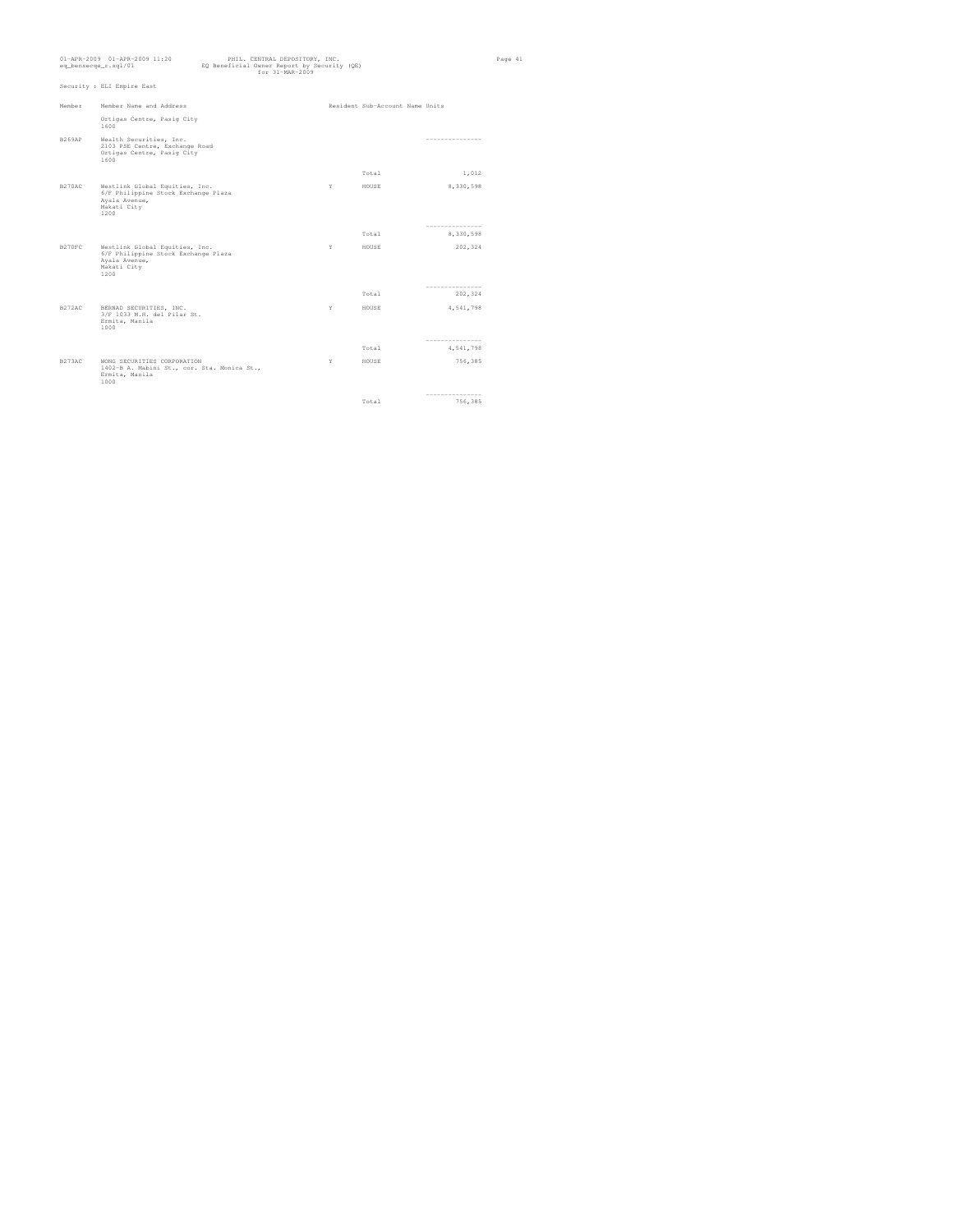| eq_bensecge_r.sql/01 | 01-APR-2009 01-APR-2009 11:20                                                                             | PHIL. CENTRAL DEPOSITORY, INC.<br>EQ Beneficial Owner Report by Security (QE)<br>$for 31 - \text{MAR} - 2009$ |   |                                 |                                  | Page 42 |
|----------------------|-----------------------------------------------------------------------------------------------------------|---------------------------------------------------------------------------------------------------------------|---|---------------------------------|----------------------------------|---------|
|                      | Security : ELI Empire East                                                                                |                                                                                                               |   |                                 |                                  |         |
| Member               | Member Name and Address                                                                                   |                                                                                                               |   | Resident Sub-Account Name Units |                                  |         |
| B275AC               | Yao & Zialcita, Inc.<br>Yao Bldg., 577 A. Bonifacio Drive,<br>Port Area, Manila<br>1018                   |                                                                                                               | Y | HOUSE                           | 30, 979, 202                     |         |
|                      |                                                                                                           |                                                                                                               |   | Total                           | ---------------<br>30,979,202    |         |
| B278AC               | Yu & Company, Inc.<br>Unit E 1606-B Tektite Tower 1<br>Exhange Road, Ortigas Center<br>Pasiq City<br>1600 |                                                                                                               | Y | HOUSE                           | 15,948,887                       |         |
|                      |                                                                                                           |                                                                                                               |   | Total                           | ---------------<br>15,948,887    |         |
| B278AP               | Yu & Company, Inc.<br>Unit E 1606-B Tektite Tower 1<br>Exhange Road, Ortigas Center<br>Pasiq City<br>1600 |                                                                                                               | Y | HOUSE                           | 14                               |         |
|                      |                                                                                                           |                                                                                                               |   | Total                           | ----------------<br>14           |         |
| B278FC               | Yu & Company, Inc.<br>Unit E 1606-B Tektite Tower 1<br>Exhange Road, Ortigas Center<br>Pasiq City<br>1600 |                                                                                                               | Y | HOUSE                           | 115,000                          |         |
|                      |                                                                                                           |                                                                                                               |   | Total                           | ---------------<br>115,000       |         |
| B279AC               | BDO Securities Corporation<br>27/F Tower I & Exchange Plaza<br>Ayala Ave., Makati City<br>1226            |                                                                                                               | Y | HOUSE                           | 33,196,845                       |         |
|                      |                                                                                                           |                                                                                                               |   | Total                           | ----------------<br>33, 196, 845 |         |
| B279FC               | BDO Securities Corporation                                                                                |                                                                                                               | Y | HOUSE                           | 2,050,000                        |         |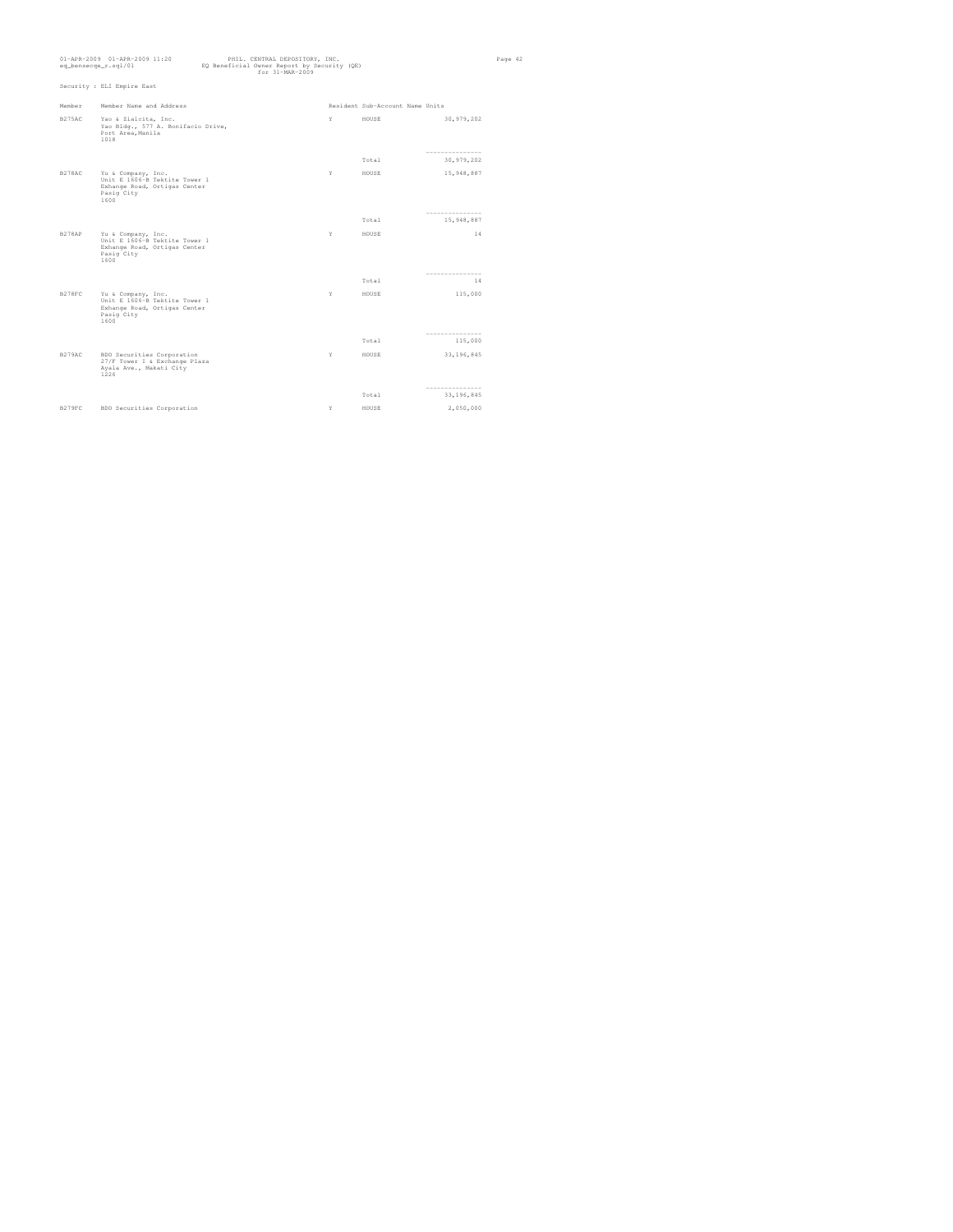| eq_bensecge_r.sql/01 | 01-APR-2009 01-APR-2009 11:20                                                                                                    | PHIL. CENTRAL DEPOSITORY, INC.<br>EQ Beneficial Owner Report by Security (QE)<br>$for 31 - \text{MAR} - 2009$ |   |                                 |                                 | Page 43 |
|----------------------|----------------------------------------------------------------------------------------------------------------------------------|---------------------------------------------------------------------------------------------------------------|---|---------------------------------|---------------------------------|---------|
|                      | Security : ELI Empire East                                                                                                       |                                                                                                               |   |                                 |                                 |         |
| Member               | Member Name and Address                                                                                                          |                                                                                                               |   | Resident Sub-Account Name Units |                                 |         |
|                      | 27/F Tower I & Exchange Plaza<br>Ayala Ave., Makati City<br>1226                                                                 |                                                                                                               |   |                                 |                                 |         |
| B279FC               | BDO Securities Corporation<br>27/F Tower I & Exchange Plaza<br>Ayala Ave., Makati City<br>1226                                   |                                                                                                               |   |                                 | ---------------                 |         |
|                      |                                                                                                                                  |                                                                                                               |   | Total                           | 2,050,000                       |         |
| B282AC               | PCCI SECURITIES BROKERS CORP.<br>3/F PCCI Corporate Centre<br>118 Alfaro St, Salcedo Village<br>Makati City<br>1227              |                                                                                                               | Y | FREE                            | 145,269,566                     |         |
|                      |                                                                                                                                  |                                                                                                               |   | Total                           | ----------------<br>145,269,566 |         |
| B283AC               | Eagle Equities, Inc.<br>179 Kaimito St.<br>Valle Verde II, Pasiq City<br>1600                                                    |                                                                                                               | Y | HOUSE                           | 8,827,292                       |         |
|                      |                                                                                                                                  |                                                                                                               |   |                                 |                                 |         |
|                      |                                                                                                                                  |                                                                                                               |   | Total                           | 8,827,292                       |         |
| <b>B283AP</b>        | Eagle Equities, Inc.<br>179 Kaimito St.<br>Valle Verde II, Pasiq City<br>1600                                                    |                                                                                                               | Y | HOUSE                           | 593                             |         |
|                      |                                                                                                                                  |                                                                                                               |   | Total                           | ---------------<br>593          |         |
| B285AC               | Golden Tower Securities & Holdings, Inc.<br>4-B Vernida I Condominium, 120 Amorsolo St.,<br>Legaspi Village, Makati City<br>1229 |                                                                                                               | Y | HOUSE                           | 9,083,058                       |         |
|                      |                                                                                                                                  |                                                                                                               |   |                                 |                                 |         |
|                      |                                                                                                                                  |                                                                                                               |   | Total                           | 9,083,058                       |         |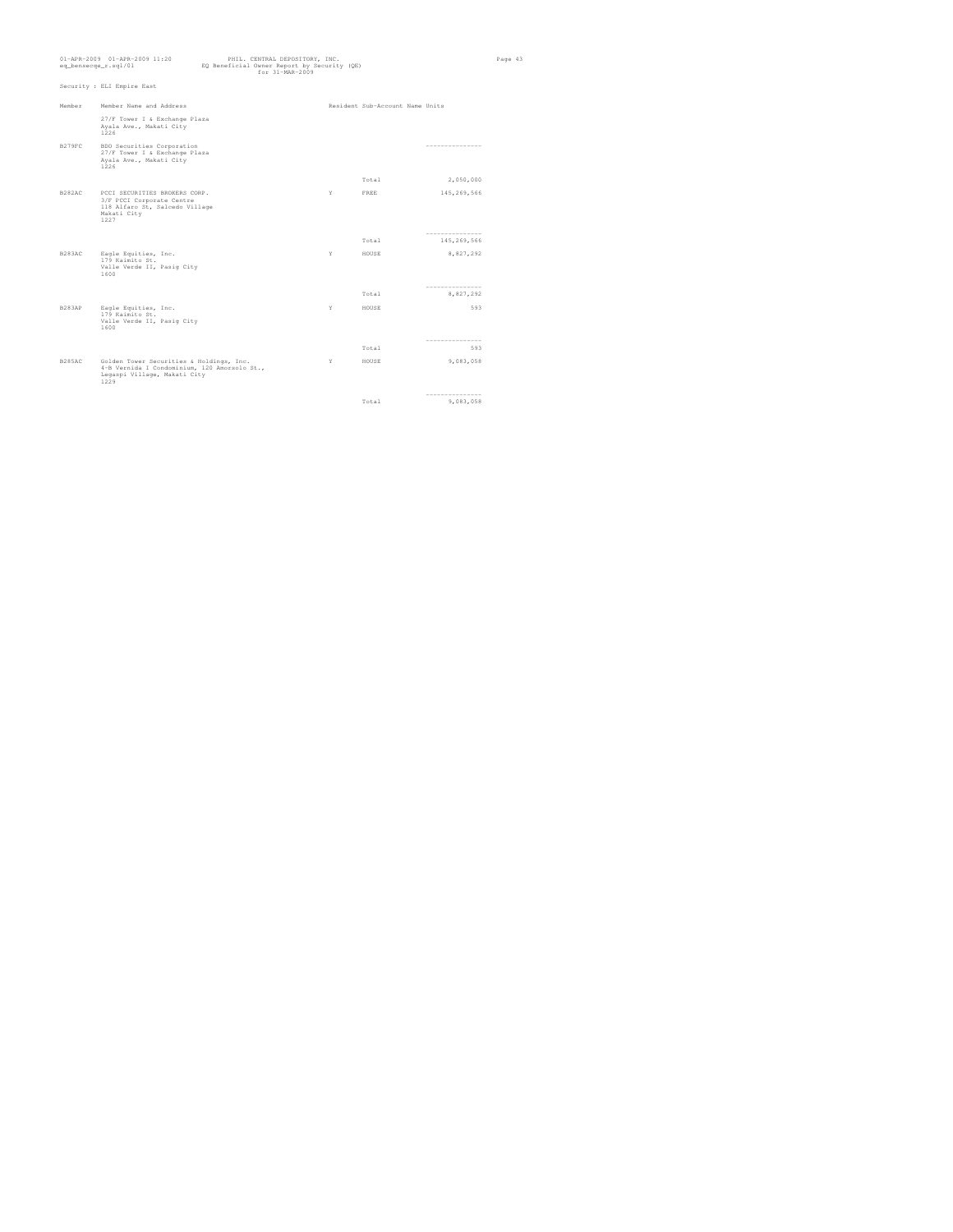|               | 01-APR-2009 01-APR-2009 11:20<br>PHIL. CENTRAL DEPOSITORY, INC.<br>eq_bensecqe_r.sql/01<br>EQ Beneficial Owner Report by Security (QE)<br>for 31-MAR-2009 |          |                                 |                                  | Page 44 |
|---------------|-----------------------------------------------------------------------------------------------------------------------------------------------------------|----------|---------------------------------|----------------------------------|---------|
|               | Security : ELI Empire East                                                                                                                                |          |                                 |                                  |         |
| Member        | Member Name and Address                                                                                                                                   |          | Resident Sub-Account Name Units |                                  |         |
| B285FC        | Golden Tower Securities & Holdings, Inc.<br>4-B Vernida I Condominium, 120 Amorsolo St.,<br>Legaspi Village, Makati City<br>1229                          | <b>Y</b> | HOUSE                           | 285,230                          |         |
|               |                                                                                                                                                           |          | Total                           | ---------------<br>285,230       |         |
| B286AC        | SOLAR SECURITIES, INC.<br>Unit 3002-A East Tower, Phil. Stock Exchange Centre,<br>Exchange Road, Ortigas Complex, Pasig City<br>1605                      | Y        | HOUSE                           | 66, 822, 173                     |         |
|               |                                                                                                                                                           |          | Total                           | ----------------<br>66, 822, 173 |         |
| <b>B286AP</b> | SOLAR SECURITIES, INC.<br>Unit 3002-A East Tower, Phil. Stock Exchange Centre,<br>Exchange Road, Ortigas Complex, Pasig City<br>1605                      | Y        | HOUSE                           | 8,212                            |         |
|               |                                                                                                                                                           |          |                                 | ---------------                  |         |
|               |                                                                                                                                                           |          | Total                           | 8,212                            |         |
| B286FC        | SOLAR SECURITIES, INC.<br>Unit 3002-A East Tower, Phil. Stock Exchange Centre,<br>Exchange Road, Ortigas Complex, Pasig City<br>1605                      | Y        | HOUSE                           | 19,550,000                       |         |
|               |                                                                                                                                                           |          | Total                           | ---------------<br>19,550,000    |         |
| R288AC        | G.D. TAN & COMPANY, INC.<br>Unit 2203-A East Tower, PSE Center<br>Exchange Road, Ortigas Center, Pasig City<br>1600                                       | Y        | HOIISE                          | 3,700,821                        |         |
|               |                                                                                                                                                           |          |                                 | ----------------                 |         |
|               |                                                                                                                                                           |          | Total                           | 3,700,821                        |         |
| B323AC        | CLSA Philippines, Inc.<br>Trafalgar Plaza, Unit 17-D,<br>105 H.V. dela Costa St., Salcedo Vill.,<br>Makati City                                           | Y        | PERLA INSURANCE                 | 318,240                          |         |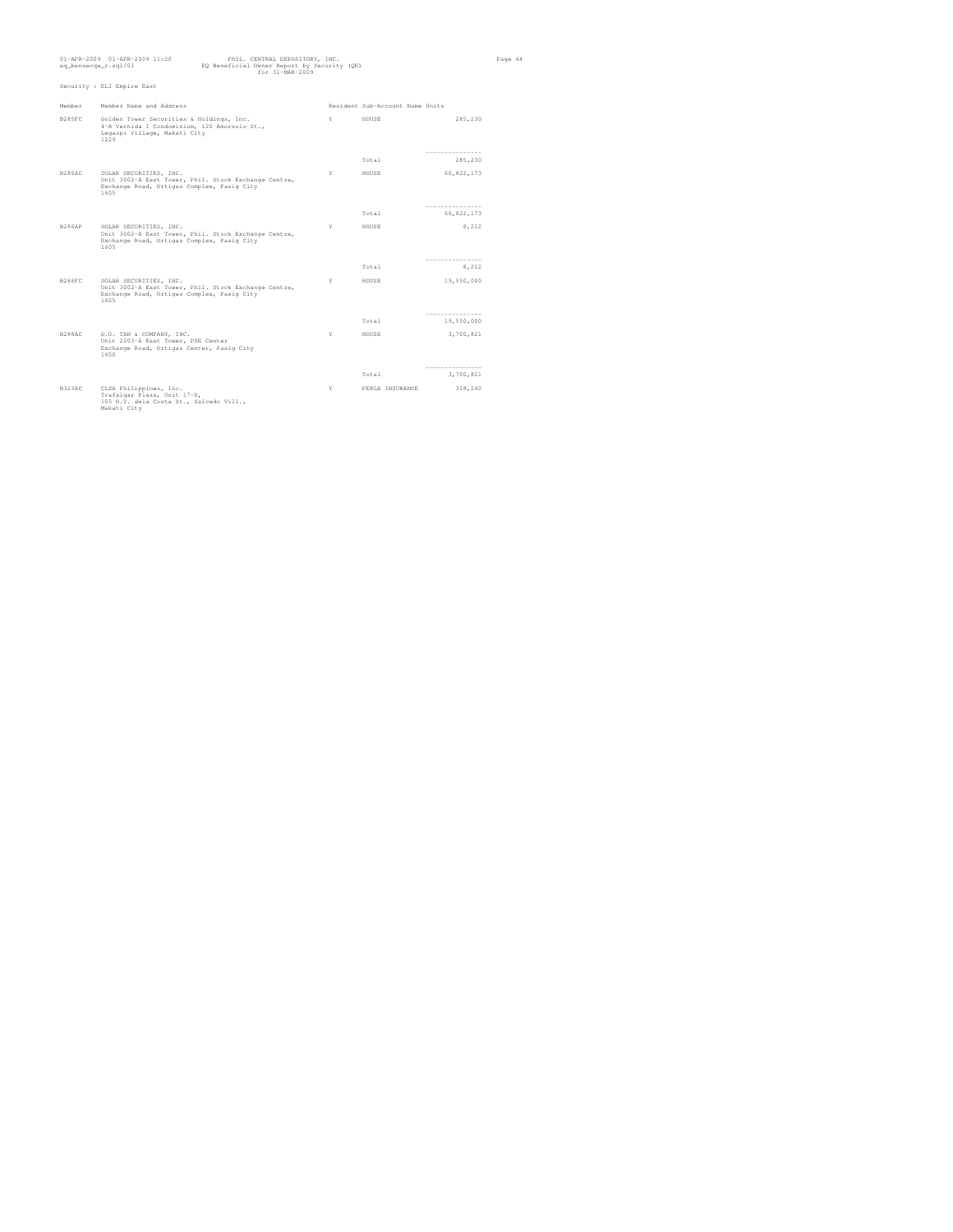| eq_bensecqe_r.sql/01 | 01-APR-2009 01-APR-2009 11:20                                                                                               | PHIL. CENTRAL DEPOSITORY, INC.<br>EQ Beneficial Owner Report by Security (QE)<br>for 31-MAR-2009 |   |                                 |                               | Page 45 |
|----------------------|-----------------------------------------------------------------------------------------------------------------------------|--------------------------------------------------------------------------------------------------|---|---------------------------------|-------------------------------|---------|
|                      | Security : ELI Empire East                                                                                                  |                                                                                                  |   |                                 |                               |         |
| Member               | Member Name and Address                                                                                                     |                                                                                                  |   | Resident Sub-Account Name Units |                               |         |
|                      | 1227                                                                                                                        |                                                                                                  |   |                                 |                               |         |
| B323AC               | CLSA Philippines, Inc.<br>Trafalgar Plaza, Unit 17-D,<br>105 H.V. dela Costa St., Salcedo Vill.,<br>Makati City<br>1227     |                                                                                                  |   |                                 | ------------------            |         |
|                      |                                                                                                                             |                                                                                                  |   | Total                           | 318,240                       |         |
| B323FC               | CLSA Philippines, Inc.<br>Trafalgar Plaza, Unit 17-D,<br>105 H.V. dela Costa St., Salcedo Vill.,<br>Makati City<br>1227     |                                                                                                  | Y | $C - 000059$                    | 575,000                       |         |
|                      |                                                                                                                             |                                                                                                  | Y | $C - 000341$                    | 195,788<br>----------------   |         |
|                      |                                                                                                                             |                                                                                                  |   | Total                           | 770,788                       |         |
| B328AC               | DW Capital Inc.<br>1136 Solar St.,<br>Binondo, Manila<br>$\Omega$                                                           |                                                                                                  | Y | HOUSE                           | 18,578,812                    |         |
|                      |                                                                                                                             |                                                                                                  |   | Total                           | ---------------<br>18,578,812 |         |
| B333AC               | UBS Securities Philippines, Inc.<br>19/F Ayala Tower One,<br>Ayala Ave., Makati City<br>1200                                |                                                                                                  | Y | FREE                            | 2,162                         |         |
|                      |                                                                                                                             |                                                                                                  |   | Total                           | -----------------<br>2,162    |         |
|                      |                                                                                                                             |                                                                                                  |   |                                 |                               |         |
| B338AC               | PHILIPPINE EQUITY PARTNERS, INC.<br>Unit 19C Citibank Tower<br>Citibank Plaza<br>8741 Paseo de Roxas<br>Makati City<br>1226 |                                                                                                  | Y | CLIENT                          | 176,211                       |         |

---------------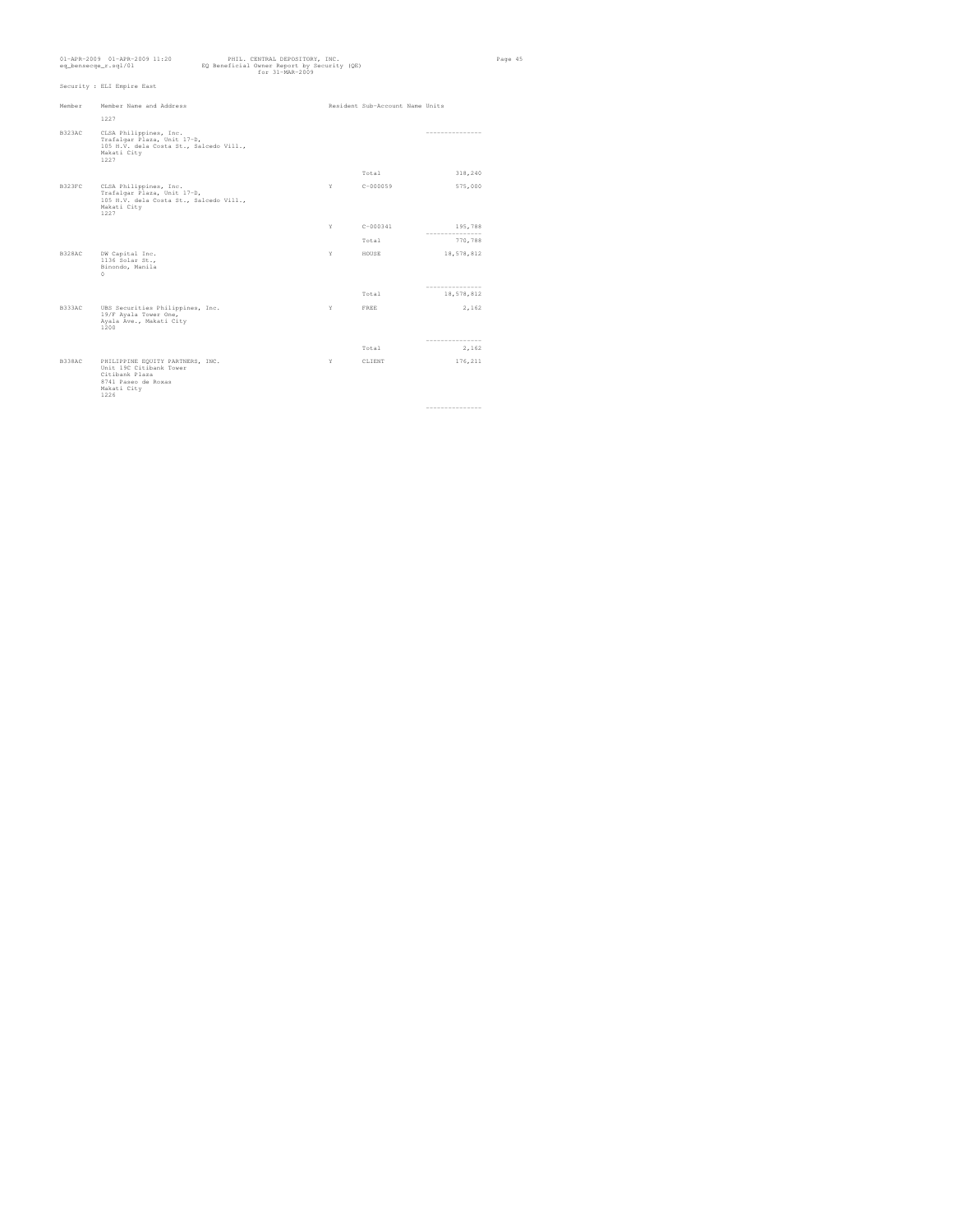|        | $01-APR-2009$ $01-APR-2009$ $11:20$<br>eq_bensecqe_r.sql/01                                                                 | PHIL. CENTRAL DEPOSITORY, INC.<br>EQ Beneficial Owner Report by Security (QE)<br>for 31-MAR-2009 |          |                                                  |                               | Page 46 |
|--------|-----------------------------------------------------------------------------------------------------------------------------|--------------------------------------------------------------------------------------------------|----------|--------------------------------------------------|-------------------------------|---------|
|        | Security : ELI Empire East                                                                                                  |                                                                                                  |          |                                                  |                               |         |
| Member | Member Name and Address                                                                                                     |                                                                                                  |          | Resident Sub-Account Name Units                  |                               |         |
| B338AC | PHILIPPINE EQUITY PARTNERS, INC.<br>Unit 19C Citibank Tower<br>Citibank Plaza<br>8741 Paseo de Roxas<br>Makati City<br>1226 |                                                                                                  |          | Total                                            | 176,211                       |         |
| B338AP | PHILIPPINE EQUITY PARTNERS, INC.<br>Unit 19C Citibank Tower<br>Citibank Plaza<br>8741 Paseo de Roxas<br>Makati City<br>1226 |                                                                                                  | <b>Y</b> | FREE                                             | 2,753                         |         |
|        |                                                                                                                             |                                                                                                  |          | Total                                            | ----------------<br>2,753     |         |
|        |                                                                                                                             |                                                                                                  |          |                                                  |                               |         |
| B345AC | UNICAPITAL Securities Inc.<br>4F Majalco Bldg<br>Benavidez cor Trasierra Sts<br>Legaspi Vill., Makati City<br>1200          |                                                                                                  | Y        | HOUSE                                            | 8,649,313                     |         |
|        |                                                                                                                             |                                                                                                  | Y.<br>Y. | MAKATI SUPERMART 313,490<br>PIONEER LIFE 200,000 |                               |         |
|        |                                                                                                                             |                                                                                                  |          | Total                                            | ----------------<br>9,162,803 |         |
| B345FC | UNICAPITAL Securities Inc.<br>4F Majalco Bldg<br>Benavidez cor Trasierra Sts<br>Legaspi Vill., Makati City<br>1200          |                                                                                                  | Y.       | HOUSE                                            | 57,500                        |         |
|        |                                                                                                                             |                                                                                                  |          | Total                                            | ---------------<br>57,500     |         |
| B388AC | Armstrong Securities, Inc.<br>Unit 2205-A, 22/F, PSE Centre<br>Exchange Road, Ortigas Centre, Pasig City<br>1600            |                                                                                                  | Y        | HOUSE                                            | 510,752                       |         |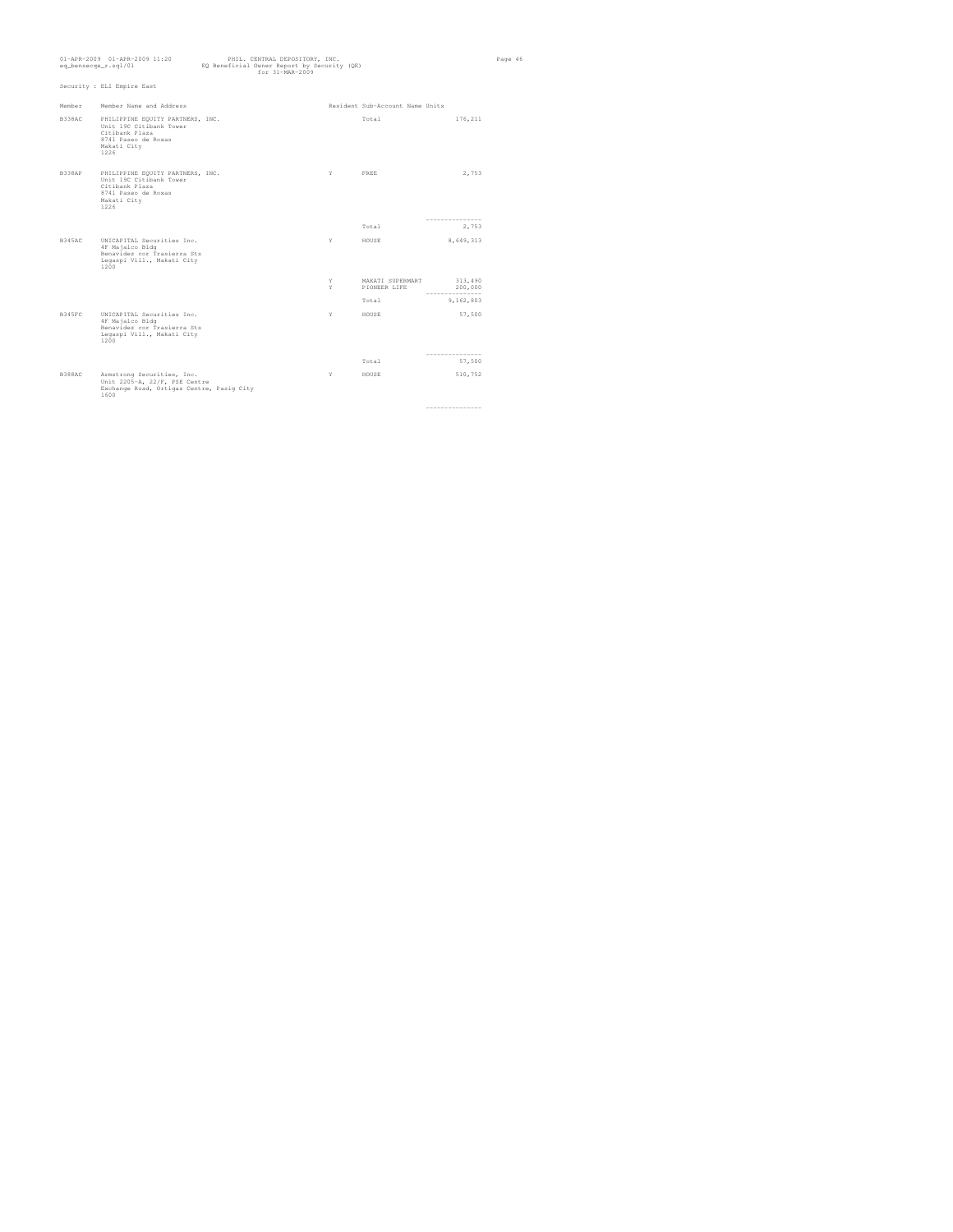|        | 01-APR-2009 01-APR-2009 11:20<br>eq_bensecqe_r.sql/01                                                                                              | PHIL. CENTRAL DEPOSITORY, INC.<br>EQ Beneficial Owner Report by Security (QE)<br>$for 31 - \text{MAR} - 2009$ |    |                                 |                               | Page 47 |
|--------|----------------------------------------------------------------------------------------------------------------------------------------------------|---------------------------------------------------------------------------------------------------------------|----|---------------------------------|-------------------------------|---------|
|        | Security : ELI Empire East                                                                                                                         |                                                                                                               |    |                                 |                               |         |
| Member | Member Name and Address                                                                                                                            |                                                                                                               |    | Resident Sub-Account Name Units |                               |         |
| B388AC | Armstrong Securities, Inc.<br>Unit 2205-A, 22/F, PSE Centre<br>Exchange Road, Ortigas Centre, Pasig City<br>1600                                   |                                                                                                               |    | Total                           | 510,752                       |         |
| B389AC | King's Power Securities, Inc.<br>RM 1602 FEDERAL TOWER<br>DASMARINAS ST., BINONDO, MANILA<br>$^{\circ}$                                            |                                                                                                               | Y  | HOUSE                           | 45, 184, 016                  |         |
|        |                                                                                                                                                    |                                                                                                               |    | Total                           | ---------------<br>45,184,016 |         |
| BCDO20 | Banco De Oro - Trust Banking Group<br>17/F, South Tower, BDO Corporate Centre<br>cor H.V. Dela Costa and Makati Avenue<br>Makati City City<br>1200 |                                                                                                               | Y  | HOUSE                           | 429,585                       |         |
|        |                                                                                                                                                    |                                                                                                               |    | Total                           | ---------------<br>429,585    |         |
| CITI10 | Citibank N.A.<br>11/F Citibank Tower<br>Villar corner Valero Sts.<br>Makati City, MM<br>1200                                                       |                                                                                                               | Y. |                                 | CITIOMNIFOR 122,858,042       |         |
|        |                                                                                                                                                    |                                                                                                               | Y. | CITIOMNILOC                     | 4,600<br>---------------      |         |
|        |                                                                                                                                                    |                                                                                                               |    | Total                           | 122,862,642                   |         |
| DEUB10 | Deutsche Bank Manila-Clients A/C<br>26/F Ayala Tower One<br>Ayala Triangle, Makati City<br>1226                                                    |                                                                                                               | Y  | HOUSE                           | 284,970                       |         |
|        |                                                                                                                                                    |                                                                                                               |    | Total                           | ---------------<br>284,970    |         |
| DEUB20 | Deutsche Bank Manila-Clients A/C<br>26/F ayala Tower One,<br>Ayala Triangle, Makati City                                                           |                                                                                                               | Y  | HOUSE                           | 32,430                        |         |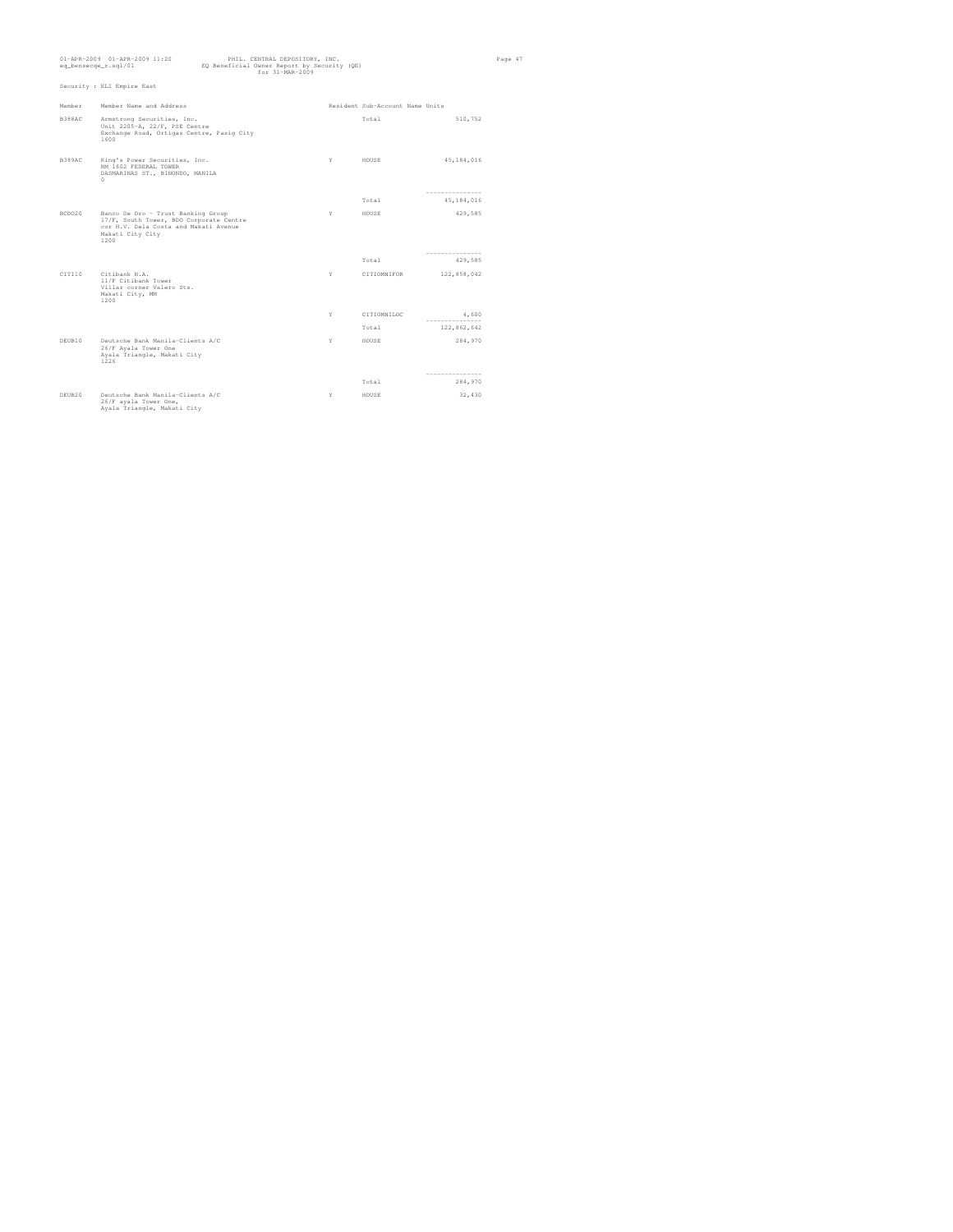|         | 01-APR-2009 01-APR-2009 11:20<br>PHIL. CENTRAL DEPOSITORY, INC.<br>eq_bensecge_r.sql/01<br>EQ Beneficial Owner Report by Security (QE)<br>for 31-MAR-2009                                                  |    |                                 |                                | Page 48 |
|---------|------------------------------------------------------------------------------------------------------------------------------------------------------------------------------------------------------------|----|---------------------------------|--------------------------------|---------|
|         | Security : ELI Empire East                                                                                                                                                                                 |    |                                 |                                |         |
| Member  | Member Name and Address                                                                                                                                                                                    |    | Resident Sub-Account Name Units |                                |         |
|         | 1226                                                                                                                                                                                                       |    |                                 |                                |         |
| DEIIB20 | Deutsche Bank Manila-Clients A/C<br>26/F ayala Tower One,<br>Ayala Triangle, Makati City<br>1226                                                                                                           | Y  | TMA                             | 122,500                        |         |
|         |                                                                                                                                                                                                            | Y. | VTA.                            | 409,952<br>----------------    |         |
|         |                                                                                                                                                                                                            |    | Total                           | 564,882                        |         |
| HSBC10  | The Hongkong and Shanghai Banking Corp. Ltd. -Clients' Acct. Y<br>HSBC Securities Services<br>12th Floor, The Enterprise Center, Tower I<br>6766 Ayala Avenue corner Paseo de Roxas<br>Makati City<br>1200 |    | HOUSE                           | 22,098,831                     |         |
|         |                                                                                                                                                                                                            |    | Total                           | ----------------<br>22,098,831 |         |
| HSBC30  | The Hongkong & Shanghai Banking Corp. Ltd. -Own Account Y<br>HSBC Securities Services<br>12th Floor, The Enterprise Center, Tower I<br>6766 Ayala Avenue corner Paseo de Roxas<br>Makati City<br>1200      |    | HOUSE                           | $\mathbf{1}$                   |         |
|         |                                                                                                                                                                                                            |    |                                 | -----------------              |         |
|         |                                                                                                                                                                                                            |    | Total                           | $\mathbf{1}$                   |         |
| PCNC10  | PCD Nominee Corp<br>1200                                                                                                                                                                                   | Y  | HOUSE                           | 82                             |         |
|         |                                                                                                                                                                                                            |    | Total                           | ------------------<br>82       |         |
| PSMC10  | San Miquel Corporation Retirement Plan<br>40 San Miquel Avenue, Ortigas Center, Mandaluyong City<br>1550                                                                                                   | Y  | HOUSE                           | 222,500                        |         |
|         |                                                                                                                                                                                                            |    |                                 | ------------------             |         |
|         |                                                                                                                                                                                                            |    | Total                           | 222,500                        |         |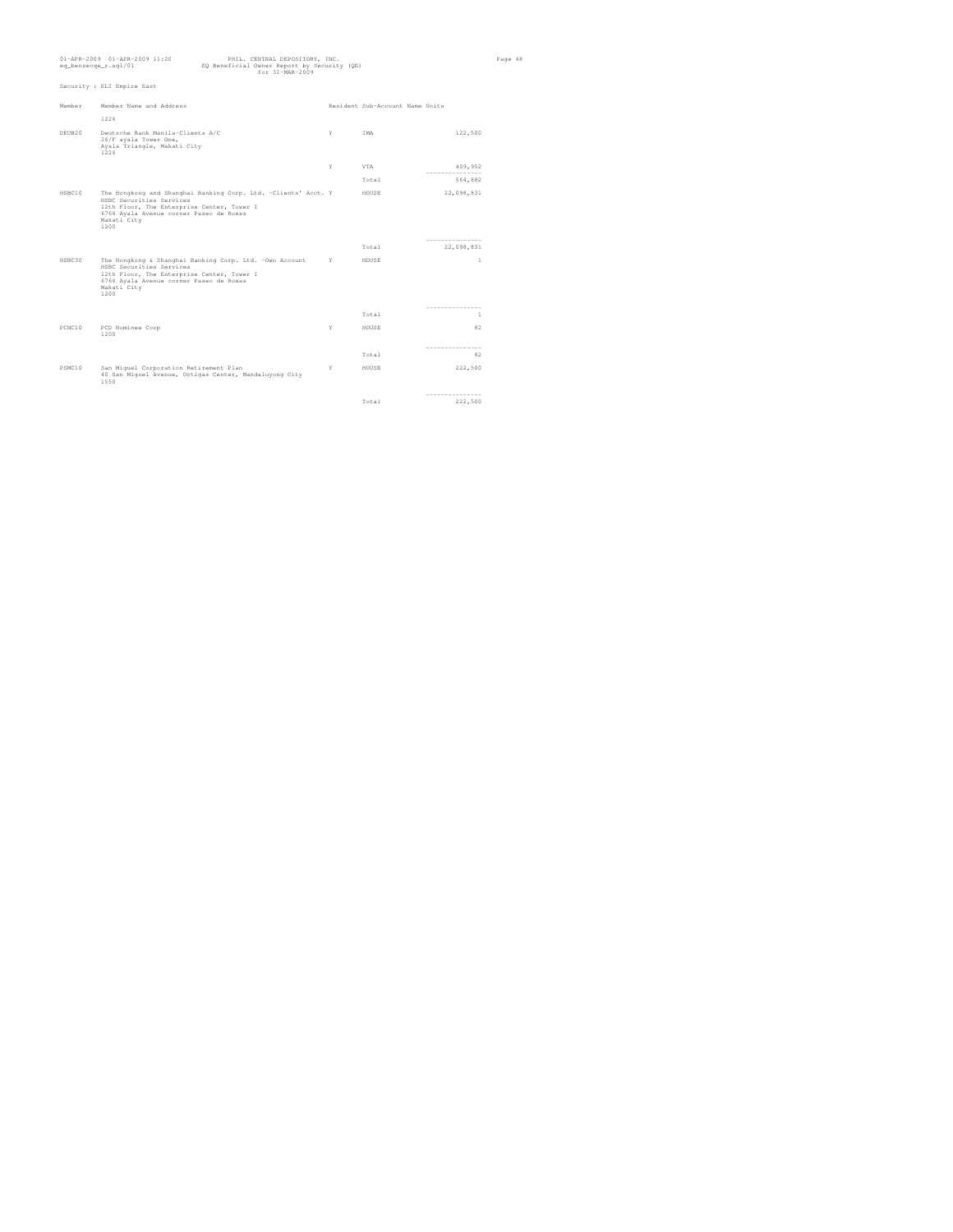| 01-APR-2009 01-APR-2009 11:20<br>PHIL. CENTRAL DEPOSITORY, INC.<br>EQ Beneficial Owner Report by Security (QE)<br>eq_bensecge_r.sql/01<br>for 31-MAR-2009 |                                                                                                                                                          |   |                                 |                              | Page 49 |
|-----------------------------------------------------------------------------------------------------------------------------------------------------------|----------------------------------------------------------------------------------------------------------------------------------------------------------|---|---------------------------------|------------------------------|---------|
|                                                                                                                                                           | Security : ELI Empire East                                                                                                                               |   |                                 |                              |         |
| Member                                                                                                                                                    | Member Name and Address                                                                                                                                  |   | Resident Sub-Account Name Units |                              |         |
| PSMC11                                                                                                                                                    | Purefoods-Hormel Co., Inc. Employees' Ret. Plan<br>40 San Miquel Avenue, Ortigas Center, Mandaluyong City<br>1550                                        | Y | HOUSE                           | 600,000                      |         |
|                                                                                                                                                           |                                                                                                                                                          |   | Total                           | ---------------<br>600,000   |         |
| PSMC20                                                                                                                                                    | San Miquel Corporation Retirement Plan-STP<br>San Miquel Corporation Retirement Plan<br>40 San Miquel Avenue, Ortigas Center<br>Mandaluvong City<br>1550 | Y | HOUSE                           | 3,200,000                    |         |
|                                                                                                                                                           |                                                                                                                                                          |   | Total                           | ---------------<br>3,200,000 |         |
| PVSM10                                                                                                                                                    | Vica Services & Management Corporation<br>Apt. 29 Royal Bay Condominium<br>UN Ave. cor. Cartada St.,<br>Ermita, Manila<br>1004                           | Y | HOUSE                           | 920,000                      |         |
|                                                                                                                                                           |                                                                                                                                                          |   | Total                           | ---------------<br>920,000   |         |
| RCBC10                                                                                                                                                    | RCBC Trust & Investment Division<br>333 Sen. Gil J. Puyat Ave.<br>Makati City<br>1200                                                                    | Y | HOUSE                           | 1,008,971                    |         |
|                                                                                                                                                           |                                                                                                                                                          |   | Total                           | ---------------<br>1,008,971 |         |
| SCBK10                                                                                                                                                    | Standard Chartered Bank<br>6756 Ayala Avenue<br>Makati City<br>1200                                                                                      | Y | HOUSE                           | 51,691,556                   |         |
|                                                                                                                                                           |                                                                                                                                                          | Y | UNCLAIMED/EXCESS                | 864<br>----------------      |         |
|                                                                                                                                                           |                                                                                                                                                          |   | Total                           | 51,692,420                   |         |
| SCTD10                                                                                                                                                    | MBTC - TRUST BANKING GROUP<br>5/F Metrobank Plaza                                                                                                        | Y | HOUSE                           | 243,013                      |         |